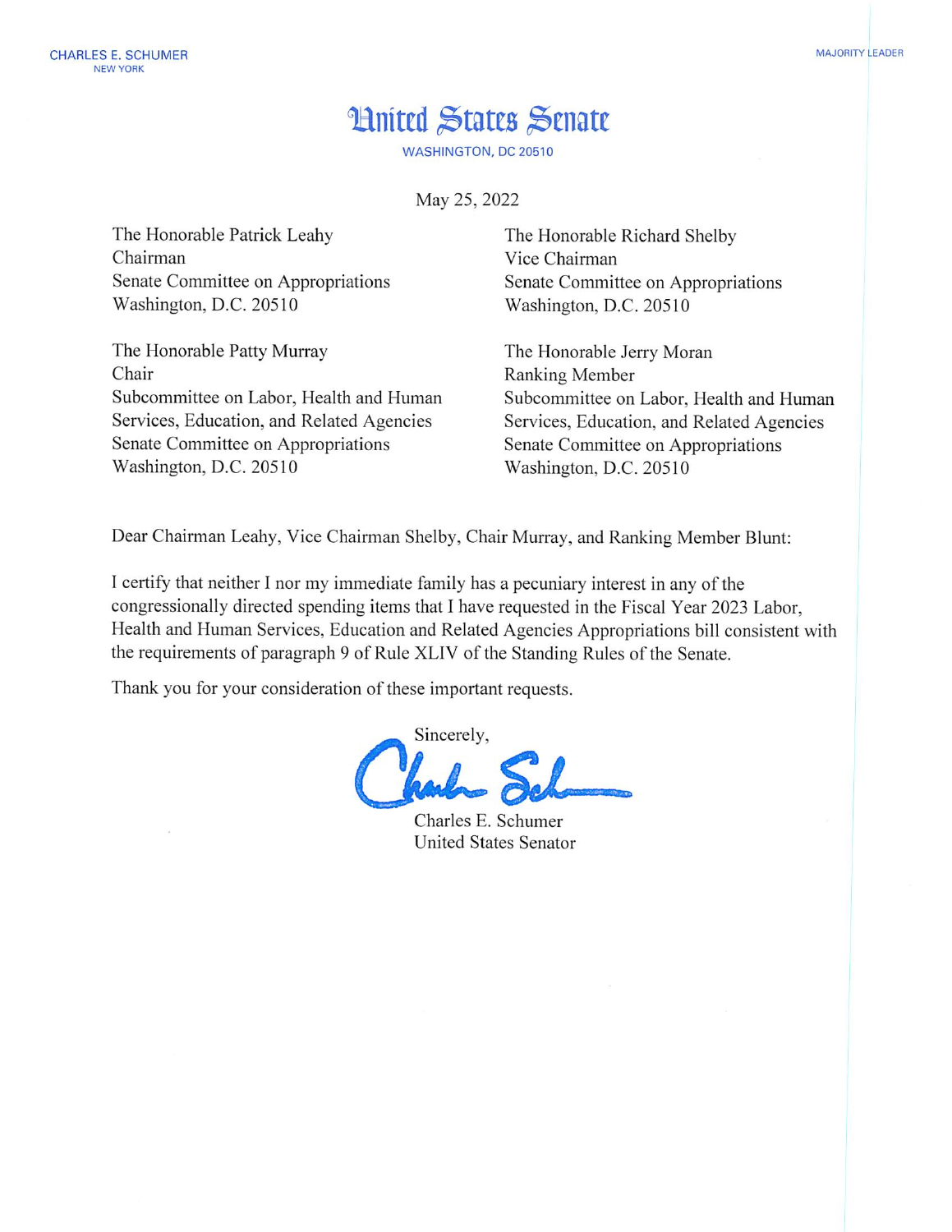## **Schumer, Charles(D-NY) Labor and Health and Human Services Congressionally Directed Spending Requests**

| <b>Recipient Name</b>                                           | <b>Project Purpose</b>                                                                                                                                                                                                                                                                                                                                                                                                                                                                                                                                                                                                           | <b>Project Location</b>                                                       | <b>Amount</b><br><b>Requested</b><br>(5000) |
|-----------------------------------------------------------------|----------------------------------------------------------------------------------------------------------------------------------------------------------------------------------------------------------------------------------------------------------------------------------------------------------------------------------------------------------------------------------------------------------------------------------------------------------------------------------------------------------------------------------------------------------------------------------------------------------------------------------|-------------------------------------------------------------------------------|---------------------------------------------|
| NYSARC INC ARC<br>JEFFERSON - ST<br>LAWRENCE, DBA<br>The Ar     | The Arc Jefferson - St. Lawrence will utilize funding to<br>renovate and update 40 community based residential<br>facilities to address vital preservation needs, increase<br>accessibility for those with special needs, update critical<br>life safety measures, and enhance quality of life for its<br>residents with Developmental Disabilities. Planned<br>upgrades include (but aren't limited to) HVAC systems,<br>roofs, windows, accessible kitchens and bathrooms,<br>wheelchair ramps, emergency generators and safety alarm<br>equipment.                                                                            | 40 Facilities located<br>throughout Jefferson and<br>St. Lawrence Counties NY | \$331                                       |
| New York Sun<br>Works                                           | NY Sun Works will build Hydroponic Farm-Classrooms in<br>60 New York City K-12th grade public schools in the<br>neighborhoods hardest hit by Covid and provide a<br>comprehensive curriculum, aligned to NYC and NYS<br>science standards, to teach science, sustainability,<br>nutrition and climate education through the lens of urban<br>farming.                                                                                                                                                                                                                                                                            | 5 Boroughs of New York<br>City NY                                             | \$2,400                                     |
| Center for<br>Disability Services,<br>Inc.                      | Federal funding will be spent on capital upgrades to the<br>interior and exterior of the Center Health Care facility to<br>ensure greater accessibility, safety, and expansion of<br>services. In addition, funding will be spent on instituting a<br>new electronic health records system.                                                                                                                                                                                                                                                                                                                                      | Albany NY                                                                     | \$2,000                                     |
| <b>Big Brothers Big</b><br>Sisters of the<br>Capital Region, In | This is a collaborative application from Big Brothers Big<br>Sisters (BBBS) affiliates across twenty-three New York<br>State counties. Our project aims to sustain vital,<br>time-intensive, one-to-one mentoring relationships for 934<br>young people from marginalized communities (focusing on<br>young people in mentoring relationships of more than one<br>year in length), to combat the mental health crisis caused<br>by the COVID-19 pandemic.                                                                                                                                                                        | Albany NY                                                                     | \$1,498                                     |
| The College of<br>Saint Rose                                    | The College of Saint Rose respectfully requests \$500,000<br>to renovate space and equip a microbiology laboratory in<br>order to increase capacity to provide education and<br>training in health care sciences.                                                                                                                                                                                                                                                                                                                                                                                                                | Albany NY                                                                     | \$500                                       |
| Maria College                                                   | The purpose of this program is to introduce Artificial<br>Intelligence Nursing to our student nurses to give them a<br>platform for immersive experiential learning opportunities<br>that build confidence in clinical competencies, improve<br>clinical skills, and foster a more patient-centric approach<br>to patient care.                                                                                                                                                                                                                                                                                                  | Albany NY                                                                     | \$770                                       |
| University at<br>Albany                                         | The Southern Methodist University (SMU) and the<br>University at Albany (SUNY Albany) request Congress<br>provide \$3.5 million in the FY23 Labor, Health and Human<br>Services, and Related Agencies Appropriations bill for SMU<br>and SUNY Albany to build a 5G-based surgical testbed and<br>to support applications to demonstrate true tele-surgery.<br>This initiative will have immense potential to revolutionize<br>healthcare delivery by not only enhancing an individual<br>surgeon's capabilities in clinical context but also bringing<br>expert surgical skills to remote as well as underserved<br>communities. | Albany NY                                                                     | \$3,500                                     |
| The Salvation Army                                              | According to Feeding America, 10.2% of Albany County<br>residents lack access to enough balanced foods for their<br>family. Within the City of Albany, 61% of residents find it<br>hard to meet their most basic needs. The US Census finds<br>nearly 22.6% of all residents in Albany are living at or<br>below the poverty level.<br>Through community partnerships and The Pathway of<br>Hope (POH), our goal of this South End campus is to break<br>the inter-generational cycle of poverty to area residents<br>through workforce development with wraparound care<br>with a dedicated space, staffing and case managers,  | Albany NY                                                                     | \$572                                       |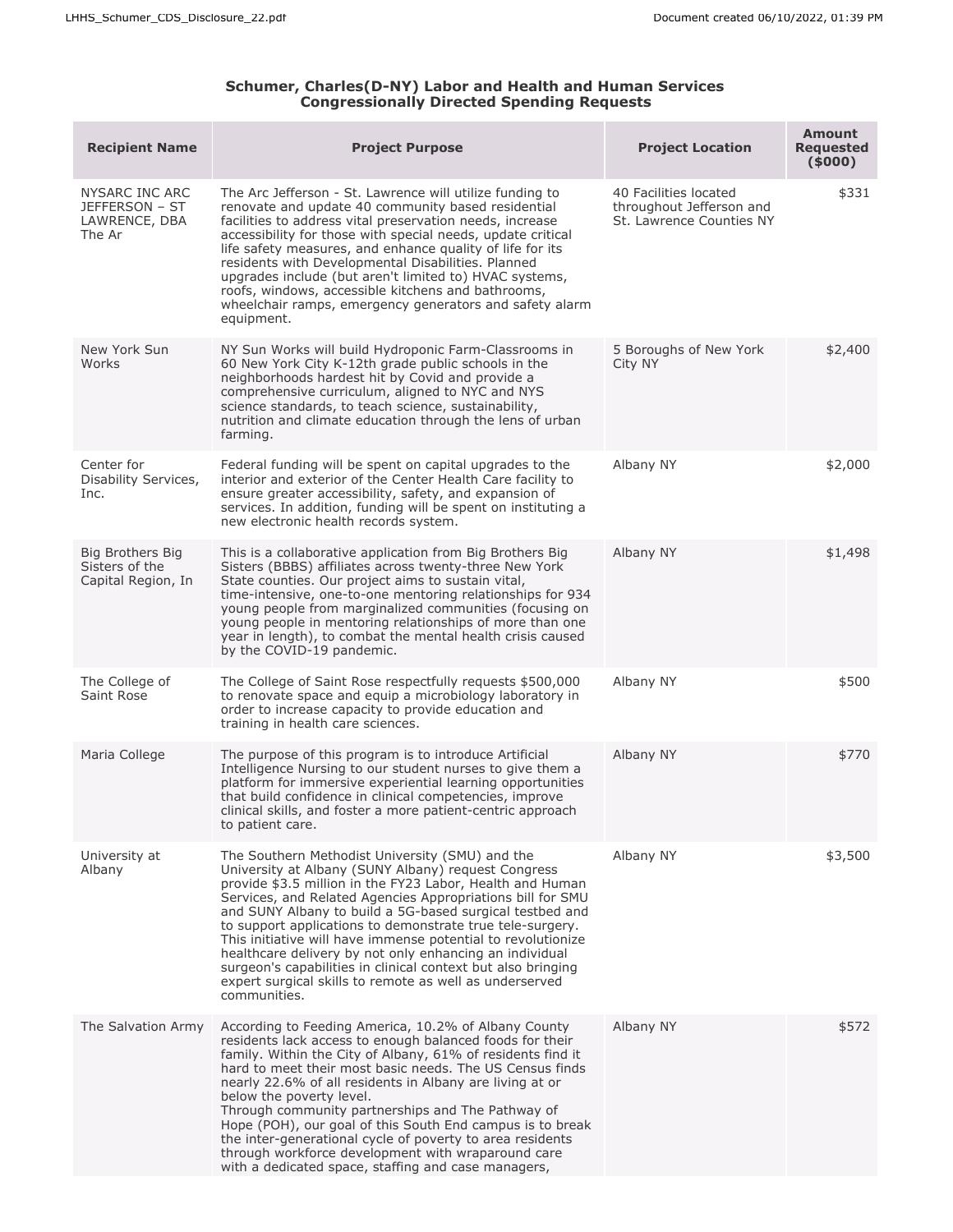|                                                  | youth programs, and program expenses with the use of<br>this appropriations funds. Programs offered will be open to<br>all without discrimination of any type.<br>The Campus of Hope (""COH"") will be for multiple<br>agencies and organizations to collaborate on workforce<br>development in Albany, and experiment in the delivery of<br>wrap-around social services. Embedded in the COH vision<br>is the belief that every family, and every resident can<br>disrupt inter-generational poverty, gain access to a full<br>range of comprehensive services available to help them<br>reach their goals towards economic self-sufficiency and do<br>so within one generation. |                        |         |
|--------------------------------------------------|-----------------------------------------------------------------------------------------------------------------------------------------------------------------------------------------------------------------------------------------------------------------------------------------------------------------------------------------------------------------------------------------------------------------------------------------------------------------------------------------------------------------------------------------------------------------------------------------------------------------------------------------------------------------------------------|------------------------|---------|
| <b>NYSERDA</b>                                   | NYSERDA is proposing an enhanced OJT offering for<br>non-profit organizations that hire 16-24 year-olds and<br>transitioning fossil fuel workers from for clean energy<br>positions including marketing, community outreach and<br>education, system design and installation, and operation<br>and maintenance related to energy efficiency and building<br>electrification, renewable energy, energy storage,<br>sustainable transportation, and other eligible<br>technologies.                                                                                                                                                                                                 | Albany NY              | \$5,000 |
| <b>NYS YMCA</b><br>Foundation                    | This funding would be used by the NYS YMCA Foundation<br>to support safety around water education, lifeguard<br>trainings and certifications, and learn to swim programs at<br>YMCAs located throughout the state of New York.                                                                                                                                                                                                                                                                                                                                                                                                                                                    | Albany NY              | \$250   |
| <b>Excelsior College</b>                         | The Capital Region is Excelsior's home, and we want to<br>support the community by expanding our programs and<br>student services to provide access to quality education<br>that leads to good jobs in health care fields.                                                                                                                                                                                                                                                                                                                                                                                                                                                        | Albany NY              | \$930   |
| Girl Scouts of<br>Northeastern New<br>York, Inc. | New long-range walkie talkies are necessary for the safety<br>of everyone who uses our three camp properties. Eighty<br>(80) Motorola CP200 Analog UHF 16 channel walkie talkies<br>would enable all counselors, campers, and people renting<br>the camps to maintain communications for safety. We<br>request funding to purchase 25 walkie talkies for Hidden<br>Lake Camp in Lake George, 20 walkie talkies for Lake<br>Clear Camp in Lake Clear, and 35 walkie talkies for Camp<br>Is-Sho-Da in East Greenbush.                                                                                                                                                               | Albany NY              | \$42    |
| <b>Alfred State</b><br>College                   | Heavy equipment diesel mechanic and operations<br>programs are the in need of upgrades to support the<br>construction industry in the future including the need to<br>have qualified mechanics and operators in the region.                                                                                                                                                                                                                                                                                                                                                                                                                                                       | Alfred NY              | \$1,000 |
| <b>Alfred University</b>                         | This initiative involves Beaver Hollow Wellness providing<br>its wellness programming for trauma in conjunction with<br>the Chaplains Corps providing spirituality programming to<br>members of the 10th Mountain Division stationed at Fort<br>Drum. The purpose of AU's involvement in the initiative is<br>to evaluate the effectiveness of these combined programs<br>in order to determine if the program can be expanded to<br>the entire military in the future.                                                                                                                                                                                                           | Alfred NY              | \$154   |
| Daemen University                                | Daemen University requests funds to support the newly<br>launched Institute for Mobility Innovation & Technology<br>(IMIT), which will serve as an integrative learning and<br>training environment for undergraduate students across<br>disciplines while providing a state of the art equipped<br>rehabilitation center for patients with severe brain and<br>spinal cord injuries and neurodegenerative diseases.                                                                                                                                                                                                                                                              | Amherst NY             | \$435   |
| <b>Bard College</b>                              | The Bard Prison Initiative (BPI) seeks to expand and<br>deepen its network of tuition-free colleges within New York<br>City. At scale, each of these tuition-free colleges will enroll<br>up to 70 students full-time for a total of 350 students<br>across NYC. Current Bard Microcolleges exist in Brooklyn<br>(Bard at Brooklyn Public Library) and Harlem (Bard<br>Microllege for Just Community Leadership). With the<br>requested funding, BPI will look to open an additional<br>location in either the Bronx or Queens, where there is not<br>only a need within the borough but also a strong<br>community of BPI alumni who have returned home.                         | Annandale-on-Hudson NY | \$260   |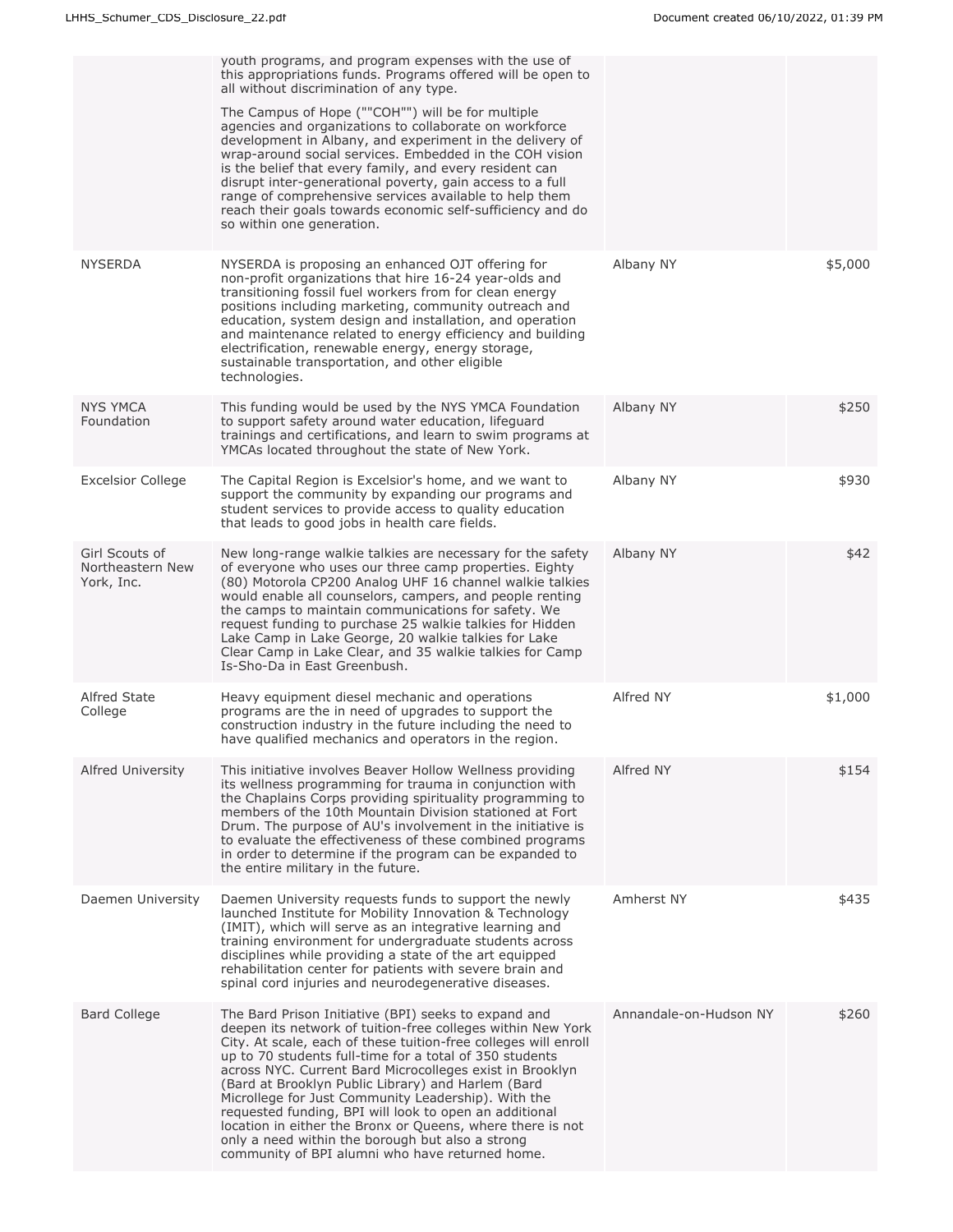| Joseph P. Addabbo<br>Family Health<br>Center, Inc, | JPAFHC seeks a Congressionally Directed Spending<br>Request (CDSR) grant to create a Diabetes Wellness<br>Center (DWC) to meet community needs with respect to<br>Type 2 Diabetes, which is a growing pandemic in the<br>low-income and largely minority Queens and Brooklyn<br>neighborhoods (e.g., Arverne, Far Rockaway, Jamaica and<br>Red Hook) served by JPAFHC, as it is across America.                                                                                                                                                                                                                                                                                                                                                                                                                                                                                                                                                                                                                                                                                                                                                                                                                                                                                                                                                                                                 | Arverne NY           | \$325   |
|----------------------------------------------------|-------------------------------------------------------------------------------------------------------------------------------------------------------------------------------------------------------------------------------------------------------------------------------------------------------------------------------------------------------------------------------------------------------------------------------------------------------------------------------------------------------------------------------------------------------------------------------------------------------------------------------------------------------------------------------------------------------------------------------------------------------------------------------------------------------------------------------------------------------------------------------------------------------------------------------------------------------------------------------------------------------------------------------------------------------------------------------------------------------------------------------------------------------------------------------------------------------------------------------------------------------------------------------------------------------------------------------------------------------------------------------------------------|----------------------|---------|
| Auburn<br>Community<br>Hospital                    | AUBURN Community Hospital (ACH) is building a 12,000<br>sq. ft. cancer center that will displace 130 parking spots<br>for patients and employees.                                                                                                                                                                                                                                                                                                                                                                                                                                                                                                                                                                                                                                                                                                                                                                                                                                                                                                                                                                                                                                                                                                                                                                                                                                               | Auburn NY            | \$2,365 |
| Cayuga<br>Community College                        | This project is a regional collaboration to increase<br>postsecondary and workforce development access,<br>affordability, success, and completion, incorporating<br>inclusive evidence-based interventions that lead to<br>in-demand, family sustaining-wage employment for rural<br>and marginalized students in Cayuga and Oswego<br>Counties.                                                                                                                                                                                                                                                                                                                                                                                                                                                                                                                                                                                                                                                                                                                                                                                                                                                                                                                                                                                                                                                | Auburn NY            | \$1,564 |
| Wells College                                      | The Wells College data center is currently housed in a<br>highly vulnerable location at risk of a steam leak or the fire<br>suppression system going off, which would result in<br>immediate and total loss of College-wide<br>telecommunications, the use of core systems, the ability<br>to send/receive e-mail, etc. Wells proposes to address this<br>existential threat by relocating the data center to the<br>library. We will then replace outdated fiber optics and wifi<br>to connect all areas of campus to the new data server<br>location.                                                                                                                                                                                                                                                                                                                                                                                                                                                                                                                                                                                                                                                                                                                                                                                                                                         | Aurora NY            | \$1,600 |
| <b>Baldwin UFSD</b>                                | Provide non-mandated social/emotional professional<br>support to students at each of the 7 schools in the District<br>to address an increase in suspensions, altercations,<br>insubordination, stress and anxiety. Parents and staff<br>have expressed concern with students' social and<br>emotional health due to the effects of COVID.                                                                                                                                                                                                                                                                                                                                                                                                                                                                                                                                                                                                                                                                                                                                                                                                                                                                                                                                                                                                                                                       | <b>Baldwin NY</b>    | \$3,000 |
| Urban League of<br><b>Broome County</b>            | The proposed Broome County Childcare Expansion<br>Collaborative is designed to expand existing child care<br>services provided by the Urban League in Broome County<br>to 200 low-income children.                                                                                                                                                                                                                                                                                                                                                                                                                                                                                                                                                                                                                                                                                                                                                                                                                                                                                                                                                                                                                                                                                                                                                                                              | <b>Binghamton NY</b> | \$600   |
| <b>Broome County</b><br>Urban League Inc           | To meet the needs of Broome County employers, the<br>Broome County Urban League (BCUL) and many<br>community-based partners have come together and will<br>offer their expertise and resources with various programs<br>for employment; job skills, life-skills training, technology<br>and employment certifications and work experience<br>activities leading to employment and self-sustainability.<br>The Broome County Urban League is the lead<br>organization; but all the partners will combine their<br>resources/staff to manage and operate the program. The<br>staff of the BCUL is familiar with cultural competency,<br>collaborations and have extensive knowledge and<br>experience related to working with various disadvantaged<br>populations. The BCUL and program partners will utilize<br>their expertise from multiple projects and programs to<br>execute the Pathways Program. To ensure participants can<br>compete for jobs, an employment orientation program will<br>be created for all participants. Of significant note, sections<br>of the employment and training program will be devoted<br>to local job awareness and training. The participants will<br>be provided current career information about local job<br>opportunities, participate in a work experience<br>environment, and become part of the new applicant pool<br>to vie for these local jobs. | <b>Binghamton NY</b> | \$500   |
| United Health<br>Services Hospitals,<br>Inc.       | The UHS Improving Access to Child Care project will<br>acquire an existing site in Johnson City, NY and renovate it<br>into a NYS Office of Children and Family Services (OCFS)<br>licensed-child care center (Center) serving up to 82<br>children, ages infant to pre-school, of UHS employees and<br>community members. Activities include site evaluation and<br>acquisition, architectural design to meet OCFS<br>requirements, acquisition and installation of furniture,<br>fixtures, equipment, outdoor playground, appliances,                                                                                                                                                                                                                                                                                                                                                                                                                                                                                                                                                                                                                                                                                                                                                                                                                                                         | <b>Binghamton NY</b> | \$4,310 |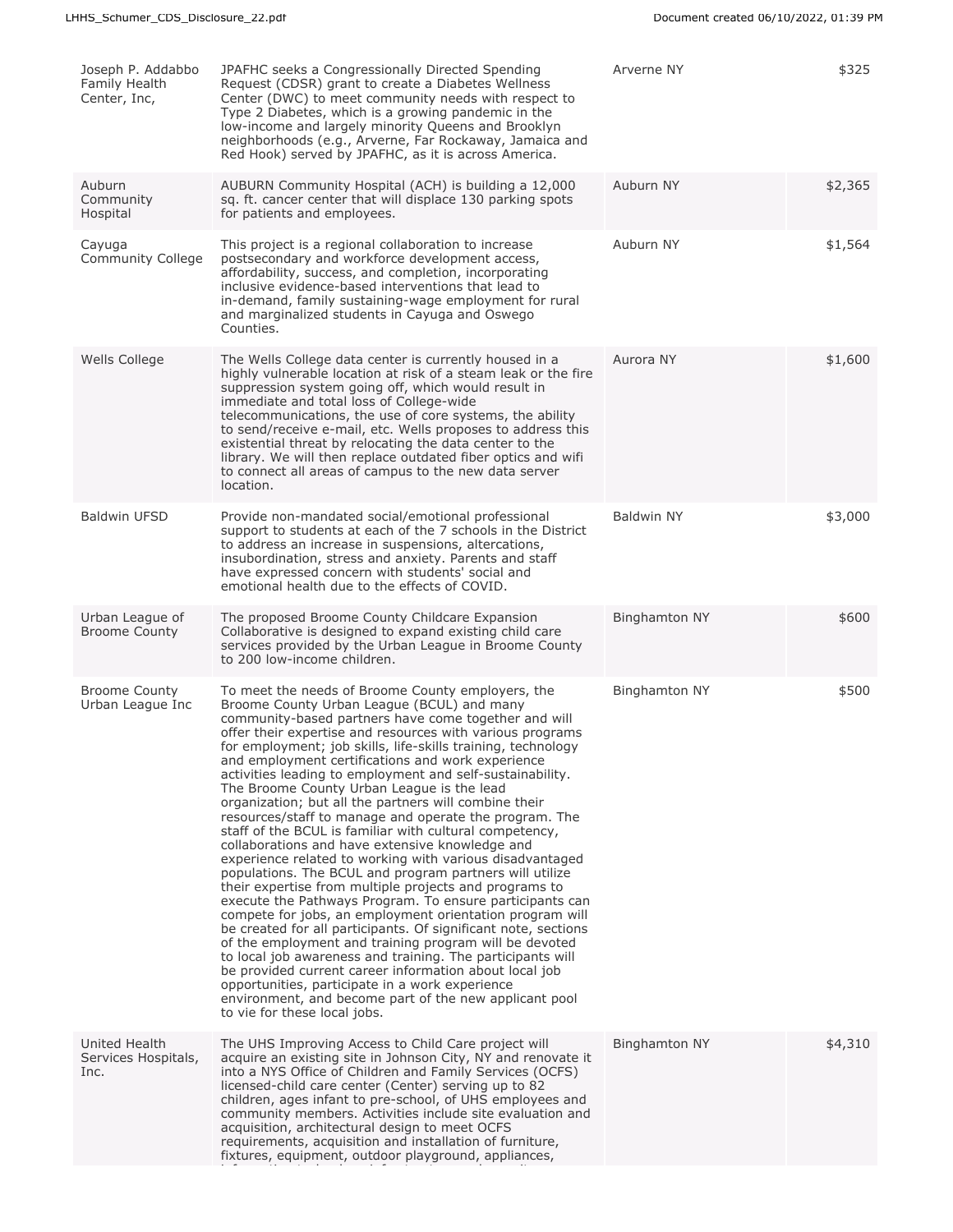|                                                   | information technology infrastructure and security                                                                                                                                                                                                                                                                                                                                                                                                                                                                                                                                                                                                                                                                                                                                                                                                                                                                               |                      |         |
|---------------------------------------------------|----------------------------------------------------------------------------------------------------------------------------------------------------------------------------------------------------------------------------------------------------------------------------------------------------------------------------------------------------------------------------------------------------------------------------------------------------------------------------------------------------------------------------------------------------------------------------------------------------------------------------------------------------------------------------------------------------------------------------------------------------------------------------------------------------------------------------------------------------------------------------------------------------------------------------------|----------------------|---------|
|                                                   | features, construction of 7 classroom and learning spaces,<br>infrastructure upgrades to meet licensure and occupancy<br>requirements.                                                                                                                                                                                                                                                                                                                                                                                                                                                                                                                                                                                                                                                                                                                                                                                           |                      |         |
| The Research<br>Foundation for<br>SUNY Binghamton | The Harriet Tubman Center for Freedom and Equity at<br>Binghamton University is seeking a \$1,000,000 grant to<br>develop a teacher development and student academic<br>support program for k-12 public schools in NYS to honor<br>and remember the civil rights legacy of Harriet Tubman<br>and the Underground Railroad in Binghamton and the<br>Southern Tier.                                                                                                                                                                                                                                                                                                                                                                                                                                                                                                                                                                | <b>Binghamton NY</b> | \$1,000 |
| One To World                                      | One To World is requesting support to provide our<br>signature Global Classroom program to 3-5 schools in the<br>South Bronx. Global Classroom develops and delivers<br>intercultural awareness workshops to underresourced<br>youth, ages 5-18. Through our curriculum, we promote<br>antiracism and break down misconceptions and biases<br>that often allow racism and violence to flourish.                                                                                                                                                                                                                                                                                                                                                                                                                                                                                                                                  | Bronx NY             | \$100   |
| Fordham University                                | The Fordham University Graduate School of Social Service,<br>in conjunction with Goddard Riverside Community Center<br>(GRCC), a settlement house on the West Side of<br>Manhattan in NYC, will target direct services and via<br>ASCEND (Access and Support for Community Engagement<br>a Needed Demonstration), a psychosocial support and<br>outreach program to address youth and families' mental<br>health and well-being. The monies will be used for staffing<br>and costs associated with implementing the ASCEND<br>program.                                                                                                                                                                                                                                                                                                                                                                                           | Bronx NY             | \$456   |
| Fordham University                                | This proposed project aims to expand the Clinical Mental<br>Health Services (CCMH) -- funded in 2020 and 2021<br>through the support of the Mother Cabrini Health<br>Foundation -- to counteract the negative health effects of<br>the pandemic. The expanded CCMH program will be<br>extended from 40 to 46 weeks of operation to provide free<br>tele-mental health counseling in English and Spanish,<br>psychoeducational groups, and outreach and prevention<br>programming to a minimum of 200 low income families in<br>NYC, many of whom live in predominantly Black, Latinx<br>and immigrant communities.                                                                                                                                                                                                                                                                                                               | <b>Bronx NY</b>      | \$476   |
| NYC H+H/Lincoln                                   | Funds will purchase 200 End of Life Hospital Beds.                                                                                                                                                                                                                                                                                                                                                                                                                                                                                                                                                                                                                                                                                                                                                                                                                                                                               | Bronx NY             | \$4,000 |
| Lincoln Medical<br>and Mental Health<br>Center    | The aging conference center at Lincoln that includes the<br>Auditorium and the conference rooms including the<br>audio-visual aids are also in critical need for a full upgrade<br>to current code, especially given the latest technological<br>advances in conference management and presentation.                                                                                                                                                                                                                                                                                                                                                                                                                                                                                                                                                                                                                             | Bronx NY             | \$4,000 |
| Universal Hip Hop<br>Musuem                       | The Universal Hip Hop Museum is requesting \$4,000,000<br>in funding to help support our educational programming.<br>As a cultural arts institution that informs and educates<br>about past and current history, funding will enable us to<br>amplify the core educational and programmatic functions<br>of the organization and build capacity.                                                                                                                                                                                                                                                                                                                                                                                                                                                                                                                                                                                 | Bronx NY             | \$4,000 |
| <b>Union Community</b><br><b>Health Center</b>    | Residents of the Bronx are trapped in a system of<br>inequity, starting before birth and extending throughout<br>their lives, severely inhibiting their ability to fully<br>participate in health, education and economic<br>opportunities. Union Community Health Center's (UNION)<br>Maternal and Child Health Center (MCHC), a component of<br>UNION's Access for All health initiative, will provide:<br>walk-in rapid care for children with flexible hours to<br>increase access; comprehensive maternal care comprised<br>of co-located pediatric and OB/GYN services in a new<br>model to improve ease of access and quality of life for<br>children and families; a pediatric dental chair to improve<br>pediatric oral care gaps; behavioral health consultations;<br>and UNION nurses will be certified as Medical Translators,<br>thus eliminating the need for a third party to translate<br>during an appointment. | Bronx NY             | \$674   |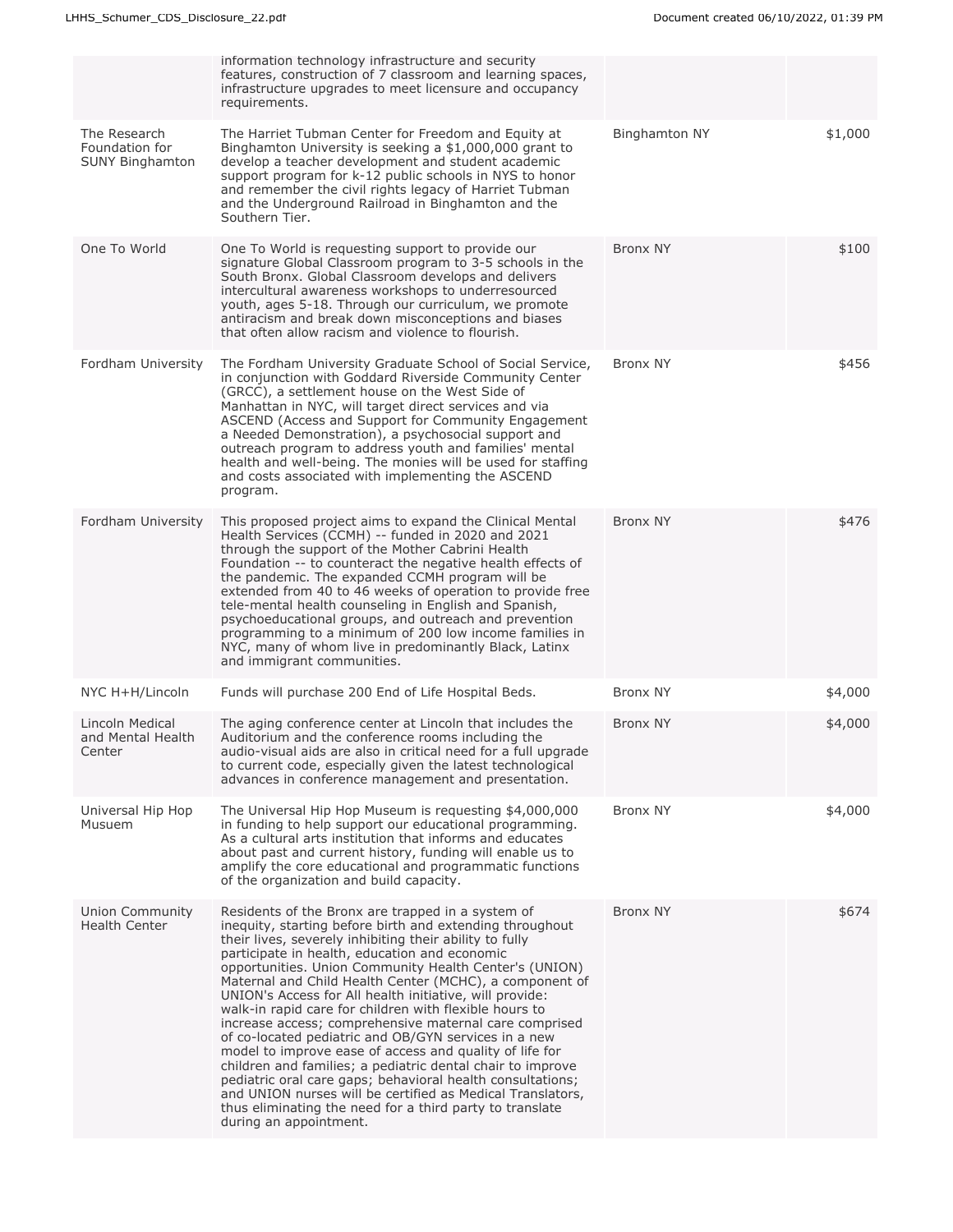| The HOPE Program                                                   | The HOPE Program is requesting funding to rebuild the<br>economic and environmental sustainability of New York.<br>Specifically, we will leverage Congressional funding to<br>provide paid, hands-on, green jobs training to adult New<br>Yorkers struggling to attach to the workforce due to<br>histories of criminal justice involvement, homelessness,<br>low educational attainment and other systemic barriers to<br>employment. These individuals will complete essential<br>green infrastructure work within the City - including<br>building climate change resiliency structures, street<br>cleaning and plant maintenance to improve quality of life<br>for all New Yorkers, solar installation and other related<br>skills - while earning a paycheck and preparing for<br>permanent employment. Specific expenses will include<br>transitional wages for trainees; salaries for staff lines<br>including program coordinators, hard skill trainers, and<br>employment specialists; certification costs; technology;<br>and other programmatic expenses. | Bronx NY        | \$850   |
|--------------------------------------------------------------------|----------------------------------------------------------------------------------------------------------------------------------------------------------------------------------------------------------------------------------------------------------------------------------------------------------------------------------------------------------------------------------------------------------------------------------------------------------------------------------------------------------------------------------------------------------------------------------------------------------------------------------------------------------------------------------------------------------------------------------------------------------------------------------------------------------------------------------------------------------------------------------------------------------------------------------------------------------------------------------------------------------------------------------------------------------------------|-----------------|---------|
| The Crenulated<br>Company Ltd. dba<br>New Settlement<br>Apa        | New Settlement, which for over 30 years has served the<br>Mount Eden/Highbridge community of the Bronx, seeks<br>congressionally-directed funding from New York Senator<br>Charles Schumer's office for a special project that will help<br>us staff a growing Health and Wellness Program serving<br>our community's aging population while we create a<br>comfortable, multifunctional program space in a<br>presently-underutilized space at 1514 Townsend Avenue.<br>The program funds will help us to staff aquatics, dance,<br>fitness and nutrition classes and workshops for seniors of<br>our community at our community center. At the same<br>time-accommodating the program's growth, and<br>responding to requests from our community's seniors for a<br>space of their own-we will renovate a program space for<br>day programming for seniors.                                                                                                                                                                                                        | <b>Bronx NY</b> | \$320   |
| St. Barnabas<br>Hospital (dba SBH<br>Health System)                | St. Barnabas Hospital, a safety net institution located in<br>the Bronx, NY, respectfully requests consideration of<br>\$7,000,000 in community project funding that will allow us<br>to purchase much needed medical equipment, including<br>x-ray machines, microscopes, anesthesia machines,<br>ultrasounds, and specialty equipment to support dental,<br>colorectal, podiatry fields. As an independent hospital in a<br>poor urban community, our resources are limited; all of<br>the equipment to be purchased through this project is<br>more than 10 years old with lifespans exceeded.                                                                                                                                                                                                                                                                                                                                                                                                                                                                    | <b>Bronx NY</b> | \$7,000 |
| <b>Hostos Community</b><br>College                                 | The CPF funding will be used to provide students in Hostos<br>joint degree programs with City College of New York,<br>Queens College and Columbia University by providing<br>funds for any tuition balances not covered by financial aid.                                                                                                                                                                                                                                                                                                                                                                                                                                                                                                                                                                                                                                                                                                                                                                                                                            | <b>Bronx NY</b> | \$1,000 |
| Lehman College,<br>City University of<br>New York                  | Lehman College School of Continuing and Professional<br>Studies proposes a program to connect these two critical<br>needs and prepare internationally trained healthcare<br>workers to pass tests that will enable them to enter the<br>healthcare workforce and simultaneously improve their<br>spoken and written English. The program will offer<br>preparation for one of 2 tests:<br>Certified Nursing Assistant (NYS credentialing exam)<br>Emergency Medical Technician (NYSDOH exams)                                                                                                                                                                                                                                                                                                                                                                                                                                                                                                                                                                        | Bronx NY        | \$533   |
|                                                                    | Participants' use of written and spoken English will be<br>improved through an ESL bridge program prior to the test<br>preparation. The entire program will increase the number<br>of bilingual, bicultural medical professionals in New York<br>City and will also provide dedicated immigrant health<br>professionals with the opportunity for meaningful<br>employment in their preferred field.                                                                                                                                                                                                                                                                                                                                                                                                                                                                                                                                                                                                                                                                  |                 |         |
| Academy of<br>Medical & Public<br><b>Health Services</b><br>(AMPHS | AMPHS' Adult Literacy, Civics and Workforce Preparedness<br>Program will offer ESOL classes, citizenship classes, and<br>digital literacy classes to 300-400 students per year. Funds<br>will support hiring and retanining instructors, program<br>management staff, and program supplies.                                                                                                                                                                                                                                                                                                                                                                                                                                                                                                                                                                                                                                                                                                                                                                          | Brooklyn NY     | \$250   |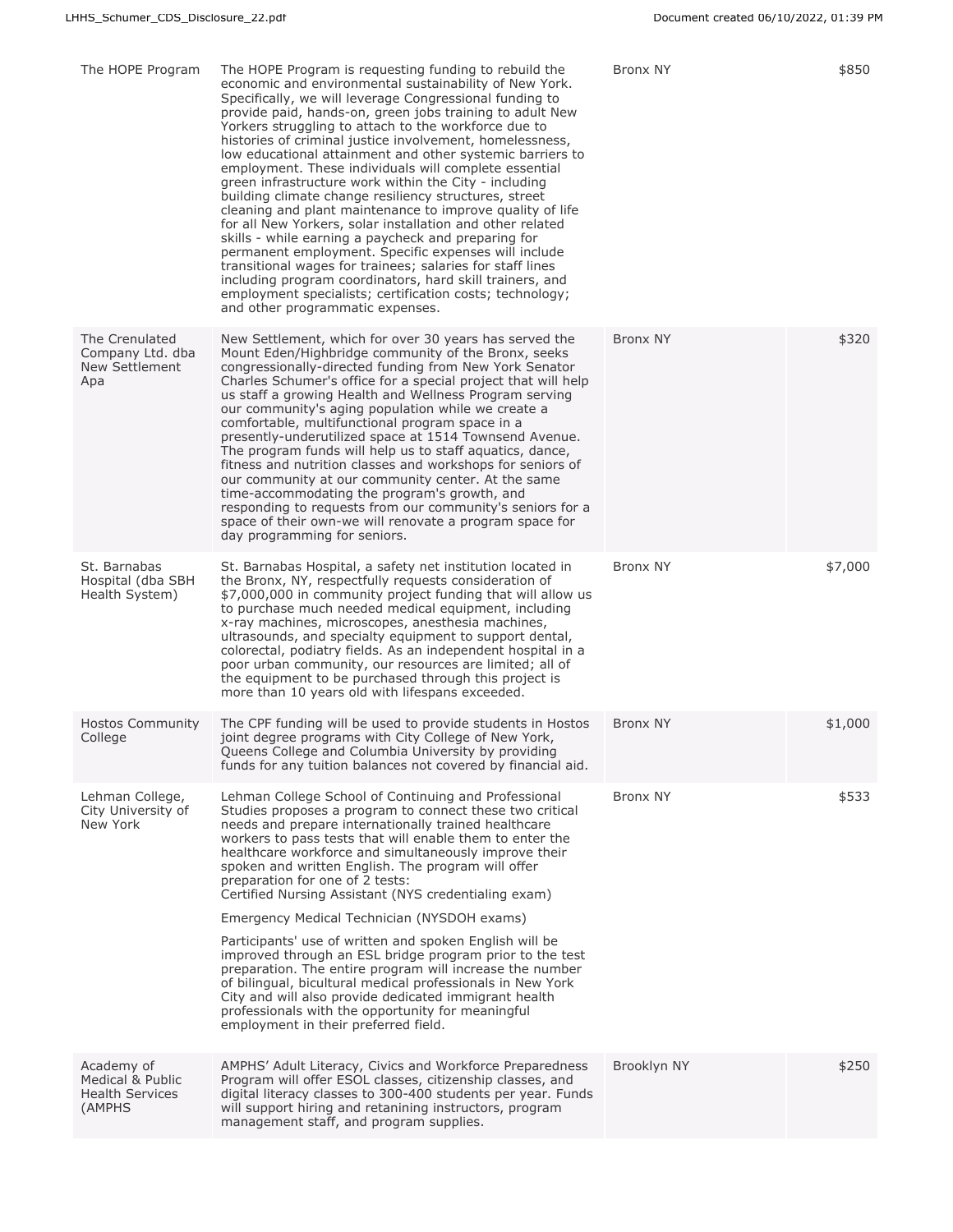| Academy of<br>Medical & Public<br><b>Health Services</b><br>(AMPHS | The Sunset Park Community Safety Initiative aims to<br>decrease the occurrence and effects of violence and<br>anti-Asian bias in Sunset Park through self-defense and<br>bystander intervention trainings; community awareness<br>and solidarity-building campaigns; SafeWalks patrolling;<br>and safety accompaniment. Funding will support personnel<br>costs for program management, instructors, and program<br>supplies.                                                                                                                                                                                                                                                                                                                                                                                                                                            | Brooklyn NY | \$250   |
|--------------------------------------------------------------------|--------------------------------------------------------------------------------------------------------------------------------------------------------------------------------------------------------------------------------------------------------------------------------------------------------------------------------------------------------------------------------------------------------------------------------------------------------------------------------------------------------------------------------------------------------------------------------------------------------------------------------------------------------------------------------------------------------------------------------------------------------------------------------------------------------------------------------------------------------------------------|-------------|---------|
| Academy of<br>Medical & Public<br><b>Health Services</b>           | The Immigrant Mental Health Initiative will offer no-cost<br>short- to middle-term, bilingual English, Spanish, and<br>Chinese mental health counseling to 100-150 uninsured<br>community members. We will also provide support groups,<br>workshops and arts and music programming, including<br>continuing our "drumming for emotional health"<br>workshops and a theatre-based self-expression project.                                                                                                                                                                                                                                                                                                                                                                                                                                                               | Brooklyn NY | \$500   |
| <b>Brooklyn</b><br>Communities<br>Collaborative, Inc.              | Brooklyn Communities Collaborative (BCC), in partnership<br>with 1199 SEIU, the City University of New York (CUNY),<br>Downstate Health Sciences University, Maimonides Medical<br>Center, One Brooklyn Health, and community partners,<br>seeks support for a healthcare workforce development<br>program that will source from historically disadvantaged<br>communities and advance workforce equity opportunities.<br>Funding will support training and career advancement to<br>address the critical nursing shortage, including pipeline<br>development and connection to support services to help<br>overcome barriers to training and long-term employment.                                                                                                                                                                                                      | Brooklyn NY | \$989   |
| Brooklyn Museum                                                    | The Brooklyn Museum is requesting a \$250,000 in support<br>of our trailblazing arts and social justice education<br>programs, which will serve nearly 20,000 students and<br>educators from New York City during Fiscal Year 2023.<br>Congressional funding will enable us to continue to provide<br>vital support for the community of students and educators<br>we serve through in-depth partnerships with schools,<br>guided tours led by professional educators, and<br>professional development training for teachers focused on<br>anti-oppressive, culturally nuanced pedagogical models<br>that celebrate community vibrancy and use a vast<br>approach of learning methodologies.                                                                                                                                                                             | Brooklyn NY | \$250   |
| CAMBA Inc.                                                         | CAMBA's Career Navigation Initiative (CNI) will be an<br>innovative workforce development hub, piloted in East<br>New York, Brooklyn, where such services do not exist and<br>are sorely needed. CNI will offer a suite of career<br>navigation opportunities - ranging from success and<br>financial coaching, industry specific training and<br>credentialing, ongoing career navigation support, job<br>placement services, and more - across five CAMBA<br>community centers, equipped with office space for<br>one-on-one sessions and classrooms for group trainings.<br>These five sites are within walking distance of each other,<br>a crucial detail for residents who struggle to leave their<br>neighborhood out of fear for their safety. In this part of<br>Brooklyn, young people automatically inherit territorial<br>tensions based on where they live. | Brooklyn NY | \$590   |
| CareerWise New<br>York                                             | CareerWise New York will build out improved and more<br>robust on-the-job training tools and classroom curriculum<br>at higher education institutions for high school aged<br>students pursuing modern youth apprenticeships in the<br>tech, finance, and business fields.                                                                                                                                                                                                                                                                                                                                                                                                                                                                                                                                                                                               | Brooklyn NY | \$971   |
| Sun River Health                                                   | Sun River Health is currently in the process of renovating<br>its Alpha School outpatient substance use treatment<br>program to accommodate integrated primary care<br>services. Sun River's The Alpha School project will<br>renovate a combination of occupied and unoccupied space<br>to create an Article 28, Article 31, and urgent care to<br>compliment Sun River's existing substance abuse<br>program. This project is currently partly funded as part of<br>One Brooklyn Health System's initiative to expand<br>ambulatory care centers by Federally Qualified Health<br>Centers.                                                                                                                                                                                                                                                                             | Brooklyn NY | \$1,800 |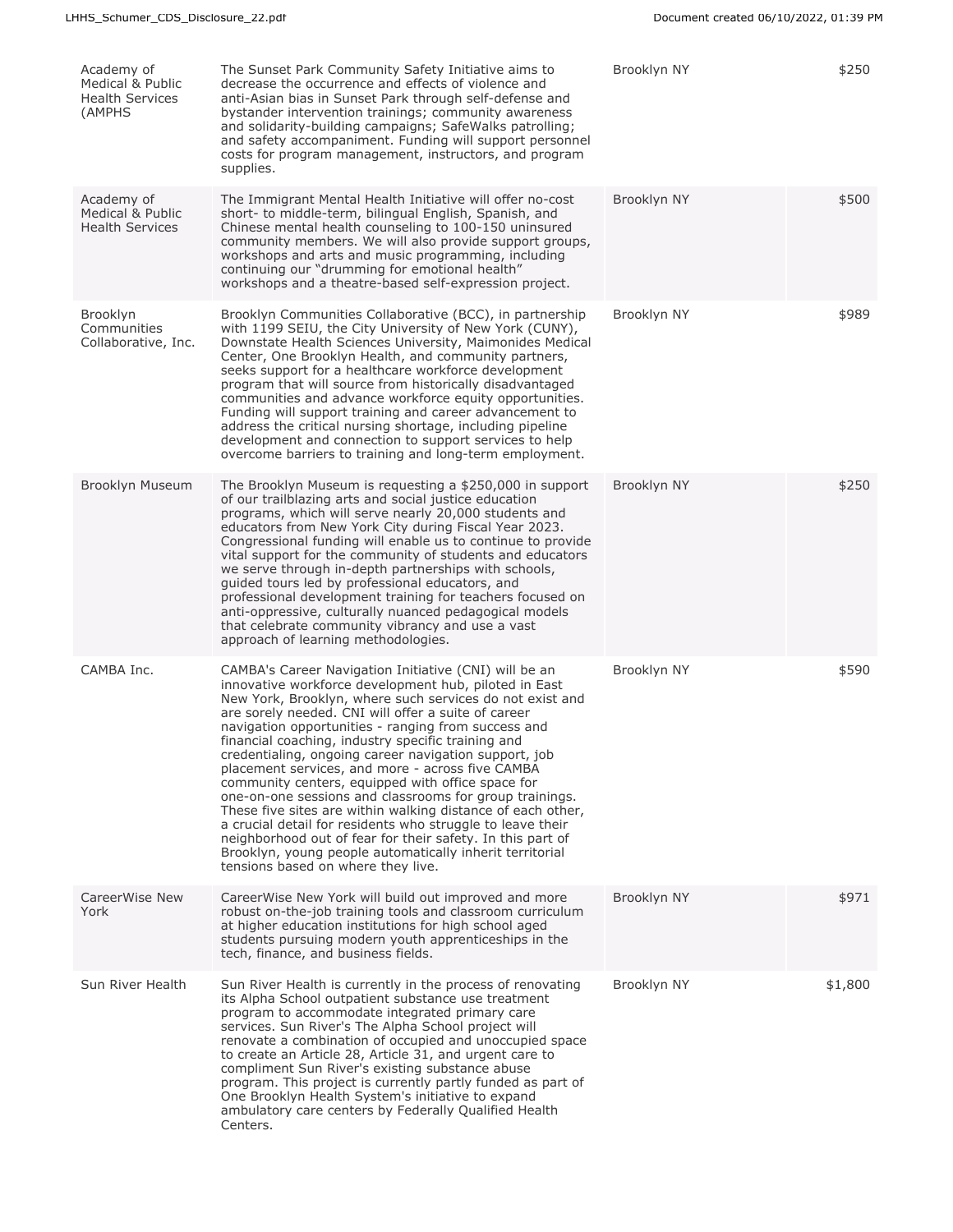| St. Joseph's<br>College New York               | St. Joseph's College New York is requesting \$879,000 in<br>community project funds for the Cybersecurity and<br>Science Technology Initiative for FY 2023. These funds will<br>be used to create a fully functional cybersecurity lab in St.<br>Angela Hall at SJC Brooklyn as well as support crucial<br>equipment upgrades for the organic chemistry laboratory.                                                                                               | Brooklyn NY | \$879   |
|------------------------------------------------|-------------------------------------------------------------------------------------------------------------------------------------------------------------------------------------------------------------------------------------------------------------------------------------------------------------------------------------------------------------------------------------------------------------------------------------------------------------------|-------------|---------|
| Cool Culture                                   | Cool Culture respectfully requests support for its flagship<br>CityWide Cultural Access Program (CityWide), which runs<br>in conjunction with our We Are All Curators-Curators for<br>Families Program.                                                                                                                                                                                                                                                           | Brooklyn NY | \$50    |
| <b>Cultural Museum</b><br>of African Art, Inc. | The Cultural Museum of African Art (CMAA) is uniquely<br>positioned to create a one-of-a-kind museum and<br>educational experience with its over 3000 individual pieces<br>of African artifacts that serve as proof of the enduring<br>ingenuity, traditions, talents, and lasting culture of the<br>first civilizations in our human journey.                                                                                                                    | Brooklyn NY | \$2,300 |
| Dancewave                                      | Dancewave respectfully requests funding support to<br>expand its annual college and career preparatory event,<br>Dancewave Through College and Beyond, which serves<br>over 300 families seeking access to information, resources<br>and quidance with the college admissions process.                                                                                                                                                                            | Brooklyn NY | \$100   |
| Premium Health,<br>Inc.                        | Premium Health will improve the pipeline and quality of<br>pediatric mental health providers caring for underserved<br>populations and will serve as an educational resource to<br>the community, thus improving access to care and health<br>equity for children of disadvantaged backgrounds. Funds<br>will be used for contracted management services, salaries,<br>community education, and telehealth infrastructure.                                        | Brooklyn NY | \$2,082 |
| <b>NYC</b><br>H+H/Woodhull<br>Hospital         | Due to roofing deficiencies, the shafts were flooded<br>leaving all three elevators out of service. Emergency<br>request made to OFD to secure funding for shaft mold<br>remediation/repair and elevator modernization.                                                                                                                                                                                                                                           | Brooklyn NY | \$2,600 |
| <b>NYC</b><br>H+H/Woodhull<br>Hospital         | 1. Restore the ceiling in the three (3) compartments (C, D,<br>& F) of the existing network vault which provides the<br>normal power supply for the entire hospital, repair<br>penetration around stair tower base and restore ER ramp.                                                                                                                                                                                                                           | Brooklyn NY | \$2,300 |
| <b>NYC</b><br>H+H/Woodhull<br>Hospital         | Room construction, including ceilings, flooring, sinks and<br>new entrance (for proper flow) needed. Various equipment<br>in the Central Sterile Supply area are end-of-life and need<br>to be replaced with state of the art equipment.                                                                                                                                                                                                                          | Brooklyn NY | \$1,430 |
| HeartShare St.<br><b>Vincent's Services</b>    | HeartShare St. Vincent's Services (HSVS) respectfully<br>requests FY 2023 Congressionally Directed Spending to<br>support facility renovations, including HVAC and life-safety<br>systems, at 66 Boerum Place, our primary service location<br>in Brooklyn, NY to address insufficient layouts that have<br>force-fit services into existing spaces and caused practical<br>problems delivering care, and energy efficiency in the over<br>100 year old building. | Brooklyn NY | \$2,000 |
| New York<br>Community<br>Hospital              | The proposed adult, percutaneous coronary intervention<br>capable, cardiac catheterization and electrophysiology<br>laboratory at New York Community Hospital is an essential<br>resource for the local service area.                                                                                                                                                                                                                                             | Brooklyn NY | \$3,830 |
| Maimonides<br><b>Medical Center</b>            | The Department of Psychiatry at Maimonides Medical<br>Center will open an adolescent behavioral health inpatient<br>unit providing mental health services in a hospital setting<br>24 hours a day for adolescents who need hospitalization<br>because of the severity of their mental illness and<br>dangerousness to themselves or others.                                                                                                                       | Brooklyn NY | \$3,095 |
| Maimonides<br><b>Medical Center</b>            | The requested funds will support the expansion of the<br>Community Care of Brooklyn (CCB) Navigator, a one-stop<br>shop for all care management and social service referrals<br>in Brooklyn.                                                                                                                                                                                                                                                                      | Brooklyn NY | \$1,648 |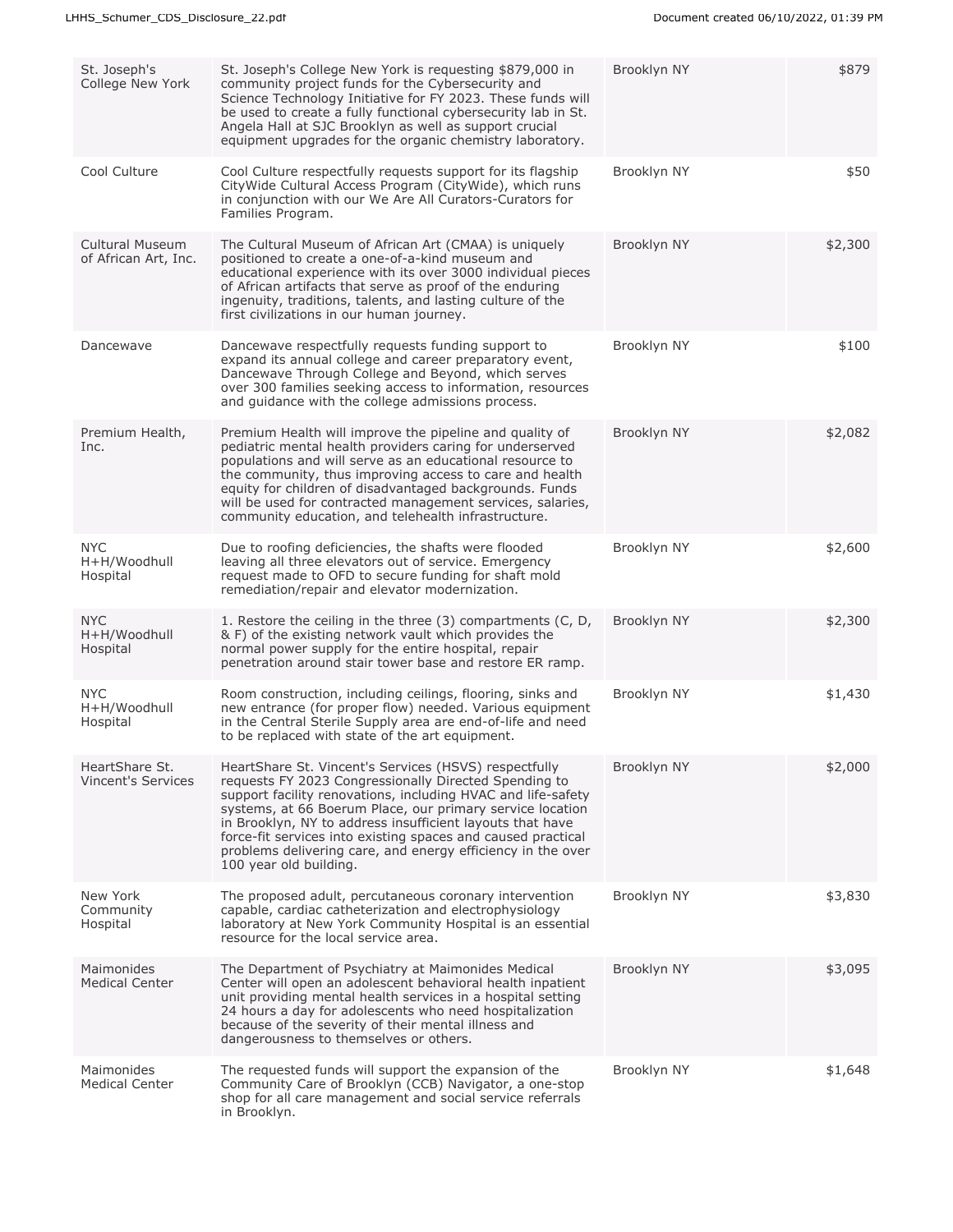| Center for Family<br>Life in Sunset<br>Park, Inc.             | Through this innovative workforce initiative, Center for<br>Family seeks to expand our impact in serving low-income<br>individuals in order to advance economic, social, and racial<br>justice through a suite of integrated, and transformative<br>workforce education, training and supportive services.                                                                                                                                                                                                                                                                                                                                                                                                                                       | Brooklyn NY | \$500   |
|---------------------------------------------------------------|--------------------------------------------------------------------------------------------------------------------------------------------------------------------------------------------------------------------------------------------------------------------------------------------------------------------------------------------------------------------------------------------------------------------------------------------------------------------------------------------------------------------------------------------------------------------------------------------------------------------------------------------------------------------------------------------------------------------------------------------------|-------------|---------|
| You Gotta Believe!<br>The Older Child<br>Adoption & Perm      | You Gotta Believe (YGB) is in strategic partnership with<br>The Children's Village (CV) to provide intensive<br>permanency solutions for older youth in The Children's<br>Village care to ensure they do not age out of foster care<br>alone - but with a permanent family in place. We do this<br>work because we believe the resources, experience and<br>knowledge, social capital, and stability of family afford<br>former foster youth the best chance possible for a healthy<br>and fulfilling life.                                                                                                                                                                                                                                      | Brooklyn NY | \$100   |
| Trinity Healing<br>Center, Inc.                               | Trinity Healing Center is requesting funding for our Hi5<br>Children's Program for children ages 5-12 who are<br>affected by domestic violence in the home. Trinity Healing<br>Center's goal is to hire a clinical social work who will<br>provide individual and art therapy, and a full time<br>domestic violence case worker.                                                                                                                                                                                                                                                                                                                                                                                                                 | Brooklyn NY | \$150   |
| The Chris S.<br>Owens Foundation                              | Funds will be used for salaries, operational expenses,<br>Community Events, Program incentives, rental/lease,<br>fixtures, equipment, utilities, program facilitators, food,<br>transportation, medications, services, and resources for<br>the community.                                                                                                                                                                                                                                                                                                                                                                                                                                                                                       | Brooklyn NY | \$3,000 |
| <b>SUNY Downstate</b><br><b>Health Sciences</b><br>University | SUNY Downstate Health Sciences University is requesting<br>\$1.85M to enhance its maternal and child health network<br>in central Brooklyn. Specifically, we are requesting the<br>funds to purchase medical equipment for a new birthing<br>center, as well as two new state of the art, comprehensive<br>health care practices focused on delivering<br>obstetrical/gynecological and pediatric care in our<br>community. Part of the requested funding will be used to<br>renovate one of the health care practices.                                                                                                                                                                                                                          | Brooklyn NY | \$1,850 |
| St. Francis College                                           | St. Francis College (SFC) will utilize congressionally<br>directed spending to upgrade technology in our nursing<br>simulation, which is used by both SFC's nursing students<br>as well as community partners in healthcare and K-12<br>education. Aligned with the goals of the Fund for the<br>Improvement of Postsecondary Education (FIPSE), the<br>simulation lab improves the quality of SFC's nursing<br>education program and prepares future nurses to offer<br>exceptional, compassionate care across NYC.                                                                                                                                                                                                                             | Brooklyn NY | \$830   |
| St. Ann's<br>Warehouse, Inc.                                  | St. Ann's Warehouse, a four decade old cultural<br>organization located in Brooklyn Bridge Park is applying<br>for funding to support two distinct sets of educational<br>activities to engage young people: the relaunch of St.<br>Ann's popular Youth Empowerment program and an<br>education initiative in conjunction with a deeply moving<br>public art project Little Amal: The Promise of America,<br>which promotes hope and tolerance for displaced people.<br>Working with the NYC Department of Education we will<br>develop arts education programming to reach hundreds of<br>New York City public school students and youth from local<br>community centers with multidisciplinary workshops,<br>performances, and special events. | Brooklyn NY | \$250   |
| One Brooklyn<br>Health System                                 | One Brooklyn Health System member hospital Interfaith<br>Medical Center (IMC) is expanding its currently<br>constrained emergency department (ED) that was last<br>renovated more than 30 years ago. These renovations will<br>enable IMC to renovate its ED with a modern, improved<br>layout that will enhance patient care and improve patient<br>satisfaction as well as patient safety.                                                                                                                                                                                                                                                                                                                                                     | Brooklyn NY | \$7,000 |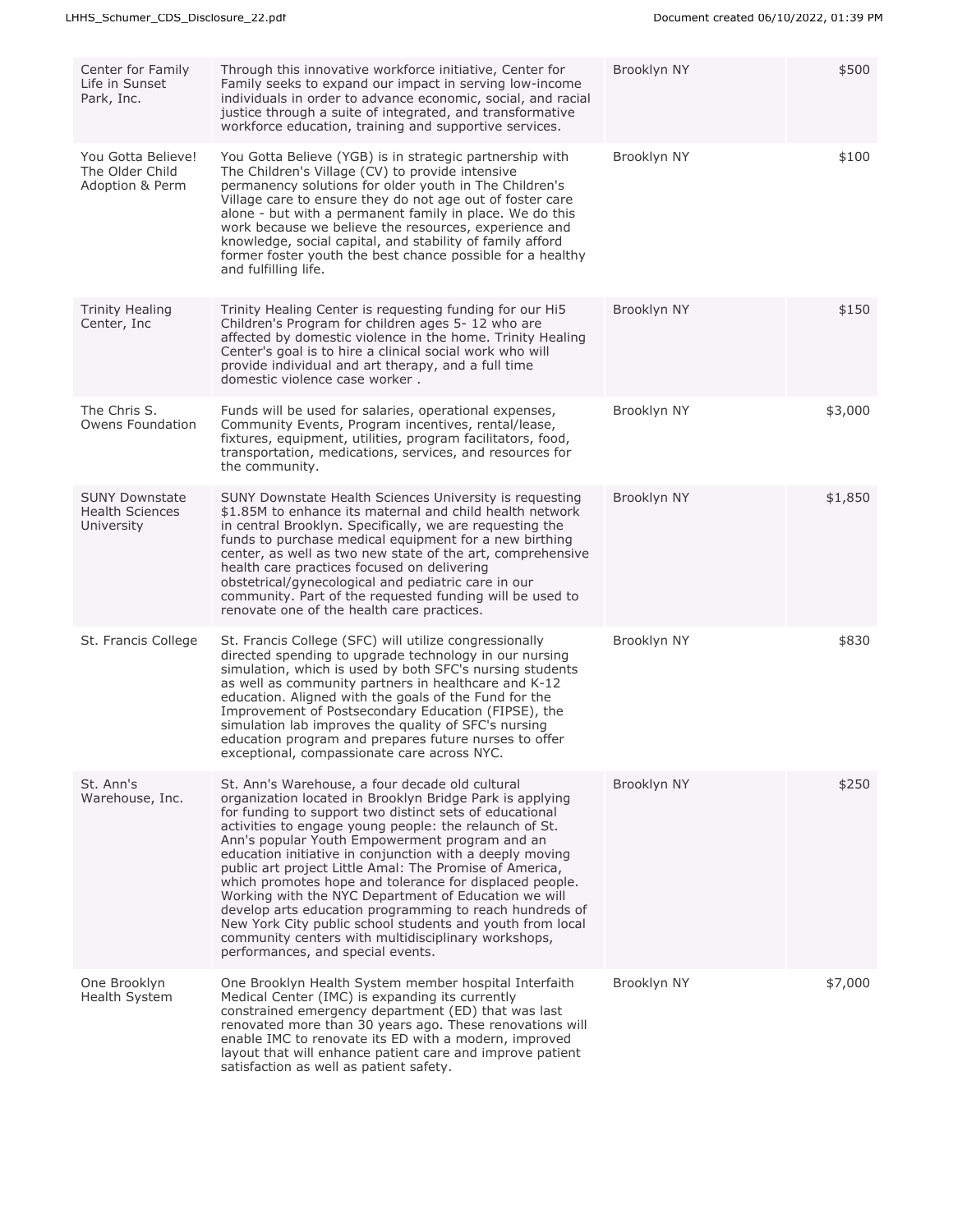| NYC Health and<br>Hospitals/Kings<br>County                 | Kings County Hospital's Emergency Department Trauma<br>Room Expansion/Upgrade project fulfills the need for a<br>clinical and operational trauma center in the existing ED.<br>This project will increase the number of treatment stations<br>in the ED and increase ability to meet surge capacity<br>needs, as well as meet compliance requirements and<br>equipment upgrades.                                                                                                                                                                                                                                                                                                                                                                                                                                                                                                | Brooklyn NY                    | \$4,000 |
|-------------------------------------------------------------|---------------------------------------------------------------------------------------------------------------------------------------------------------------------------------------------------------------------------------------------------------------------------------------------------------------------------------------------------------------------------------------------------------------------------------------------------------------------------------------------------------------------------------------------------------------------------------------------------------------------------------------------------------------------------------------------------------------------------------------------------------------------------------------------------------------------------------------------------------------------------------|--------------------------------|---------|
| NYC Health $+$<br>Hospitals/Coney<br>Island                 | Develop a comprehensive, interdisciplinary learning center<br>on the 6th floor of the Main Building at Coney Island<br>Hospital.                                                                                                                                                                                                                                                                                                                                                                                                                                                                                                                                                                                                                                                                                                                                                | Brooklyn NY                    | \$3,900 |
| NPower Inc.                                                 | This program provides unemployed or under-employed<br>young adults who have a high school diploma or GED with<br>20 weeks or more instructor led virtual tech training and a<br>7 week paid remote or in-person internship. The program,<br>also, provides for project-based learning and<br>apprenticeship experience where trainees are equipped<br>with industry-recognized certifications designed to fast<br>track their tech careers and provide strong income earning<br>potential.                                                                                                                                                                                                                                                                                                                                                                                      | Brooklyn NY                    | \$700   |
| Jamel Gaines<br>Creative Outlet                             | Jamel Gaines Creative Outlet is requesting funds for our<br>Arts In Education Program. We will send our dance,<br>theater, music and visual arts teachers into sixteen<br>schools including Title 1 schools in all five boroughs of New<br>York City.                                                                                                                                                                                                                                                                                                                                                                                                                                                                                                                                                                                                                           | Brooklyn NY                    | \$2,128 |
| New York<br>Therapeutic<br>Communities, Inc.<br>- Stay'n Ou | The proposed Intensive Case Management for Reentry<br>(ICMR) project, will link 300 returning adult New York City<br>(NYC) resident inmates from the New York State prison<br>system annually to substance abuse treatment programs<br>in NYC. Intensive screening of pre-release inmates, linkage<br>to treatment programs in NYC, and use of evidence-based<br>treatment, will lead to a decrease in substance use and<br>recidivism among this high-need population.                                                                                                                                                                                                                                                                                                                                                                                                         | Brooklyn NY                    | \$400   |
| Power of Two, a<br>Project of the<br>Fund for the City o    | Funding will go towards delivering the evidence-based<br>home-visiting parent coaching program, Attachment and<br>Biobehavioral Catch-up (ABC), expanding the capacity of<br>our Community Resource Team to link families to quality,<br>culturally sensitive resources, including mental health,<br>pediatric, perinatal, housing, and employment referrals,<br>within their neighborhoods, and providing advocacy<br>opportunities for parents.                                                                                                                                                                                                                                                                                                                                                                                                                               | Brooklyn and South<br>Bronx NY | \$10    |
| Long Island<br>University                                   | This request will allow LIU to expand student support<br>services offered to Hope Scholars and ensure students<br>across both the Early Scholars and Hope Scholars<br>programs have access to technology and other educational<br>resources necessary for their coursework.                                                                                                                                                                                                                                                                                                                                                                                                                                                                                                                                                                                                     | <b>Brookville NY</b>           | \$300   |
| Roswell Park<br>Comprehensive<br>Cancer Center              | Roswell Park seeks to implement a new, more advanced<br>radiation treatment technique called Adaptive Radiation<br>Therapy.                                                                                                                                                                                                                                                                                                                                                                                                                                                                                                                                                                                                                                                                                                                                                     | <b>Buffalo NY</b>              | \$2,100 |
| EHS, Inc. (dba<br>Evergreen Health)                         | Evergreen Health is seeking financial support to improve<br>and expand access to primary and specialty medical care,<br>outpatient substance use and mental health treatment,<br>and supportive services in Jamestown, NY (Chautauqua<br>County). When complete, this project would result in a<br>unique comprehensive health and support services facility<br>with all of these services under one roof: primary care;<br>HIV and Hepatitis C specialty care; primary and specialty<br>care for lesbian, gay, bisexual, and transgender people;<br>harm reduction services, OASAS peer recovery services,<br>medically assisted substance treatment (MAT), STI<br>screening and treatment, health home care coordination<br>including HARP services for those with persistent mental<br>health needs, a food pantry, housing assistance, and<br>overdose prevention services. | <b>Buffalo NY</b>              | \$1,994 |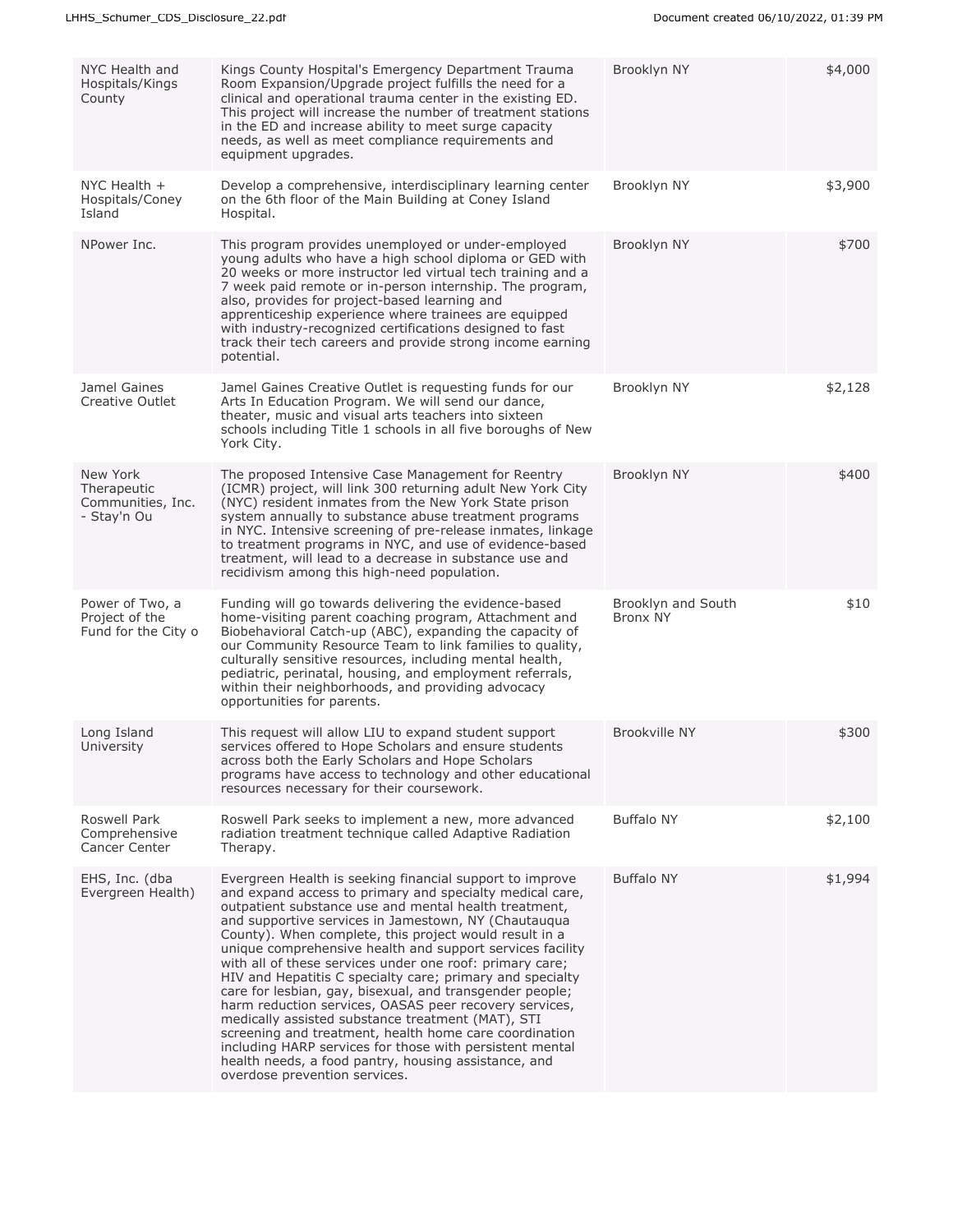| University at<br><b>Buffalo</b>                        | The University at Buffalo seeks funding to establish the<br>WNY COVID Recovery Center. The center will be unique to<br>Western New York - there is no other initiative like it in the<br>region. The Center will offer a multidisciplinary approach<br>to care for sufferers of Long COVID, unique with its<br>outreach/rehab components and a focus on the<br>underprivileged and underrepresented of the region.<br>Acknowledging that Long COVID (Post-Acute Sequelae of<br>SARS CoV-2 infection, PASC) is a multi-systemic disease<br>that requires multiple partners to care for patients, the<br>Center will serve as a model for other communities across<br>New York State and the nation dealing with effects of Long<br>COVID. Located in the City of Buffalo, the Center will<br>include a Community Based Registry, Community Based<br>Health Care Facility, COVID Recovery Outreach Effort and<br>a Pilot Research Funding Program that will provide seed<br>money to researchers to explore innovative ideas to treat<br>the various manifestations of Long COVID. | <b>Buffalo NY</b> | \$1,000 |
|--------------------------------------------------------|----------------------------------------------------------------------------------------------------------------------------------------------------------------------------------------------------------------------------------------------------------------------------------------------------------------------------------------------------------------------------------------------------------------------------------------------------------------------------------------------------------------------------------------------------------------------------------------------------------------------------------------------------------------------------------------------------------------------------------------------------------------------------------------------------------------------------------------------------------------------------------------------------------------------------------------------------------------------------------------------------------------------------------------------------------------------------------|-------------------|---------|
| University at<br><b>Buffalo</b>                        | The University at Buffalo seeks funding to establish the<br>WNY COVID Recovery Center. The center will be unique to<br>Western New York - there is no other initiative like it in the<br>region. The Center will offer a multidisciplinary approach<br>to care for sufferers of Long COVID, unique with its<br>outreach/rehab components and a focus on the<br>underprivileged and underrepresented of the region.<br>Acknowledging that Long COVID (Post-Acute Sequelae of<br>SARS CoV-2 infection, PASC) is a multi-systemic disease<br>that requires multiple partners to care for patients, the<br>Center will serve as a model for other communities across<br>New York State and the nation dealing with effects of Long<br>COVID. Located in the City of Buffalo, the Center will<br>include a Community Based Registry, Community Based<br>Health Care Facility, COVID Recovery Outreach Effort and<br>a Pilot Research Funding Program that will provide seed<br>money to researchers to explore innovative ideas to treat<br>the various manifestations of Long COVID. | <b>Buffalo NY</b> | \$186   |
| Catholic Health<br>Home and<br>Community-Based<br>Care | Funds would purchase 500 telemedicine units -- tablet,<br>blood pressure cuff, lung sound recording device, pulse<br>oximeter, thermometer and scale -- to allow Catholic<br>Health Buffalo to implement a comprehensive<br>telemedicine program in its four nursing homes and home<br>care agency, focused on reducing Emergency Room visits<br>and hospitalizations. Transfers of skilled nursing facility<br>residents to emergency departments are linked to<br>morbidity, mortality and significant cost, especially when<br>transfers result in hospital admissions.                                                                                                                                                                                                                                                                                                                                                                                                                                                                                                       | <b>Buffalo NY</b> | \$500   |
| Child Care<br>Coalition of the<br>Niagara Frontier     | The funds will be used to upgrade the technology for all<br>five (5) trauma informed - educational trainings rooms of<br>the agency. Currently the equipment is outdated (2008)<br>and is not meeting the needs of the early childhood<br>community throughout Erie County.                                                                                                                                                                                                                                                                                                                                                                                                                                                                                                                                                                                                                                                                                                                                                                                                      | <b>Buffalo NY</b> | \$130   |
| D'Youville<br>University                               | Building on current investments to meet this need, and in<br>consultations with regional providers and stakeholders,<br>D'Youville has targeted the development of a Doctor of<br>Osteopathic (DO) Medicine program.                                                                                                                                                                                                                                                                                                                                                                                                                                                                                                                                                                                                                                                                                                                                                                                                                                                             | <b>Buffalo NY</b> | \$500   |
| D'Youville<br>University                               | Practical, hands-on training delivered via simulation<br>equipment is a critical component of D'Youville's<br>programs, in order to meet academic requirements and<br>licensing standards.                                                                                                                                                                                                                                                                                                                                                                                                                                                                                                                                                                                                                                                                                                                                                                                                                                                                                       | <b>Buffalo NY</b> | \$1,143 |
| Medaille College                                       | Funds will be used to operate the Medaille College Albion<br>Correctional Facility Education Initiative. Through the<br>Initiative, residents of Albion Correctional Facility will be<br>offered the opportunity to complete an Associate's of<br>Science degree in Liberal Studies from Medaille College.<br>Funding will be used for program staff, all of whom will be<br>Medaille instructors. Program funds will also be used for<br>student supplies and program evaluation.                                                                                                                                                                                                                                                                                                                                                                                                                                                                                                                                                                                               | <b>Buffalo NY</b> | \$400   |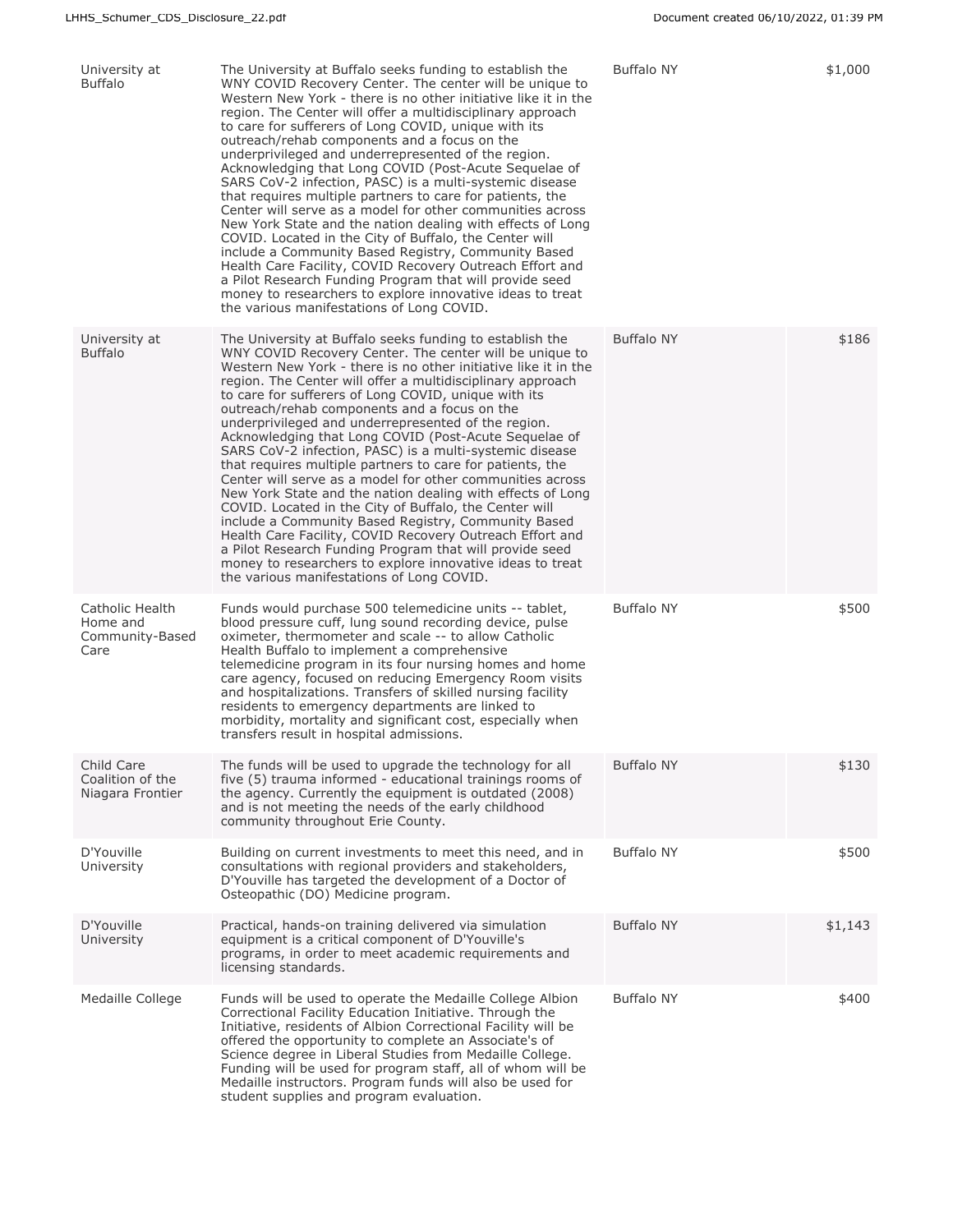| Medaille College                               | Requested funds will be used for laboratory and<br>technology upgrades focused on our Veterinary<br>Technology Biology Programs. General categories of<br>spending include remodeling of existing laboratories<br>(ceilings, floors, cabinets, tables) and new state-of-the-art<br>equipment (projectors, simulators, 3D printers).                                                                                                                                                                                                                                                                                                                                                                              | <b>Buffalo NY</b>       | \$500   |
|------------------------------------------------|------------------------------------------------------------------------------------------------------------------------------------------------------------------------------------------------------------------------------------------------------------------------------------------------------------------------------------------------------------------------------------------------------------------------------------------------------------------------------------------------------------------------------------------------------------------------------------------------------------------------------------------------------------------------------------------------------------------|-------------------------|---------|
| Society of the<br><b>United Helpers</b>        | The Project is for the expansion of United Helpers' mental<br>health services and Care Coordination that benefits rural<br>areas of New York. Specifically, the requested funds will<br>be used to hire six mental health clinicians and will<br>support the modification of the United Helpers building to<br>make room for the expanding Care Coordination<br>program-which helps New York community members<br>connect with the appropriate health services they need.                                                                                                                                                                                                                                        | Canton NY               | \$1,072 |
| Carthage Area<br>Hospital                      | Carthage Area Hospital (CAH) will build a new medical<br>center to consolidate multiple locations into one building,<br>providing a one-stop shop for patients and improving<br>accessibility through the integration of services, including<br>the current 25 bed hospital, Family and Women's Health<br>Office, Behavioral health, Physical Therapy, Surgery,<br>Orthopedics, podiatry, Urology, Neurology, Laboratory,<br>Medical Imaging, and Emergency Room. This project is<br>needed to ensure the long term financial viability of the<br>hospital, as well as to deliver integrated, efficient<br>healthcare to our rural communities, including the 14,000<br>soldiers at Fort Drum and area veterans. | Carthage NY             | \$4,000 |
| Cayuga County                                  | Funds will be used to expand our Mobile Crisis Team, for<br>daytime hours, to respond to mental health emergencies<br>in the community. This intervention reduces suicides and<br>unnecessary emergency room presentations.                                                                                                                                                                                                                                                                                                                                                                                                                                                                                      | Cayuga County NY        | \$160   |
| Cayuga County                                  | A Youth Workforce development project will provide more<br>work experience opportunities and training for in school<br>and out of school low income youth. It will provide training<br>and work experience for youth to explore careers and<br>develop increased motivation to continue post secondary<br>training and education. This program will also reduce the<br>risk of unsafe activities, such as crime, if the youth are<br>engaged in a positive job development program.                                                                                                                                                                                                                              | Cayuga County NY        | \$150   |
| The Aaron &<br>Marion Gural JCC<br>Inc. (GJCC) | GJCC is requesting Congressionally Directed Funding to<br>significantly expand mental health and supportive services<br>for three vulnerable populations who have experienced<br>serious trauma in their life: Holocaust Survivors (and their<br>families), Ukrainian and Russian immigrant seniors, and<br>victims of domestic violence residing in and around the<br>Five Towns of Long Island, NY. The program will provide<br>wraparound trauma-counseling to 300 unduplicated<br>individuals. Additionally, the program will provide outreach<br>and educational services to another 5,000 individuals.                                                                                                     | Cedarhurst NY           | \$300   |
| City of Mount<br>Vernon                        | The City of Mount Vernon is committed to establishing an<br>Office of Financial Empowerment (OFE) to provide<br>one-one-one financial counseling as a free public service.                                                                                                                                                                                                                                                                                                                                                                                                                                                                                                                                       | City of Mount Vernon NY | \$800   |
| City of Rochester                              | The City of Rochester would like to expand services and<br>provide additional youth jobs to community members. The<br>City would support both youth employment and young<br>adult workforce development by gradually doubling the<br>number of youth in the youth employment services<br>programs, enhancing the effectiveness of the operations of<br>the youth services unit, providing more activities for youth<br>leadership and travel, and implementing short and<br>long-term activities to help adults find employment.                                                                                                                                                                                 | City of Rochester NY    | \$1,000 |
| City of Tonawanda                              | Funds are requested to renovate the Department of Public<br>Works facility and our City of Tonawanda Fire Department<br>to create locker room, shower and changing facilities for<br>female employees in accordance with facility reviews and<br>drafted quotes compiled by the City Engineer. Presently,<br>there are no facilities for female employees at either<br>location.                                                                                                                                                                                                                                                                                                                                 | City of Tonawanda NY    | \$32    |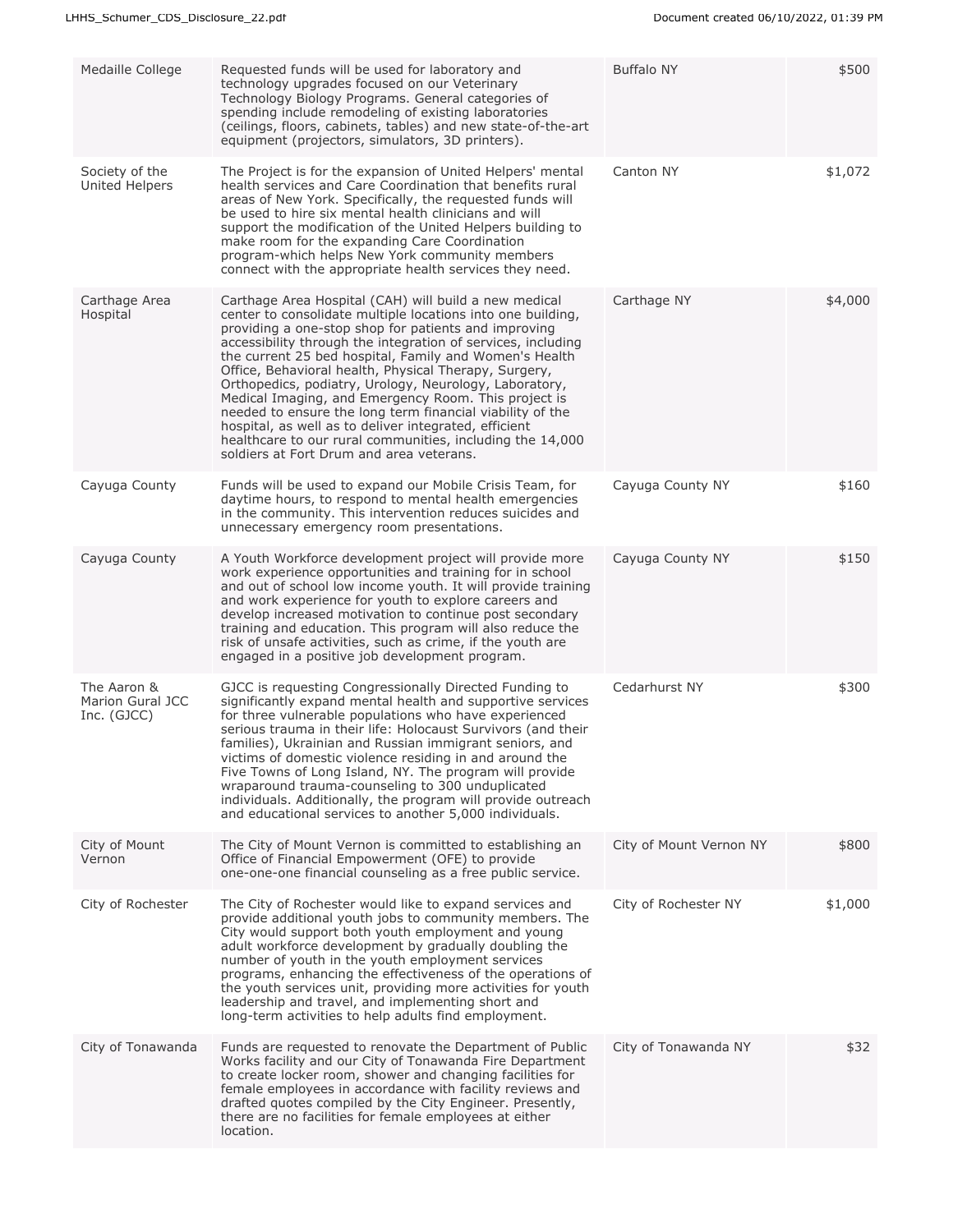| Cobleskill NY<br>Schoharie County<br>Funds will be used to purchase garden supplies (lumber &<br>Community Action<br>trellis, soil, plants, etc.) to enhance an outdoor<br>Program, Inc.<br>parent/child visitation area. Area provides opportunity for<br>positive engagement for family members while<br>participating in 1:1 activities in a comfortable<br>environment.<br>Cold Spring Harbor NY<br>Cold Spring Harbor<br>Cold Spring Harbor Laboratory is requesting funding for<br>Laboratory<br>modernized equipment with state-of-the-art spatial<br>transcriptomics technology to help establish a Next<br>Generation Artificial Intelligence Center for Advanced<br>Cancer Diagnostics.<br>AABR, Inc<br>AABR seeks funding to create three behavioral health<br>College Point NY<br>positions to provide services to the 400+ individuals in our<br>congregate care and Day Habilitation settings. Training<br>and Consultation services will provide specialized clinical<br>expertise for the Behavioral Health Providers to effectively<br>improve recipients' daily functioning. In addition,<br>specialized training delivered through the largest provider<br>association in the state, the InterAgency Council of<br>Developmental Disabilities Agencies (IAC), will reach their<br>150 provider agencies across NYC and NYS impacting the<br>90,000 individuals in NYS with Intellectual and<br>Developmental Disabilities. Individuals with I/DD have<br>been disproportionately affected by COVID and need<br>additional supports to reestablish their baseline<br>functioning.<br>Urban Health Plan-<br>Corona NY<br>The PDS Expansion Project will build out space on the<br>Plaza del Sol<br>second floor of the Plaza Del Sol Family Health Center,<br>located at 37-12 108th Street, Corona NY and renovate a<br>Family Health Cen<br>section of the first floor. The expanded space will provide<br>increased primary and specialty care services with a<br>special focus on women's health and the addition of dental<br>services. The expansion will allow for the addition of a<br>mammography suite, the integration of behavioral health<br>services and facilitate the use of the team-based model of<br>care, which enhances social and enabling services and<br>patient education. PDS currently occupies the first floor of<br>the building. The expansion project aims to undertake<br>renovations to the first floor and construction of the<br>second, at a cost of \$7.5 MM. Through this renovation, the<br>clinic will obtain an additional 8,392 square feet,<br>increasing the current size of the facility from 14,600 to<br>22, 992 square feet and will add an additional 20 new<br>exam rooms to serve approximately 7000 more patients,<br>increasing the total number of patients served at the site<br>to 31,983.<br>Cortland NY<br>Research<br>The SUNY Cortland Entrepreneurship Center will (1)<br>Foundation for<br>Establish business assistance interns to support existing<br><b>SUNY at Cortland</b><br>Cortland County businesses and assist the development of<br>new business ventures; (2) Create an entrepreneurial<br>ecosystem by connecting county-wide K-12 and college<br>level entrepreneurship educators; and (3) Expand<br>entrepreneurship curriculum on campus and in the<br>Cortland community to support business plan development<br>for new ventures and growth of existing businesses.<br>Cortland County<br>This project will renovate a vacant downtown City of<br>Cortland County NY<br>Cortland building purchased by Cortland County to<br>relocation their Mental Health department and treatment<br>services. Cortland Mental Health Department is a rural<br>behavioral healthcare provider with three New York Office<br>of Mental Health (OMH) licensed outpatient clinical<br>treatment/services for over 1000 patient each year. | Brothers of Mercy | Funding will complete funding needed to renovate a wing<br>of the former Brothers of Mercy Adult Home, which will<br>become, in partnership with the University at Buffalo, the<br>Resilience Center, a facility to improve cardiovascular and<br>behavioral health in senior citizens. | Clarence NY | \$225   |
|----------------------------------------------------------------------------------------------------------------------------------------------------------------------------------------------------------------------------------------------------------------------------------------------------------------------------------------------------------------------------------------------------------------------------------------------------------------------------------------------------------------------------------------------------------------------------------------------------------------------------------------------------------------------------------------------------------------------------------------------------------------------------------------------------------------------------------------------------------------------------------------------------------------------------------------------------------------------------------------------------------------------------------------------------------------------------------------------------------------------------------------------------------------------------------------------------------------------------------------------------------------------------------------------------------------------------------------------------------------------------------------------------------------------------------------------------------------------------------------------------------------------------------------------------------------------------------------------------------------------------------------------------------------------------------------------------------------------------------------------------------------------------------------------------------------------------------------------------------------------------------------------------------------------------------------------------------------------------------------------------------------------------------------------------------------------------------------------------------------------------------------------------------------------------------------------------------------------------------------------------------------------------------------------------------------------------------------------------------------------------------------------------------------------------------------------------------------------------------------------------------------------------------------------------------------------------------------------------------------------------------------------------------------------------------------------------------------------------------------------------------------------------------------------------------------------------------------------------------------------------------------------------------------------------------------------------------------------------------------------------------------------------------------------------------------------------------------------------------------------------------------------------------------------------------------------------------------------------------------------------------------------------------------------------------------------------------------------------------------------------------------------------------------------------------------------------------------------------------------------------------------------------------------------------------------------------------------------------------------------------------------------------------------------------------------------------------------------------------------------------------------------------------------------------------------------------------------------------------------------------------------------------------------------------|-------------------|-----------------------------------------------------------------------------------------------------------------------------------------------------------------------------------------------------------------------------------------------------------------------------------------|-------------|---------|
|                                                                                                                                                                                                                                                                                                                                                                                                                                                                                                                                                                                                                                                                                                                                                                                                                                                                                                                                                                                                                                                                                                                                                                                                                                                                                                                                                                                                                                                                                                                                                                                                                                                                                                                                                                                                                                                                                                                                                                                                                                                                                                                                                                                                                                                                                                                                                                                                                                                                                                                                                                                                                                                                                                                                                                                                                                                                                                                                                                                                                                                                                                                                                                                                                                                                                                                                                                                                                                                                                                                                                                                                                                                                                                                                                                                                                                                                                                                            |                   |                                                                                                                                                                                                                                                                                         |             | \$5     |
|                                                                                                                                                                                                                                                                                                                                                                                                                                                                                                                                                                                                                                                                                                                                                                                                                                                                                                                                                                                                                                                                                                                                                                                                                                                                                                                                                                                                                                                                                                                                                                                                                                                                                                                                                                                                                                                                                                                                                                                                                                                                                                                                                                                                                                                                                                                                                                                                                                                                                                                                                                                                                                                                                                                                                                                                                                                                                                                                                                                                                                                                                                                                                                                                                                                                                                                                                                                                                                                                                                                                                                                                                                                                                                                                                                                                                                                                                                                            |                   |                                                                                                                                                                                                                                                                                         |             | \$2,000 |
|                                                                                                                                                                                                                                                                                                                                                                                                                                                                                                                                                                                                                                                                                                                                                                                                                                                                                                                                                                                                                                                                                                                                                                                                                                                                                                                                                                                                                                                                                                                                                                                                                                                                                                                                                                                                                                                                                                                                                                                                                                                                                                                                                                                                                                                                                                                                                                                                                                                                                                                                                                                                                                                                                                                                                                                                                                                                                                                                                                                                                                                                                                                                                                                                                                                                                                                                                                                                                                                                                                                                                                                                                                                                                                                                                                                                                                                                                                                            |                   |                                                                                                                                                                                                                                                                                         |             | \$382   |
|                                                                                                                                                                                                                                                                                                                                                                                                                                                                                                                                                                                                                                                                                                                                                                                                                                                                                                                                                                                                                                                                                                                                                                                                                                                                                                                                                                                                                                                                                                                                                                                                                                                                                                                                                                                                                                                                                                                                                                                                                                                                                                                                                                                                                                                                                                                                                                                                                                                                                                                                                                                                                                                                                                                                                                                                                                                                                                                                                                                                                                                                                                                                                                                                                                                                                                                                                                                                                                                                                                                                                                                                                                                                                                                                                                                                                                                                                                                            |                   |                                                                                                                                                                                                                                                                                         |             | \$4,500 |
|                                                                                                                                                                                                                                                                                                                                                                                                                                                                                                                                                                                                                                                                                                                                                                                                                                                                                                                                                                                                                                                                                                                                                                                                                                                                                                                                                                                                                                                                                                                                                                                                                                                                                                                                                                                                                                                                                                                                                                                                                                                                                                                                                                                                                                                                                                                                                                                                                                                                                                                                                                                                                                                                                                                                                                                                                                                                                                                                                                                                                                                                                                                                                                                                                                                                                                                                                                                                                                                                                                                                                                                                                                                                                                                                                                                                                                                                                                                            |                   |                                                                                                                                                                                                                                                                                         |             | \$432   |
|                                                                                                                                                                                                                                                                                                                                                                                                                                                                                                                                                                                                                                                                                                                                                                                                                                                                                                                                                                                                                                                                                                                                                                                                                                                                                                                                                                                                                                                                                                                                                                                                                                                                                                                                                                                                                                                                                                                                                                                                                                                                                                                                                                                                                                                                                                                                                                                                                                                                                                                                                                                                                                                                                                                                                                                                                                                                                                                                                                                                                                                                                                                                                                                                                                                                                                                                                                                                                                                                                                                                                                                                                                                                                                                                                                                                                                                                                                                            |                   |                                                                                                                                                                                                                                                                                         |             | \$2,995 |
| Sun River Health seeks to redesign its Beacon Health<br>Dutchess County NY<br>Sun River Health,<br>Center in Dutchess County<br>Inc.                                                                                                                                                                                                                                                                                                                                                                                                                                                                                                                                                                                                                                                                                                                                                                                                                                                                                                                                                                                                                                                                                                                                                                                                                                                                                                                                                                                                                                                                                                                                                                                                                                                                                                                                                                                                                                                                                                                                                                                                                                                                                                                                                                                                                                                                                                                                                                                                                                                                                                                                                                                                                                                                                                                                                                                                                                                                                                                                                                                                                                                                                                                                                                                                                                                                                                                                                                                                                                                                                                                                                                                                                                                                                                                                                                                       |                   |                                                                                                                                                                                                                                                                                         |             | \$2,000 |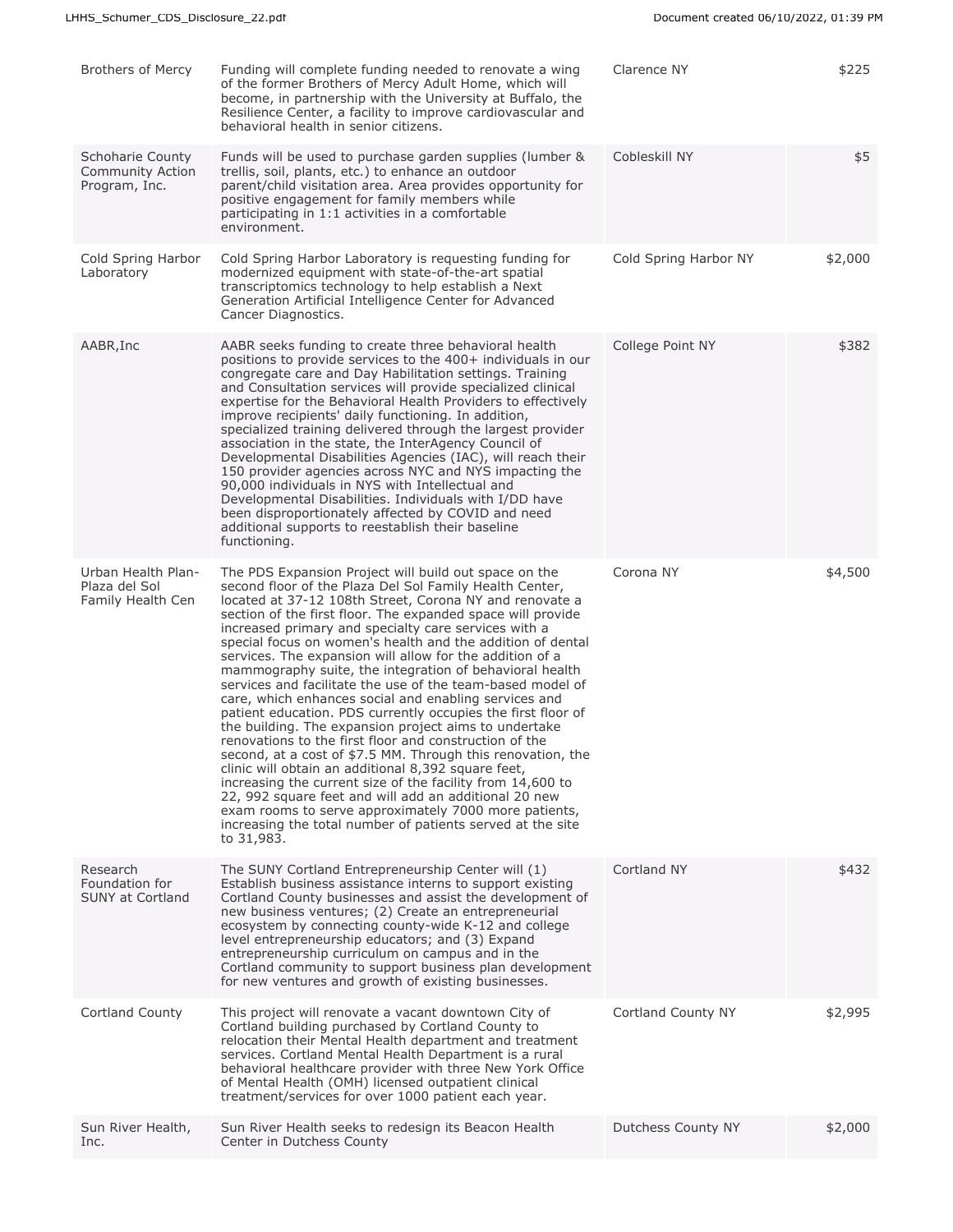| Sunnyside<br>Community<br><b>Services</b>  | Sunnyside Community Services (SCS) requests funding to<br>enhance STEAM programming and social-emotional<br>learning in a comprehensive afterschool program that<br>serves homeless youth. Funds will support curriculum,<br>trips, materials, and expert staff who can meet the<br>distinct needs of young people who are living in<br>transitional housing.                                                                                                                                                                                                                                                                                                                                                                                   | Elmhurst NY                         | \$80    |
|--------------------------------------------|-------------------------------------------------------------------------------------------------------------------------------------------------------------------------------------------------------------------------------------------------------------------------------------------------------------------------------------------------------------------------------------------------------------------------------------------------------------------------------------------------------------------------------------------------------------------------------------------------------------------------------------------------------------------------------------------------------------------------------------------------|-------------------------------------|---------|
| NYC H+H/Elmhurst                           | Funding to be utilized to assist in covering the overall cost<br>of the renovation and initial outfitting of our Infectious<br>Disease Outpatient Clinic.                                                                                                                                                                                                                                                                                                                                                                                                                                                                                                                                                                                       | Elmhurst, Queens (NYC)<br><b>NY</b> | \$4,000 |
| TRU-Impact Inc                             | The project is for the purchase of the building as well as<br>needed renovations of the building and equipment to<br>maintain and upkeep.                                                                                                                                                                                                                                                                                                                                                                                                                                                                                                                                                                                                       | Fairport NY                         | \$1,200 |
| The Outer Loop<br>Theater<br>Experiencer   | When faced with our current global pandemic, our team<br>turned our focus back on our mission to create art that<br>matters. And we found ourselves asking during these<br>scary and uncertain times ones simultaneously abundant<br>and lacking in connection and hope can we, through<br>theater, inspire empathy and reconnect to our shared<br>humanity? From this question, came an answer: The<br>Empathy Project. The Empathy Project is a live/virtual<br>collaboration and devised theatrical response to any<br>moment of crisis we as a global community find ourselves<br>in.                                                                                                                                                       | Fairport NY                         | \$10    |
| Farmingdale State<br>College SUNY          | This project will support purchase of equipment needed for<br>the development of a laboratory currently in design to<br>support a newly launched Bachelor of Science in Civil<br>Engineering Technology program.                                                                                                                                                                                                                                                                                                                                                                                                                                                                                                                                | Farmingdale NY                      | \$100   |
| <b>Bridges For Brain</b><br>Injury, Inc.   | Funding will support Independent Living Skills Training<br>provided to adults with disabilities to assist them in living<br>independently and participate fully in their communities.<br>Specifically, funding will allow for Life Skills Trainer<br>salaries, benefits, mileage/travel expenses, office supplies,<br>phone and computer usage.                                                                                                                                                                                                                                                                                                                                                                                                 | Farmington NY                       | \$102   |
| Flushing Hospital<br>and Medical<br>Center | The requested funds will be used to perform full finish<br>upgrades including new ceilings, wall finishes, floor<br>finishes, new windows, new nurse's stations, lighting<br>enhancements and enhancements to the HVAC ventilation<br>and air filtration systems. With these upgrades, Flushing<br>Hospital and Medical Center will be better equipped to<br>improve access for community members, and convert long<br>patient wait times to diagnostic and treatment time.                                                                                                                                                                                                                                                                     | Flushing NY                         | \$2,000 |
| Flushing Hospital<br>and Medical<br>Center | The requested funds will be used to perform full finish<br>upgrades including new ceilings, wall finishes, floor<br>finishes, new windows, new nurse's stations, lighting<br>enhancements and enhancements to the HVAC ventilation<br>and air filtration systems. With these upgrades, Flushing<br>Hospital and Medical Center will be better equipped to<br>improve access for community members, and convert long<br>patient wait times to diagnostic and treatment time.                                                                                                                                                                                                                                                                     | Flushing NY                         | \$2,000 |
| The Child Center<br>of NY                  | The Child Center respectfully requests funds to renovate<br>its Residential Treatment Facility (RTF) in Brooklyn, NY. An<br>RTF is the highest level of care in both the mental health<br>and juvenile justice systems outside of acute/state<br>hospitals or jails. They are reserved for adolescents with<br>complex emotional and behavioral challenges who cannot<br>live at home or in the community. An improved RTF<br>facility will lead to 1) an increase in youth served, 2)<br>lower maintenance costs, 3) improved health outcomes<br>for residents, and 4) a safer, clean environment for staff<br>and residents. Taken together, this means cost savings<br>that will contribute to the fiscal viability of the RTF over<br>time. | Forest Hills NY                     | \$1,812 |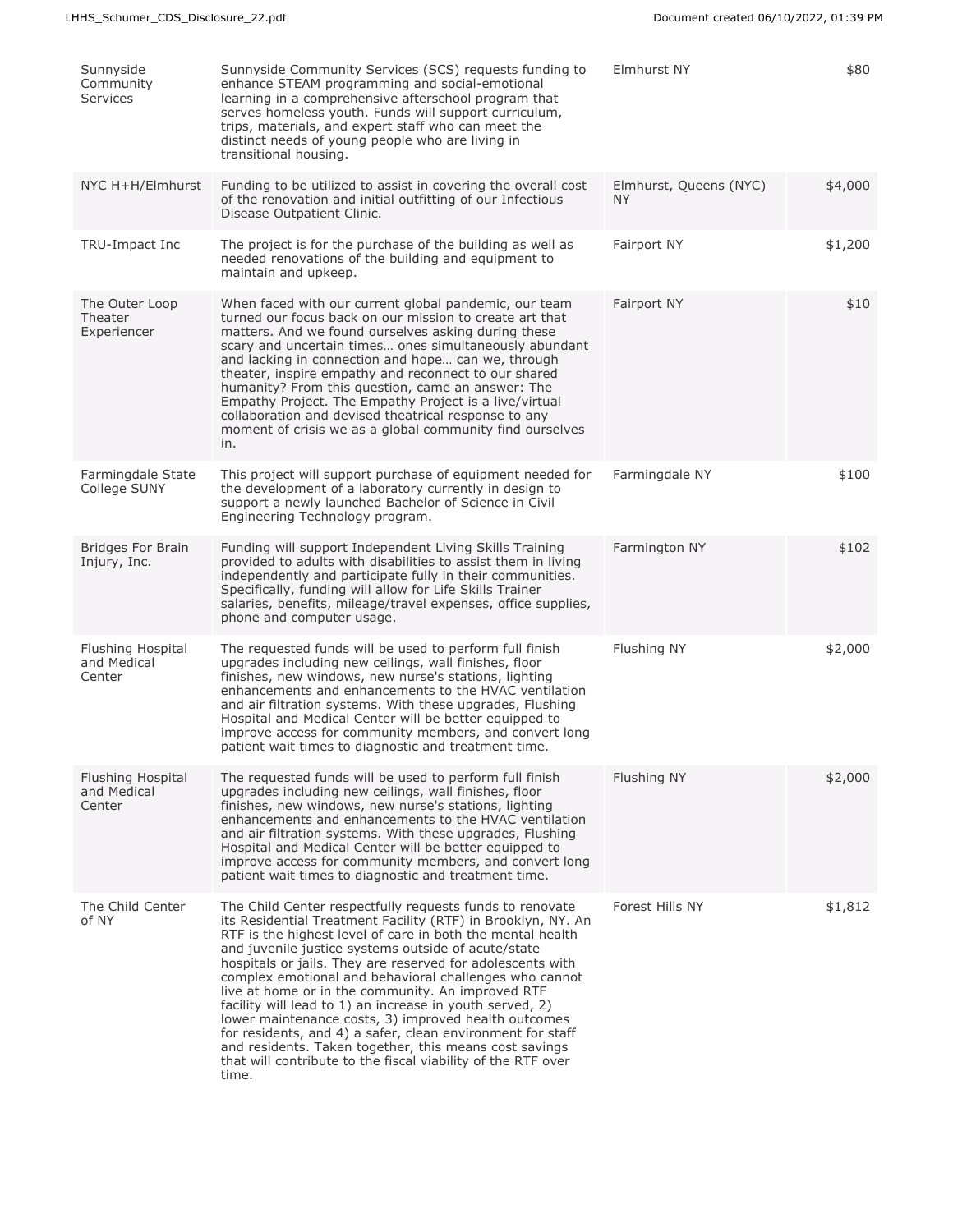| Freeport Union<br>Free School District        | The creation of a college and career center will promote a<br>college-going mentality as well as offer a place where<br>information and resources are readily available to students<br>and their parents. The Center would offer information<br>about career paths and college including college majors,<br>essays, and applications; financial aid; resume writing;<br>college entrance exams and much more. It would house a<br>variety of books, brochures and computer programs with<br>specialized guidance materials, test registration forms and<br>other relevant information and resources.                                                                                                                                                                                                                                                                                                                                                                                                                                                             | Freeport NY      | \$152   |
|-----------------------------------------------|------------------------------------------------------------------------------------------------------------------------------------------------------------------------------------------------------------------------------------------------------------------------------------------------------------------------------------------------------------------------------------------------------------------------------------------------------------------------------------------------------------------------------------------------------------------------------------------------------------------------------------------------------------------------------------------------------------------------------------------------------------------------------------------------------------------------------------------------------------------------------------------------------------------------------------------------------------------------------------------------------------------------------------------------------------------|------------------|---------|
| <b>Freeport Union</b><br>Free School District | The track at the Freeport High School is approximately 10<br>years old and while it has been well maintained, it is<br>coming to the end of its useful life. A resurfaced track will<br>ensure a safe and inviting place for community members,<br>students and staff exercise and participate in athletics.                                                                                                                                                                                                                                                                                                                                                                                                                                                                                                                                                                                                                                                                                                                                                     | Freeport NY      | \$275   |
| Freeport Union<br>Free School District        | Our Early Childhood Center houses our youngest students<br>in our Universal Pre-K and Kindergarten programs. All<br>special education Kindergarten students in Freeport and<br>those in our Kindergarten Dual-Language programs are<br>among the students attending the Columbus Avenue<br>School. The district is proposing the installation and<br>upgrade to the courtyard/playground and outdoor learning<br>space at Columbus Avenue Early Childhood Center. The<br>renovation will not only improve the aesthetics of the<br>area, but it is needed mostly to address the safety and<br>usability of the space. Additionally, research shows that<br>outdoor learning has a variety of benefits on student<br>mental health and academic performance. Students are<br>often calmer and better able to focus when they learn in in<br>nature (outside) and teachers in Freeport have reported<br>better behaviors and social interactions with fewer<br>disciplinary issues when they incorporate outdoor<br>learning/activities into students' school day. | Freeport NY      | \$232   |
| Freeport Union<br>Free School District        | The Freeport UFSD is seeking to create a to<br>state-of-the-art sports complex for the community to<br>participate in sporting events and large gatherings.                                                                                                                                                                                                                                                                                                                                                                                                                                                                                                                                                                                                                                                                                                                                                                                                                                                                                                      | Freeport NY      | \$1,000 |
| Oswego Health                                 | Oswego Health is seeking funding to raze an abandoned<br>warehouse, create additional parking features, and add<br>community space at its Fulton Medical Center. This would<br>allow for expansion of ambulatory surgery, primary care,<br>specialty services, and several other healthcare related<br>ventures on this site and on weekends, the parking area<br>will be used for community events, shifting this decaying<br>section of Fulton into one with significant community<br>value.                                                                                                                                                                                                                                                                                                                                                                                                                                                                                                                                                                   | <b>Fulton NY</b> | \$500   |
| Adelphi University                            | Funds will be used for an on-campus renovation project to<br>create a new 5,200 square foot Health and Wellness<br>Center that will serve as a home for primary care and<br>mental health services. The new center will provide<br>holistic patient care, including far greater access to mental<br>health care, for thousands of New Yorkers who attend<br>Adelphi.                                                                                                                                                                                                                                                                                                                                                                                                                                                                                                                                                                                                                                                                                             | Garden City NY   | \$3,000 |
| Family and<br>Children's<br>Association (FCA) | A successful Senior Safety Net program will combine<br>community education, case management and counseling<br>to link seniors to long term care supports and address the<br>pressing areas of concern above.                                                                                                                                                                                                                                                                                                                                                                                                                                                                                                                                                                                                                                                                                                                                                                                                                                                     | Garden City NY   | \$790   |
| <b>SUNY Geneseo</b>                           | Founded in 1871, SUNY Geneseo is a premier public liberal<br>arts college nationally recognized for academic excellence<br>and valued as the Honors College of the SUNY 64 campus<br>public Higher Education system and highly regarded as the<br>""Harvard"" of SUNY. Known for its exceptional faculty,<br>academic programming and loyal alumni, set in a rural<br>historic Finger Lakes region, Geneseo provides a high<br>quality premier education at an accessible cost. Leading<br>on Governor Hochuls recent 2022 NYS budget address<br>recognizing SUNY Geneseo designation as the Honors<br>College, we wish to further enhance and expand this<br>Honors Model by widening our scope of the student market<br>we serve beyond our typical college campus residential<br>experience.                                                                                                                                                                                                                                                                  | Geneseo NY       | \$9,000 |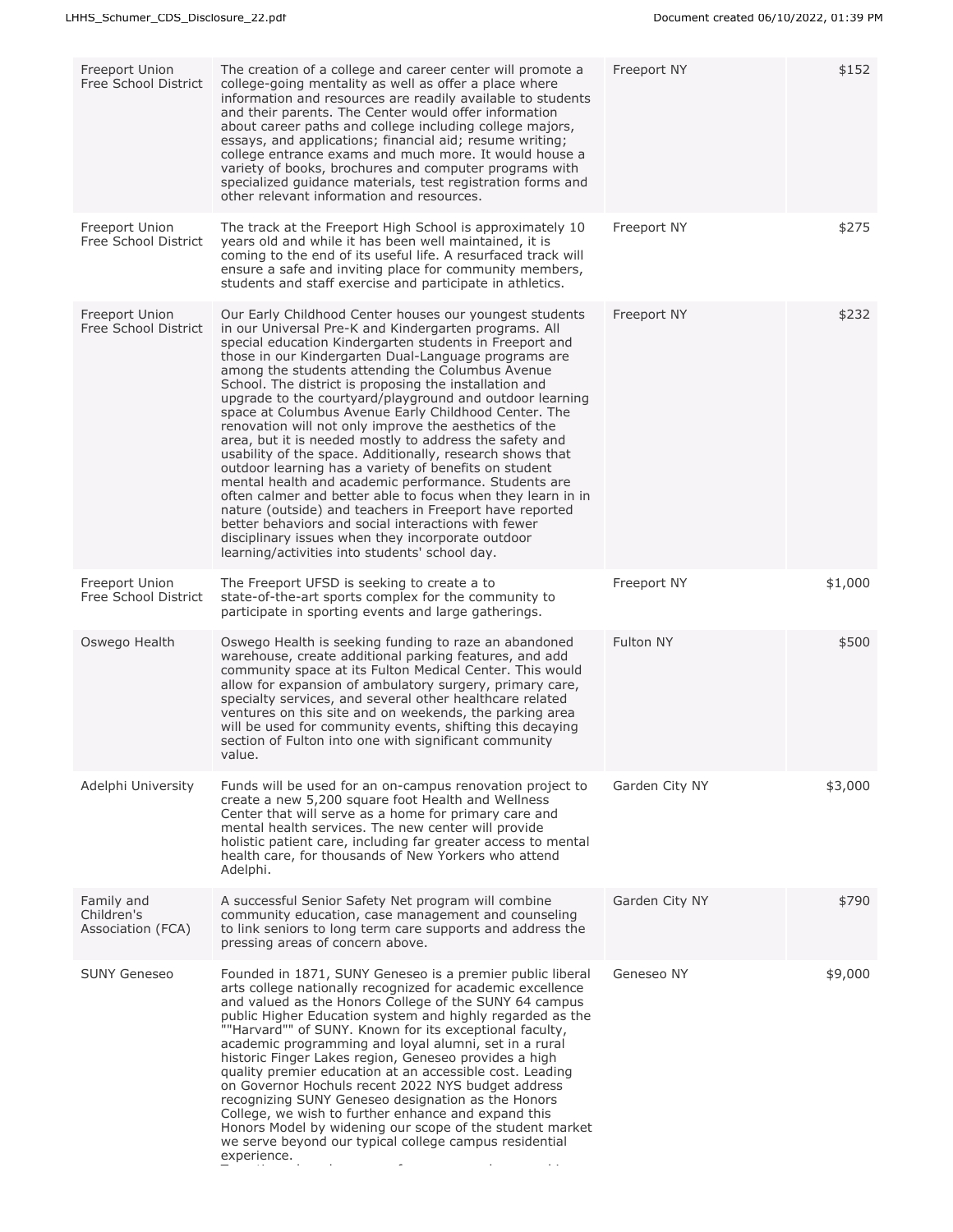|                                                              | Targeting a broader range of age groups, demographics,<br>and new geographic communities will enable us to become<br>the nation's exemplary model in equity-minded Honors<br>College offering the opportunity for under-served students<br>a post-secondary education. Utilizing our schools of<br>Science and Mathematics supports the demand in STEM to<br>highly diverse students. By offering these programs, this<br>Honors model will entice our students to stay within the<br>SUNY system, retain the ""brain drain"" from New York,<br>and provide the gateway to workforce development<br>initiatives thru multiple academic programs such as<br>Physics, Biology, Data Analytics, Finance and<br>Entrepreneurship. |                        |         |
|--------------------------------------------------------------|-------------------------------------------------------------------------------------------------------------------------------------------------------------------------------------------------------------------------------------------------------------------------------------------------------------------------------------------------------------------------------------------------------------------------------------------------------------------------------------------------------------------------------------------------------------------------------------------------------------------------------------------------------------------------------------------------------------------------------|------------------------|---------|
| Geneseo Parish<br>Outreach Center,<br>Inc.                   | The requested funds will be used to pay for prescription<br>medications, diagnostic services, and discounted fees<br>charged by participating physicians, dentists, mental<br>health counselors and vision specialists for uninsured<br>individuals and copays for those with inadequate<br>insurance.                                                                                                                                                                                                                                                                                                                                                                                                                        | Geneseo NY             | \$25    |
| Geneva Lakefront<br>Childcare Center                         | Geneva Lakefront Childcare Center would like to team up<br>with a Behavioral Intervention Specialist. The professional<br>will help us set up a social emotional program that<br>together will give us the tools we need to observe social<br>emotional experience and reflect on those experiences.                                                                                                                                                                                                                                                                                                                                                                                                                          | Geneva NY              | \$10    |
| <b>Catholic Charities</b><br>of Orange,<br>Sullivan & Ulster | Funding for physical infrastructure improvements to<br>support Catholic Charities' comprehensive continuum of<br>healthcare and addiction treatment services, including<br>detox/crisis care, supportive living, day rehabilitation,<br>outpatient services, a mobile outreach team, and other<br>healthcare services.                                                                                                                                                                                                                                                                                                                                                                                                        | Goshen NY              | \$390   |
| Thousands Island<br>Rescue and<br>Gouverneur Rescue          | To enhance emergency medical services (EMS) in northern<br>New York.                                                                                                                                                                                                                                                                                                                                                                                                                                                                                                                                                                                                                                                          | Gouverneur NY          | \$1,000 |
| Delaware<br>Opportunities Inc.                               | Delaware Opportunities, in addressing significantly rising<br>needs in the county, is working to secure funds to support<br>the placement of certified SUD peers (CRPA and CARC)<br>within the agency to work alongside other program staff in<br>supporting and assisting clients in need.                                                                                                                                                                                                                                                                                                                                                                                                                                   | Hamden NY              | \$25    |
| Community<br><b>Memorial Hospital</b>                        | In order for Community Memorial to remain sustainable<br>and competitive in the evolving healthcare industry, our<br>organization has launched a capital transformation project<br>to transform our facility. The project will relocate our<br>radiology department to bring its services in closer<br>proximity to the Emergency Department and replace the<br>14-year-old MRI machine.                                                                                                                                                                                                                                                                                                                                      | Hamilton NY            | \$3,822 |
| Old Forge<br>Volunteer<br>Ambulance Corps                    | Old Forge Volunteer Ambulance Corps, Inc (OFVAC), a 501<br>(C)(3) servicing the rural Town of Webb, is seeking<br>funding to construct a new ambulance station, providing<br>heated bays for ambulances, a living-quarters to house<br>the emergency medical personnel, meeting rooms for<br>education and training, and a triage area for local<br>emergencies.                                                                                                                                                                                                                                                                                                                                                              | Hamlet of Old Forge NY | \$500   |
| Long Island Gay<br>and Lesbian<br>Youth, Inc.<br>(LIGALY) D  | The LGBT Network's LGBT Safe Spaces Project will support<br>LGBT middle and high school-aged youth (aged 11-18) in<br>substance use prevention, mental health, and<br>anti-bullying. LGBT Safe Spaces Project will also help<br>create more LGBT-inclusive and affirming Gender and<br>Sexuality Alliance (GSA) clubs in middle and high schools<br>across Long Island with the goal of LGBT youth having<br>more equitable access to community support. GSAs are<br>student-led clubs that provide a safe space for students to<br>convene, discuss topics relevant to sexuality and gender<br>identity and expression, and provide mutual support.                                                                          | Hauppauge NY           | \$500   |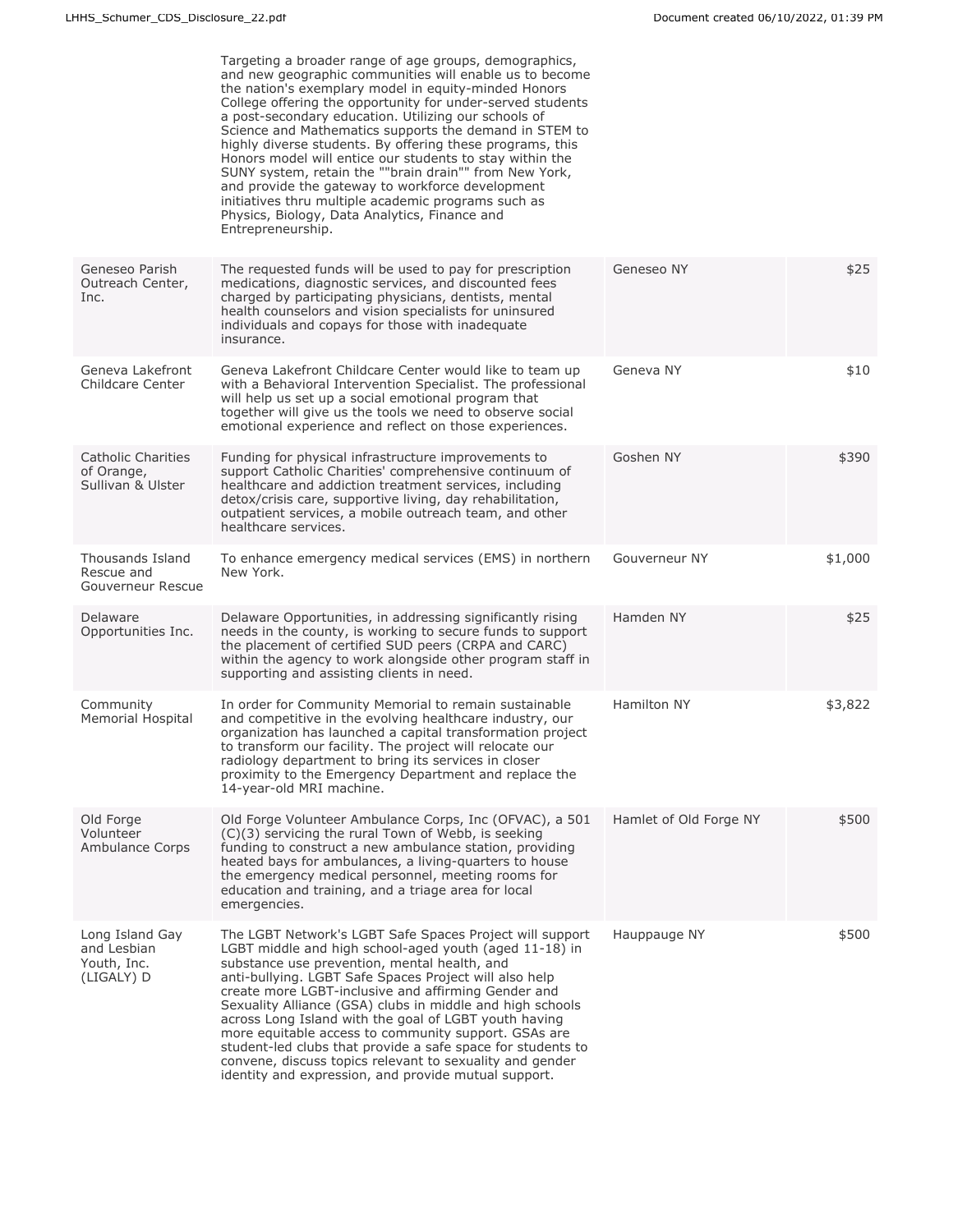| Long Island Cares,<br>Inc.                         | Long Island Cares is seeking funding to expand its<br>programs to serve more Long Islanders in need of<br>emergency food and other supports. Specifically, funding<br>will be used to open two new facilities (one in Riverhead,<br>the other in the Town of North Hempstead); purchase two<br>hybrid trucks for food distribution and children's outreach;<br>and establish a new client-operated Cafe program that will<br>provide both access to meals and job training/employment<br>opportunities.                                                                                                                                                                                                                                                                                                                                            | Hauppauge NY | \$1,100 |
|----------------------------------------------------|----------------------------------------------------------------------------------------------------------------------------------------------------------------------------------------------------------------------------------------------------------------------------------------------------------------------------------------------------------------------------------------------------------------------------------------------------------------------------------------------------------------------------------------------------------------------------------------------------------------------------------------------------------------------------------------------------------------------------------------------------------------------------------------------------------------------------------------------------|--------------|---------|
| Hofstra University                                 | Hofstra University is opening a Doctorate in Physical<br>Therapy (DPT) in the School of Health Professions and<br>Human Services. We request funding for simulation, lab<br>and practice equipment totaling \$750,000. The University<br>has made an investment in faculty and personnel to<br>create and launch the program and has earmarked the<br>funding necessary for renovations to the academic<br>building.                                                                                                                                                                                                                                                                                                                                                                                                                               | Hempstead NY | \$750   |
| oga inc.                                           | Operation Get Ahead a Youth and Family Service Center<br>for a combination of Involve 50-125 youth ages 7-21 in<br>OGA'S Cultural, Social Interaction and Recreation<br>Programs.                                                                                                                                                                                                                                                                                                                                                                                                                                                                                                                                                                                                                                                                  | Hempstead NY | \$664   |
| Hofstra University                                 | In order to serve our community clients, the Saltzman<br>Community Services Center is in great need of a system<br>that provides electronic health records (EHR). An EHR<br>system would update our record keeping, scheduling and<br>patient tracking in a manner that cannot be accomplished<br>by the continued use of paper records. An EHR system<br>would create a way to efficiently create, maintain and<br>store patient records. he patients would be able to fill out<br>forms in line before even coming to the Center so that<br>clinicians would have demographic and clinical information<br>before seeing the patient. Once the patient is seen, the<br>clinical assessment can be written up, immediately shared<br>with the clinical intake team and a recommendation for<br>services provided to the client in a timely manner. | Hempstead NY | \$50    |
| Valley Health<br>Services, Inc.                    | Funds will be used to construct a new, state-of-the-art,<br>160 bed skilled nursing facility with a 20 bed<br>neurobehavioral unit and a 20 bed memory care unit in<br>Herkimer County, NY to address a significant unmet need<br>in upstate New York. Once the new facility is constructed,<br>Upstate New Yorkers will be able to access<br>neurobehavioral services locally, close to family and<br>friends, and will no longer need to access those services<br>out-of-state or in the New York Metropolitan Area, where<br>even the capacity there for neurobehavioral care is<br>insufficient to meet what is essentially a statewide demand<br>for those services.                                                                                                                                                                          | Herkimer NY  | \$5,000 |
| <b>Herkimer County</b><br><b>Community College</b> | Herkimer College seeks to enhance its Police Academy<br>program and serve the continuing training needs of local<br>law enforcement by creating a physical training space with<br>state of the art equipment. Requested funding will allow<br>for the renovation of existing campus facilities and<br>purchase of needed training equipment.                                                                                                                                                                                                                                                                                                                                                                                                                                                                                                       | Herkimer NY  | \$1,925 |
| <b>Haitian Americans</b><br>United for Progress    | HAUP is applying for funding to support youth leadership<br>and youth workforce programming. The youth in HAUP's<br>service area-high need immigrant communities in Brooklyn<br>and Queens-are in need of youth development services to<br>provide employment, training, and skills-building<br>opportunities. HAUP will conduct a range of effective<br>strategies to effectively recruit and retain youth<br>participants; the strategies are culturally and linguistically<br>responsive to the target population. HAUP will incorporate<br>a positive youth development approach that includes risk<br>and protective factors in young people's lives. Positive<br>youth development (PYD) will be incorporated through<br>activities that create educational, recreational, or<br>vocational opportunities for high school aged youth.        | Hollis NY    | \$364   |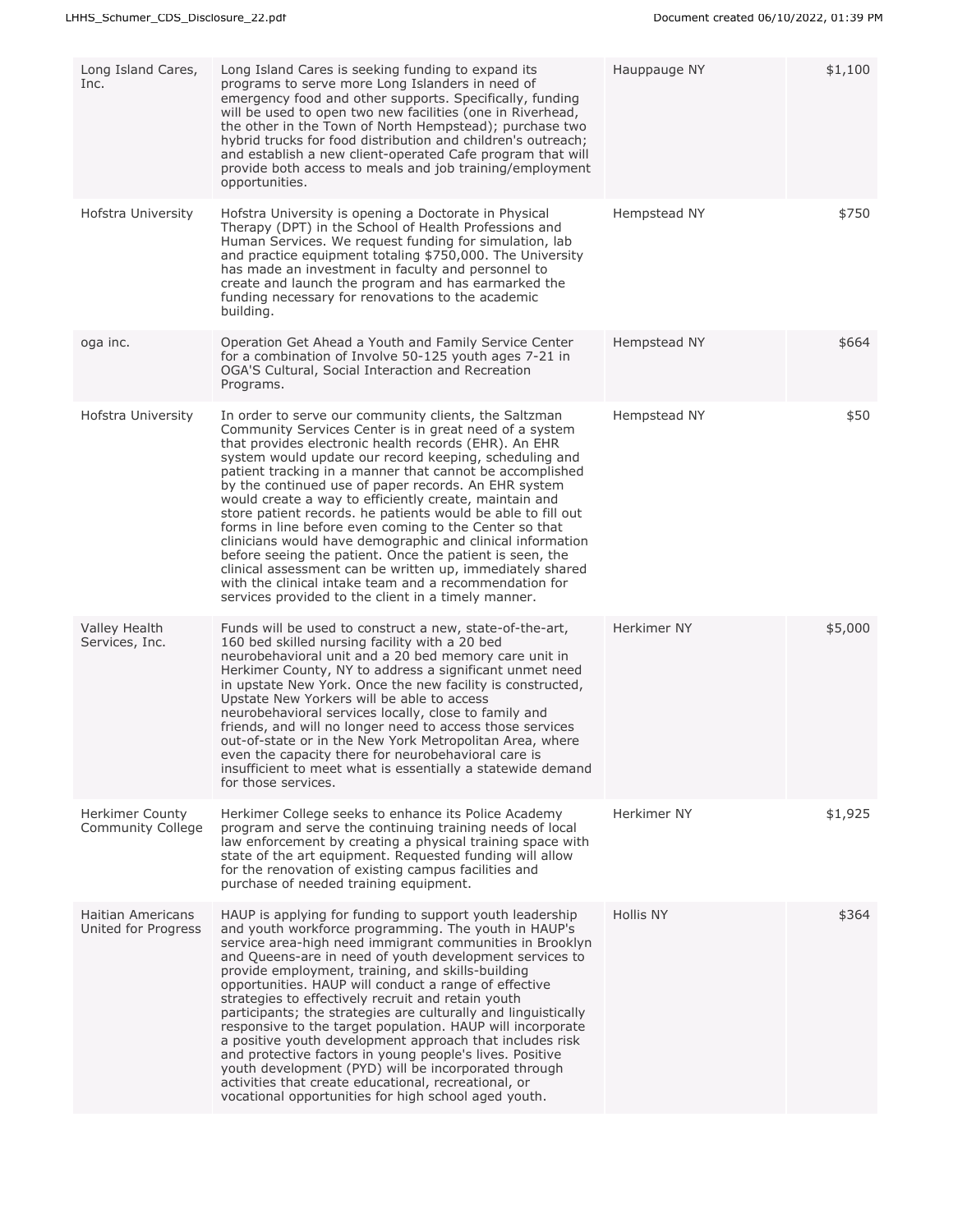| East Fishkill Public<br>Library District                        | The Library's open space floor plan is not serving the<br>post-COVID need for quiet study spaces so we would like<br>to add two study pods (one single and one double) with<br>power and bring power to the pods and to existing tables.<br>This will allow charging of devices while working and<br>increase privacy.                                                                                                                                                                                                                                                                                                                                                                   | Hopewell Junction NY | \$40    |
|-----------------------------------------------------------------|------------------------------------------------------------------------------------------------------------------------------------------------------------------------------------------------------------------------------------------------------------------------------------------------------------------------------------------------------------------------------------------------------------------------------------------------------------------------------------------------------------------------------------------------------------------------------------------------------------------------------------------------------------------------------------------|----------------------|---------|
| Young Men's<br>Christian<br>Association of<br>Long Island       | \$250,000 for a new duct system                                                                                                                                                                                                                                                                                                                                                                                                                                                                                                                                                                                                                                                          | Huntington NY        | \$250   |
| Alcohol and Drug<br>Council of<br>Tompkins County,<br>Inc.      | Through funding from NYS Department of Health and NYS<br>Office of Addiction Services and Supports, Alcohol & Drug<br>Council of Tompkins County is developing an innovative<br>regional Open Access Detox and Stabilization Center as a<br>24/7 point of entry to accessing integrated substance use<br>disorder, mental health, and physical health care for<br>people in a nine county region of Southern Tier/Central<br>New York. Through this request, The Council is seeking<br>funding for medical, clinical, technology, security,<br>rehabilitative, kitchen & dining, and recreation equipment<br>to fully equip this 40-bed inpatient facility for opening in<br>early 2023. | Ithaca NY            | \$150   |
| <b>Autism Society</b><br>Habilitation<br>Organization<br>(ASHO) | The requested funding will be used to provide educational,<br>outreach, and support services for Bangladeshi-American<br>children with intellectual and developmental disabilities<br>and their caregivers through the implementation of the<br>ASHO - Accessibility Project. The project will enable<br>improved access to resources and promote effective<br>rehabilitation training.                                                                                                                                                                                                                                                                                                  | Jamaica NY           | \$300   |
| The Jamaica<br>Hospital d/b/a<br>Jamaica Hospital<br>Medica     | The requested funds will be used to purchase and install<br>critically needed surgical robotics system, including the da<br>Vinci Single Console System, da Vinci SimNow Simulator,<br>E-100 generator and da Vinci Integrated Table Motion (da<br>Vinic System Upgrades). These advanced surgery systems<br>will enable our hospital to successfully perform more<br>complex surgeries for patients whose health has<br>decreased significantly due to the inequalities they face in<br>healthcare, advancing health equity in our community.                                                                                                                                           | Jamaica NY           | \$1,905 |
| The Jamaica<br>Hospital d/b/a<br>Jamaica Hospital<br>Medica     | The requested funds will be used to purchase and install<br>critically needed surgical robotics system, including an<br>Orbeye Exoscope, a Mako Robot, the Sky System, and a<br>Hana Table. These advanced surgery systems will enable<br>our hospital to successfully perform more complex<br>surgeries for patients whose health has decreased<br>significantly due to the inequalities they face in<br>healthcare, advancing health equity in our community.                                                                                                                                                                                                                          | Jamaica NY           | \$2,400 |
| NYC Health $+$<br>Hospitals/Queens                              | The Queens Hospital roof is over 20 years old. The age<br>and wear and tear on the roof shows; there are leaks and<br>during hurricanes and other high-wind events, it is a<br>safety hazard.                                                                                                                                                                                                                                                                                                                                                                                                                                                                                            | Jamaica NY           | \$4,000 |
| NYC Health $+$<br>Hospitals/Queens                              | Funds will be used develop an Emergency Transition Team<br>(ETT) focused on bridging the gaps in our current models<br>to engage these high-risk patients in care leading to<br>reduced re-admission, better outcomes for patients, better<br>quality of life for our patients, and better community<br>integration.                                                                                                                                                                                                                                                                                                                                                                     | Jamaica NY           | \$1,500 |
| Family Enrichment<br>Network, Inc.                              | Project Launch will work to improve young children's<br>outcomes by building bridges between mental health and<br>medical, educational, and social services. A skilled<br>Licensed Mental Health Consultant (LMHC) will develop a<br>specific curriculum to teach skills to help children follow<br>rules, respect others, and interact appropriately with<br>adults and friends alike.                                                                                                                                                                                                                                                                                                  | Johnson City NY      | \$220   |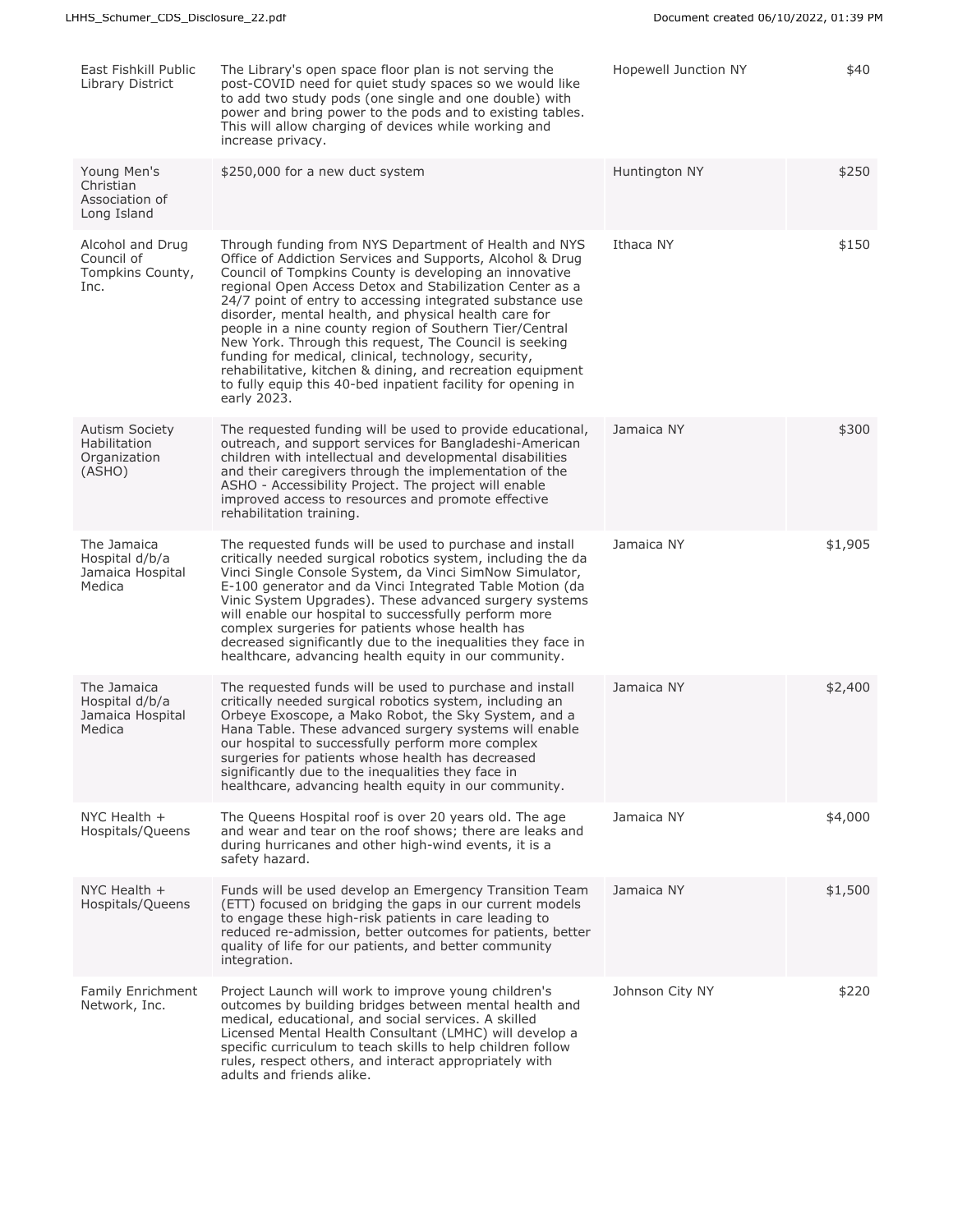| Little Peaks<br>Preschool & Early<br>Childhood Center, I     | The development of the Little Peaks Preschool & Early<br>Childhood Center in Keene, NY is a multi-year,<br>community-supported initiative to create and build a<br>preschool and early childhood development center in the<br>High Peaks region of Northern New York. Congressionally<br>directed spending funds will be spent on the construction<br>phase (estimated at \$986,000) of the project.                                                 | Keene NY                                                       | \$300    |
|--------------------------------------------------------------|------------------------------------------------------------------------------------------------------------------------------------------------------------------------------------------------------------------------------------------------------------------------------------------------------------------------------------------------------------------------------------------------------------------------------------------------------|----------------------------------------------------------------|----------|
| Keuka College                                                | Keuka College will create a new community facing rural<br>outpatient clinic that will allow Keuka College to offer<br>primary health care, counseling, athletic training,<br>occupational therapy, physical therapy, and wellness<br>services to both on-campus students and residents in the<br>surrounding community.                                                                                                                              | Keuka Park NY                                                  | \$1,500  |
| NYC Health $+$<br>Hospitals/Kings<br>County                  | This plan would move the center to our Ambulatory Care<br>Services location, thereby providing ease of access to<br>patients.                                                                                                                                                                                                                                                                                                                        | Kings County Hospital<br>Center - Cancer Center<br><b>NY</b>   | \$4,000  |
| NYC Health $+$<br>Hospitals/Kings<br>County                  | Multiple floors in the D Building main patient tower are in<br>need of an upgrade to ICU level/standards. Patient flow;<br>Med Surge Plan requirements require the Hospital to<br>upgrade the doors.                                                                                                                                                                                                                                                 | Kings County Hospital<br>Center Intensive Care<br>Unit NY      | \$4,000  |
| NYC Health $+$<br>Hospitals/Kings<br>County                  | Upgrade critical components of the ORs located in the<br>S-Building at Kings County Hospital. The existing floors<br>are end of life, constantly in need of repair and a<br>compliance and infection control issue. The OR suite and<br>inner core doors are all in need of upgrade and door<br>hardware upgraded to OR compliance<br>requirements/mandates.                                                                                         | Kings County Hospital<br><b>Operating Rooms</b><br>Brooklyn NY | \$4,000  |
| NYC Health $+$<br>Hospitals/Kings<br>County                  | The C-ground Transition Unit ICU Expansion/Upgrade<br>project will supporting the overall ED operations, the<br>C-ground pediatric ED/ICU as it will a balanced flow of<br>patients through the ED and improve patient care. This<br>upgrade will facilitate the critical need to logistically<br>expand the ED overall by creating a functional ED/ICU in<br>the C-Ground space.                                                                    | Kings County Hospital<br><b>Operating Rooms</b><br>Brooklyn NY | \$4,000  |
| NYC Health $+$<br>Hospitals/Kings<br>County                  | The current LINAC machine is approximately 20 years old<br>and beyond its useful life. Replacing this unit is critical to<br>providing optimal care for cancer patients who are treated<br>at Kings County Hospital, hence it is important that the<br>hospital replace the current system with a new one.                                                                                                                                           | Kings County Hospital<br><b>Operating Rooms</b><br>Brooklyn NY | \$2,500  |
| <b>Bon Secours</b><br>Charity Health<br>System               | Good Samaritan Hospital is requesting funding to support<br>an initiative aimed at increasing access to care within the<br>lower Hudson Valley Region and the surrounding<br>communities of Rockland county to establish a modernized<br>Endoscopy suite. The Endoscopy suite would facilitate<br>preventative screenings aimed at detecting cancerous<br>growths during early treatable stages that are commonly<br>without external symptoms.      | Lafayette NY                                                   | \$2,000  |
| Cohen Children's<br><b>Medical Center</b>                    | The proposal includes a building a 199,000 square foot<br>pre-eminent center of excellence contiguous to the Cohen<br>Children's Medical Center and the Zucker Hillside Hospital<br>to transform mental healthcare for children and their<br>families in the northeast region and beyond.                                                                                                                                                            | Lake Success NY                                                | \$25,000 |
| <b>ALS Association</b><br><b>Upstate New York</b><br>Chapter | Funds will be used to purchase computer tablets to for<br>persons living with ALS and their families to improve their<br>quality of life. These electronic devices will be used for<br>virtual home visits and safety assessments, telehealth<br>appointments, attendance at virtual supports groups,<br>participation in the National ALS registry, and for<br>augmentative communication persons for those who have<br>lost verbal speech ability. | Liverpool NY                                                   | \$39     |
| Livingston County                                            | Funds would purchase a new, advanced HVAC system<br>would provide superior climate control, improve the air<br>quality, and reduce the risk of COVID-19 spread<br>throughout the building.                                                                                                                                                                                                                                                           | Livingston County NY                                           | \$1,000  |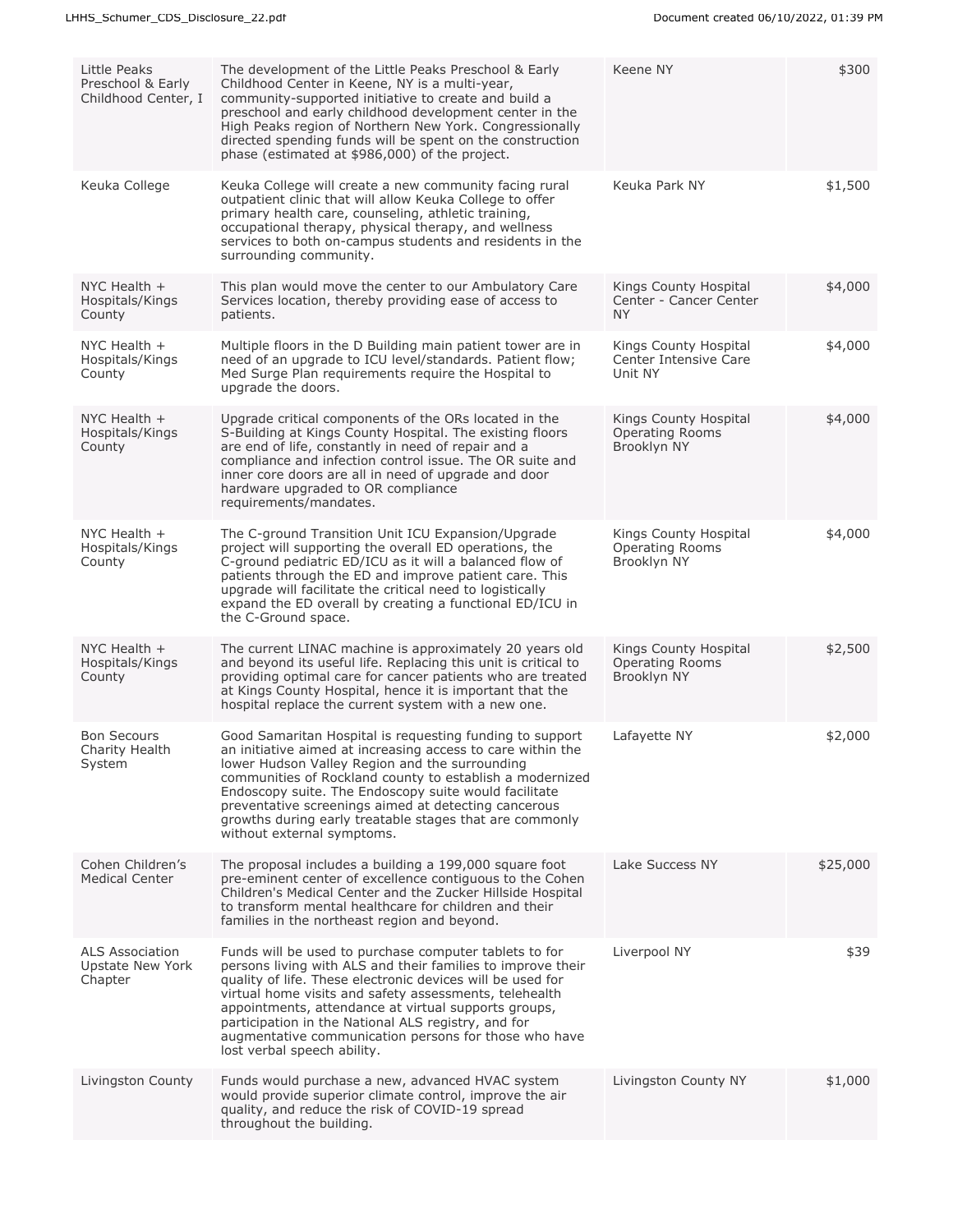| Long Beach Latino<br>Civic Association                      | Long Beach Latino Civic Association (LBLCA) proposes to<br>launch the Community Café College, Career, and Civics<br>Access Program to help increase the capacity and<br>confidence of students to excel in their families,<br>communities, chosen colleges and careers.                                                                                                                                                                                                                                                                                                   | Long Beach and<br>surrounding areas in<br>Nassau County NY | \$50    |
|-------------------------------------------------------------|---------------------------------------------------------------------------------------------------------------------------------------------------------------------------------------------------------------------------------------------------------------------------------------------------------------------------------------------------------------------------------------------------------------------------------------------------------------------------------------------------------------------------------------------------------------------------|------------------------------------------------------------|---------|
| The Floating<br>Hospital, Inc.                              | The project will provide seed funding in the form of<br>salaries, benefits and related small equipment items for a<br>dermatologist, gastroenterologist, and ophthalmologist. In<br>addition, it will provide salary and benefits for an<br>optometrist, a radiologist, a technician, and clinical<br>support staff for each.                                                                                                                                                                                                                                             | Long Island City NY                                        | \$1,040 |
| Research<br>Foundation of<br>CUNY on behalf of<br>LaGuardia | LaGuardia Community College's Division of Adult<br>Continuing Education & Workforce Development seeks to<br>expand its Electrical 1, Plumbing 1 and HVAC 1 skills<br>training to serve under-employed and unemployed New<br>York City residents. We request funding for project<br>personnel (job developers), tuition scholarships for 150<br>students, and materials and equipment needed for<br>instruction within a new Workforce Development Training<br>Center.                                                                                                     | Long Island City NY                                        | \$404   |
| Sunnyside<br>Community<br><b>Services</b>                   | Requested funds will support Sunnyside Community<br>Services (SCS)' Home Health Aide (HHA) Training<br>Program, an innovative workforce development program<br>that helps disenfranchised individuals enter a career ladder<br>in the growing healthcare sector, while meeting the<br>growing need for home care providers for older adults<br>throughout New York City.                                                                                                                                                                                                  | Long Island City NY                                        | \$200   |
| Siena College                                               | Siena College is requesting funds for instructional and<br>technological equipment to supply its highly competitive<br>and expanding nursing program. The need for<br>baccalaureate-educated nurses in New York is acute.                                                                                                                                                                                                                                                                                                                                                 | Loudonville NY                                             | \$496   |
| Lewis County<br>General Hospital                            | Earmark funds will be used to purchase necessary surgical<br>equipment for the three operating rooms and one<br>procedure room in the capital project's new surgical<br>pavilion at Lewis County General Hospital.                                                                                                                                                                                                                                                                                                                                                        | Lowville NY                                                | \$4,459 |
| Macedon Public<br>Library                                   | The Macedon Public Library oversees the Macedon Center<br>Food Shed which serves people in the community who are<br>food insecure 24 hours a day, seven days a week. The<br>structure, a Craftsman Shed was destroyed in a recent<br>windstorm. Funds will be used to rebuild a sturdier,<br>wooden structure.                                                                                                                                                                                                                                                            | Macedon NY                                                 | \$2     |
| Town of North<br>Hempstead                                  | The Town's Department of Services for the Aging seeks<br>resources to expand its aging services under Project<br>Independence, the innovative aging-in-place program<br>which provides health, mental health, caregiver support,<br>social and recreational programs, senior transportation,<br>food and nutrition, veterans support, and services for the<br>60,000+ seniors of this Town. Funding will be used for<br>additional staff, and program outreach and coordination,<br>to reach more seniors, and disabled seniors, in need<br>through Project Independence. | Manhasset NY                                               | \$250   |
| Helene Fuld<br>College of Nursing                           | This award is to provide financial aid to the more than 700<br>students enrolled at Helene Fuld College of Nursing (HF).<br>More that 90% of our students require financial assistance<br>to enroll and complete their studies at Helene Fuld. Unlike<br>traditional nursing schools, our students tend to be older,<br>non-traditional students looking to do well, while doing<br>good. Nursing is this opportunity for these students.                                                                                                                                 | Manhattan NY                                               | \$1,000 |
| Precious Dreams<br>Foundation                               | Through the Comfort Drop Program and Humble Dreams<br>Alliance, Precious Dreams Foundation is working diligently<br>to serve youth in foster care and homeless shelters,<br>providing support during one of the most challenging<br>transitional periods of their lives.                                                                                                                                                                                                                                                                                                  | Manhattan NY                                               | \$150   |
| Massena Hospital                                            | FY2023 Congressional Funding will be utilized to expand<br>the Emergency Department at Massena Hospital, from six<br>exam rooms to twelve.                                                                                                                                                                                                                                                                                                                                                                                                                                | Massena NY                                                 | \$4,000 |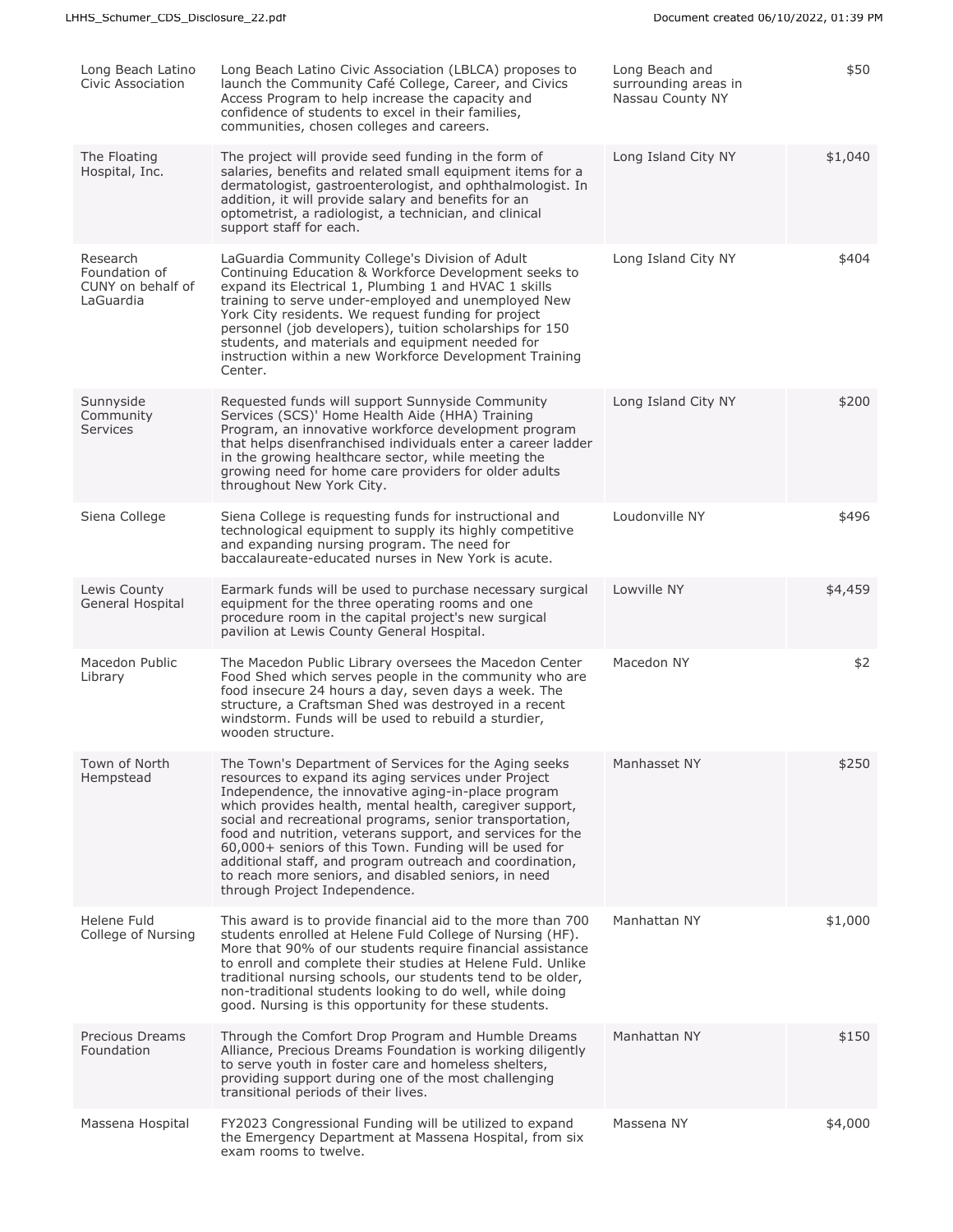| Orleans<br>Community Health<br>DBA Medina<br>Memorial Hospi | Establish an outpatient clinic that offers a variety of<br>specialized healthcare services to our rural community<br>such as primary care, general surgery, podiatry, wound<br>care, and cardiology. We have recently brought these<br>services into various locations of our healthcare system<br>and would like to establish an easily accessible single<br>location for our patients and staff to come for all of these<br>services.                                                                                                                                                                                                                                                                                                                                                                                                                                                                                                                          | Medina NY                                                                                                                                                                                                                           | \$1,500 |
|-------------------------------------------------------------|------------------------------------------------------------------------------------------------------------------------------------------------------------------------------------------------------------------------------------------------------------------------------------------------------------------------------------------------------------------------------------------------------------------------------------------------------------------------------------------------------------------------------------------------------------------------------------------------------------------------------------------------------------------------------------------------------------------------------------------------------------------------------------------------------------------------------------------------------------------------------------------------------------------------------------------------------------------|-------------------------------------------------------------------------------------------------------------------------------------------------------------------------------------------------------------------------------------|---------|
| Island Harvest                                              | Island Harvest's new Workforce Skills Development<br>Institute will offer high-impact training experiences that<br>prepare candidates for entry level jobs in the local Long<br>Island food industry.                                                                                                                                                                                                                                                                                                                                                                                                                                                                                                                                                                                                                                                                                                                                                            | Melville NY                                                                                                                                                                                                                         | \$775   |
| Access: Supports<br>for Living                              | Funds will be used to renovate existing space for more<br>efficient utilization. The renovation will allow for the<br>consolidation of two locations into one, creating significant<br>administrative savings, as well as create new training<br>space for staff working in mental health, developmental<br>disabilities.                                                                                                                                                                                                                                                                                                                                                                                                                                                                                                                                                                                                                                        | Middletown NY                                                                                                                                                                                                                       | \$537   |
| Garnet Health<br><b>Medical Center</b>                      | Garnet Health Medical Center (Garnet) is requesting<br>support in the amount of \$1.6 million to install a new state<br>of the art CT scanner as Phase I of a multi-phased project<br>to modernize, reconfigure, and expand its existing<br>Emergency Department (ED) to respond to increased<br>demand for services, resolve capacity issues, improve<br>turnaround time, and improve throughput.                                                                                                                                                                                                                                                                                                                                                                                                                                                                                                                                                               | Middletown NY                                                                                                                                                                                                                       | \$1,600 |
| The Center for<br>Discovery, Inc.                           | The Center for Discovery seeks funding to procure both<br>medical and non-medical furniture for its urgently needed<br>Children's Specialty Hospital. This request is part of a<br>larger project that includes the complete transformation of<br>the former Frontier Insurance Building in Rock Hill, NY into<br>a new statewide Children's Specialty Hospital, an<br>outpatient Article 28 health clinic, an expansion of The<br>Center's current special education and daycare programs,<br>and a Research Institute for Brain and Body Health that<br>includes assistive technology labs.                                                                                                                                                                                                                                                                                                                                                                    | Monticello NY                                                                                                                                                                                                                       | \$925   |
| Arc GLOW                                                    | Arc GLOW is requesting funding for two wheelchair vans,<br>which cost \$65,000 each, to utilize in our adult and<br>children's recreation programs across a four county 2,400<br>square mile region. We do not receive any funding for<br>transportation for our recreation program and the cost of<br>the vehicles is our largest transportation expense.                                                                                                                                                                                                                                                                                                                                                                                                                                                                                                                                                                                                       | Mount Morris NY                                                                                                                                                                                                                     | \$104   |
| Montefiore Medical<br>Center                                | Provide funding for the first year start-up costs associated<br>with establishing five additional satellite behavioral health<br>clinics in schools in high need/underserved areas in<br>Westchester County, in the following school districts: New<br>Rochelle, Elmsford, White Plains, Yonkers and Mount<br>Vernon, to address the mental health needs of school age<br>children, offering comprehensive mental health treatment<br>- individual, family, and group therapy, psychiatric<br>assessment, medication management, teacher<br>consultation, outreach, community referral, and crisis<br>intervention. Providers will also work with families around<br>access to concrete services such as housing, legal, health<br>insurance, food/nutritional assistance, and other important<br>community linkages. These critical services are currently<br>not available on site and community access to<br>comprehensive mental health services is limited. | Mount Vernon High<br>School - 100 California<br>Road, Mt. Vernon, NY<br>10552 Riverside High<br>School - 565 Warburton<br>Avenue, Yonkers, NY<br>10701 New Rochelle High<br>School - 265 Clove Rd,<br>New Rochelle, NY 10801<br>NY. | \$3,000 |
| The Guidance<br>Center of<br>Westchester, Inc.              | Funds will be used to renovate community kitchen space<br>used by the Personalized Recovery Oriented Services<br>(PROS) Program, which supports more than 100 people<br>with complex behavioral health needs. In addition, funds<br>will be used to install new communications and computer<br>wiring at TGCW's headquarters at 256 Washington Street,<br>Mt. Vernon to remedy consistent connectivity issues for<br>phones and computers that impact client services.                                                                                                                                                                                                                                                                                                                                                                                                                                                                                           | Mt. Vernon NY                                                                                                                                                                                                                       | \$325   |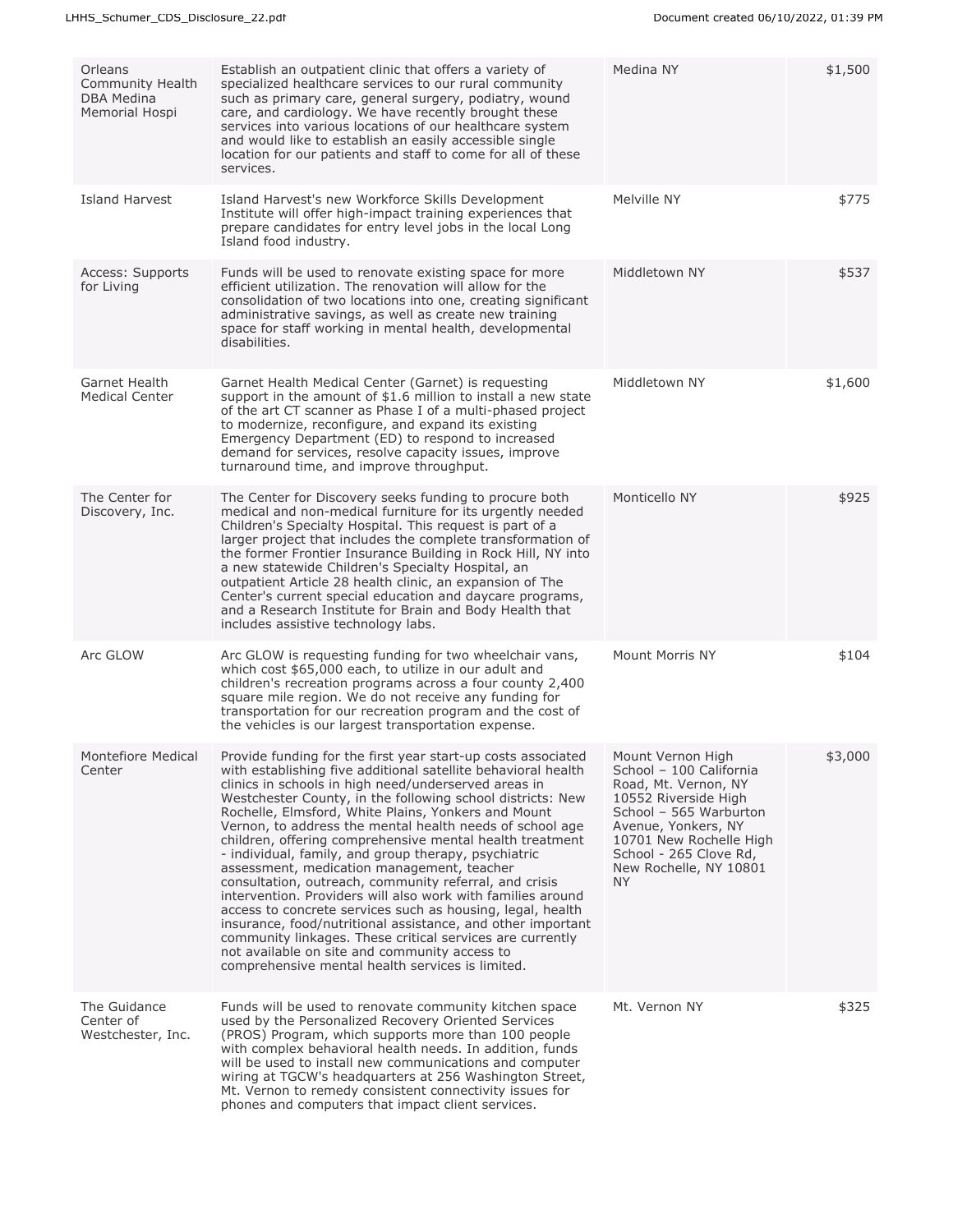| NYC FIRST, Inc.                                             | Funding will invest in and expand NYC First's network of<br>STEM Centers in New York City.                                                                                                                                                                                                                                                                                                                                                                                                                                                                                                            | Multiple - Roosevelt<br>Island, Washington<br>Heights, and Downtown<br>Brooklyn NY | \$500   |
|-------------------------------------------------------------|-------------------------------------------------------------------------------------------------------------------------------------------------------------------------------------------------------------------------------------------------------------------------------------------------------------------------------------------------------------------------------------------------------------------------------------------------------------------------------------------------------------------------------------------------------------------------------------------------------|------------------------------------------------------------------------------------|---------|
| New York Edge, Inc                                          | Funds will be used to support ongoing, direct service<br>activities that will reach an additional 640 New York City<br>youth in grades 9-12, and provide operational support to<br>cover costs related to supply and equipment purchases,<br>recruitment and training of staff, increased capacity for<br>outreach to families, student internships, and<br>pre-payment for college visits.                                                                                                                                                                                                           | Multiple Public High<br>Schools in the five<br>boroughs of NYC NY                  | \$850   |
| Naples Library                                              | Funds will be used to help provide disabled accessibility to<br>the Naples Library through the addition of a ramped rear<br>entrance and an elevator to serve both floors, as well as<br>the provision of ADA compliant parking spaces.                                                                                                                                                                                                                                                                                                                                                               | Naples NY                                                                          | \$650   |
| Parker Jewish<br>Institute for<br>Health Care and<br>Rehabi | The goal of this proposed program is to improve access to<br>high-quality training for our workers, to promote<br>participants' economic self-sufficiency through<br>opportunities to move up the career ladder in the health<br>care field and to prepare workers for entry into other<br>training programs leading to higher-paying jobs in the<br>health care sector.                                                                                                                                                                                                                              | New Hyde Park NY                                                                   | \$575   |
| <b>Hispanic Federation</b>                                  | The Hispanic Federation requests funding to expand and<br>sustain its CREAR Futuros Mentorship project serving<br>students attending City University of New York (CUNY)<br>institutions.                                                                                                                                                                                                                                                                                                                                                                                                              | New York NY                                                                        | \$1,000 |
| Center for Court<br>Innovation/Justice<br>Innovation Inc    | The Center for Court Innovation (Center) proposes to<br>launch a New York City-wide, community-based initiative<br>dedicated to providing legal and technical assistance to<br>public housing residents to improve resident well-being,<br>reduce poverty, and improve the impact of government<br>assistance and programs, including those administered<br>under the Social Security Act.                                                                                                                                                                                                            | New York NY                                                                        | \$1,000 |
| Committee for<br>Hispanic Children<br>& Families (CHCF)     | CHCF is requesting a total of \$700,000 for its mental<br>health services program for family child care providers in<br>New York City and for its youth development program that<br>provides STEM enrichment after school to public school<br>students.                                                                                                                                                                                                                                                                                                                                               | New York NY                                                                        | \$700   |
| Civic Hall Labs, Inc.                                       | Civic Hall's new community technology center will improve<br>and support the economic wellbeing of New Yorkers<br>hardest hit by the pandemic by helping them find jobs in<br>the NYC tech industry. Funds will be used to support our<br>state-of-the-art Digital Learning Center (DLC), which will<br>train 2,500 New Yorkers annually, for well-paying, resilient<br>tech jobs and provide a collaborative community space for<br>job seekers to network with those in the tech industry.<br>Funding will also support key staff to manage the space<br>and conduct trainee and employer outreach. | New York NY                                                                        | \$1,500 |
| Borough of<br>Manhattan<br><b>Community College</b>         | Program funds will be used for general operating expenses<br>and also to provide students with essential wrap-around<br>services and materials and supplies such as: stipends for<br>books; food vouchers and MetroCards when needed;<br>low-cost or free childcare; and emergency funds for<br>eligible students (i.e. temporary rental assistance, funds to<br>assist with utility bills and other essential living expenses).                                                                                                                                                                      | New York NY                                                                        | \$325   |
| Vietnam Veterans<br>of America<br>Chapter 126               | Create a plaque to be mounted at Vietnam Veterans Plaza<br>to memorialize victims of agent orange exposure and to<br>educate future generations                                                                                                                                                                                                                                                                                                                                                                                                                                                       | New York NY                                                                        | \$20    |
| Weill Cornell<br>Medicine                                   | The project at 49 W 23rd Street would expand the CCTU's<br>Chelsea location by enlarging critical lab space and<br>increase the CCTU's ability to participate in existing HIV<br>and COVID-19 trials and take on additional trials to better<br>support its patient population. The project will also provide<br>ancillary space, such as a dedicated procedure room/exam<br>room and administrative space to support the center's<br>growth in trials.                                                                                                                                               | New York NY                                                                        | \$5,000 |
|                                                             |                                                                                                                                                                                                                                                                                                                                                                                                                                                                                                                                                                                                       |                                                                                    |         |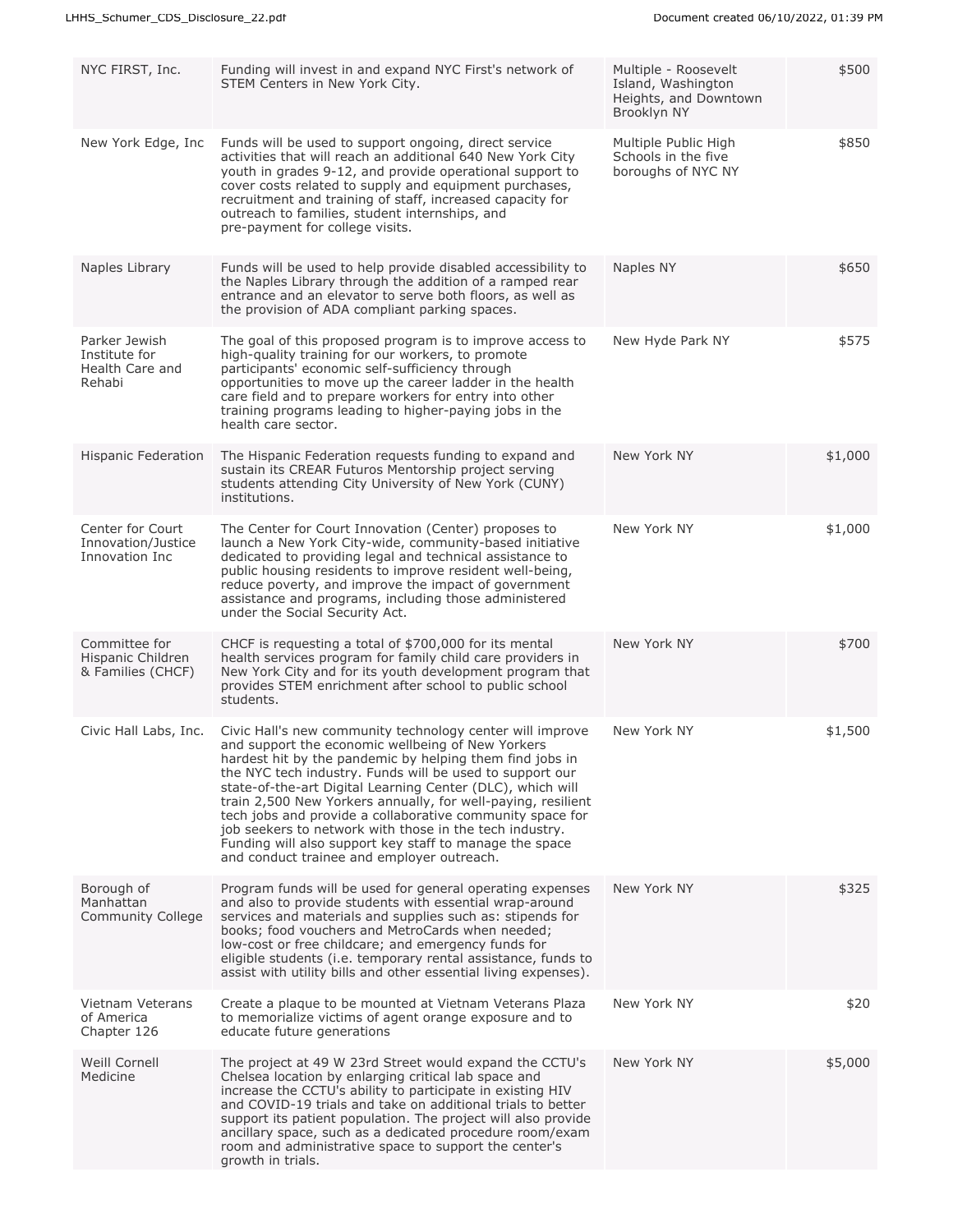| Young Men's<br>Christian<br>Association of<br><b>Greater NY</b> | These funds will support the operation of YMCA<br>community centers. Over the course of the next year, this<br>funding would enable the Y to continue to serve local<br>communities through time-tested Y programs, such as<br>after school, summer camp, teen center, older adult<br>programming, adult literacy, substance abuse counseling<br>and prevention, and food pantries and build back the Y's<br>workforce at all 23 YMCA branches and two YMCA<br>Counseling Service sites.                                                                                                                                                                                                                                                                                                                                                                                                                                                                                                                                                                                                                                                                                                                                                                                                                                                                                                                                                                                                                                                                                               | New York NY | \$10,000 |
|-----------------------------------------------------------------|----------------------------------------------------------------------------------------------------------------------------------------------------------------------------------------------------------------------------------------------------------------------------------------------------------------------------------------------------------------------------------------------------------------------------------------------------------------------------------------------------------------------------------------------------------------------------------------------------------------------------------------------------------------------------------------------------------------------------------------------------------------------------------------------------------------------------------------------------------------------------------------------------------------------------------------------------------------------------------------------------------------------------------------------------------------------------------------------------------------------------------------------------------------------------------------------------------------------------------------------------------------------------------------------------------------------------------------------------------------------------------------------------------------------------------------------------------------------------------------------------------------------------------------------------------------------------------------|-------------|----------|
| New York Sun<br>Works                                           | Support hydroponic technology in the STEM+urban<br>farming program and provide technical and educational<br>support for hydroponic operations, farming job<br>certification, and professional development.                                                                                                                                                                                                                                                                                                                                                                                                                                                                                                                                                                                                                                                                                                                                                                                                                                                                                                                                                                                                                                                                                                                                                                                                                                                                                                                                                                             | New York NY | \$400    |
| Chinese-American<br>Planning Council<br>(CPC)                   | The Chinese-American Planning Council (CPC) requests<br>\$500,000 to support our AAPI Health & Outreach Initiative<br>in Queens, Manhattan, and Brooklyn, New York.                                                                                                                                                                                                                                                                                                                                                                                                                                                                                                                                                                                                                                                                                                                                                                                                                                                                                                                                                                                                                                                                                                                                                                                                                                                                                                                                                                                                                    | New York NY | \$500    |
| HANAC, Inc.                                                     | The HANAC ABE/ESOL program will provide instructional<br>services in four program areas: ESOL: Beginning 1-4 and<br>Intermediate and High Levels 5-6; ABE Levels 1-4; and<br>ASE Levels 5-6.                                                                                                                                                                                                                                                                                                                                                                                                                                                                                                                                                                                                                                                                                                                                                                                                                                                                                                                                                                                                                                                                                                                                                                                                                                                                                                                                                                                           | New York NY | \$500    |
| Vietnam Veterans<br>of America<br>Chapter 126                   | Create a plaque to be mounted at Vietnam Veterans Plaza<br>to memorialize victims of agent orange exposure and to<br>educate future generations                                                                                                                                                                                                                                                                                                                                                                                                                                                                                                                                                                                                                                                                                                                                                                                                                                                                                                                                                                                                                                                                                                                                                                                                                                                                                                                                                                                                                                        | New York NY | \$20     |
| Covenant House<br>New York                                      | Covenant House New York proposes to continue<br>implementation of a robust mental health and substance<br>use reduction program within our Shelter and Transitional<br>Housing programs. We implement individual and group<br>interventions utilizing a multitude of evidence-based<br>practices, all aimed at serving youth and young adults<br>experiencing homelessness, ages 16-24. In the proposed<br>project, we will be able to continue implementation of this<br>program with the addition of personnel support - including<br>two Credentialed Alcohol and Substance Abuse Counselors<br>(CASAC) - to our program. Funding will also allow us to<br>expand our services in the Bronx, reaching additional<br>youth who live in our transitional housing programs.<br>CHNY's mental health programming implements multiple<br>evidence-based practices, notably Motivational<br>Interviewing, Cognitive Behavioral Therapy, and a<br>substance-use focused intervention known as SBIRT,<br>which stands for Screening, Brief Intervention, Referral to<br>Treatment. Funding from the proposed project will support<br>implementation of SBIRT, as well as allow us to build out<br>our individual and group therapy programming to reach<br>additional youth. The added support from proposed<br>project funding will allow us to ensure that youth can<br>continue to remain safely housed in the community and<br>continue working on a plan to achieve independent and<br>permanent housing, ultimately lowering the incidence of<br>youth homelessness in New York City. | New York NY | \$150    |
| Covenant House<br>New York                                      | Covenant House New York proposes to continue<br>implementation of a robust education and employment<br>program within our Shelter and Transitional Housing<br>programs. Called CovWorks, we implement education and<br>workforce development services to youth and young<br>adults experiencing homelessness, ages 16-24. In the<br>proposed project, we will be able to continue<br>implementation of this program with the addition of<br>personnel - including new Aftercare Specialist/Job<br>Developer, who will work closely with youth in our Bronx<br>transitional independent living programs. In these housing<br>programs, youth build on independent living skills while<br>residing in a longer-term transitional housing program and<br>establish a plan for obtaining permanent housing. This<br>new position will work closely with youth on preparing for<br>and obtaining meaningful employment, and then<br>continuing follow-up with that young person after they<br>have moved onto permanent housing. This will support the<br>likelihood that the youth can continue to remain stable in<br>the community. Additionally, we will continue<br>implementation of Individual Placement and Support (IPS)                                                                                                                                                                                                                                                                                                                                                           | New York NY | \$150    |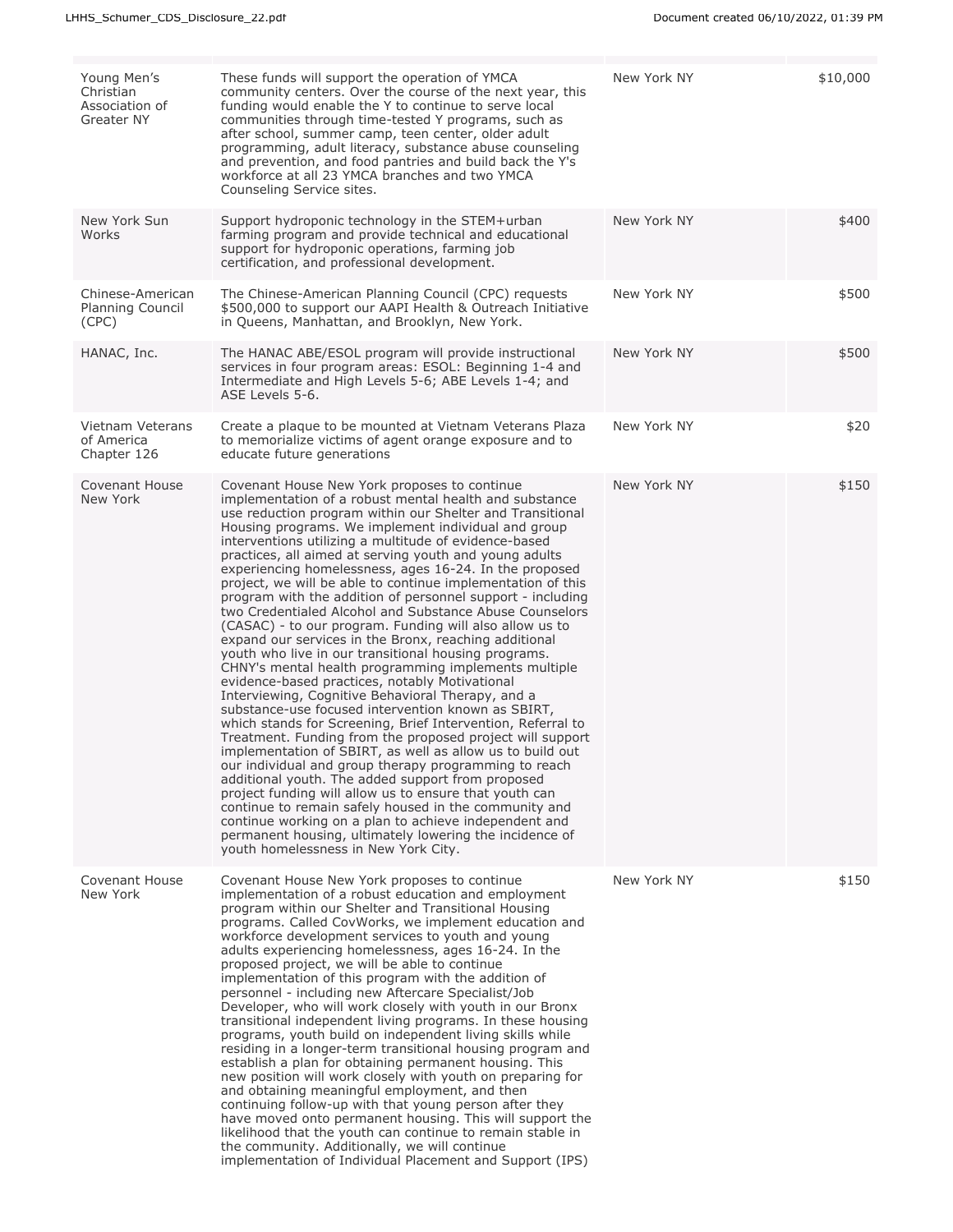|                                                     | within our CovWorks program. A top-tier, evidence-based<br>practice model, IPS has been proven to increase positive<br>employment and mental health outcomes among<br>vulnerable youth, and to lead to better financial and<br>wellness outcomes by providing participants with a bridge<br>from poverty to opportunity and self-sufficiency. A portion<br>of the proposed program will support an IPS employment<br>supervisor, described in further detail below.                                                                                                                                                                                                                                                                                |             |         |
|-----------------------------------------------------|----------------------------------------------------------------------------------------------------------------------------------------------------------------------------------------------------------------------------------------------------------------------------------------------------------------------------------------------------------------------------------------------------------------------------------------------------------------------------------------------------------------------------------------------------------------------------------------------------------------------------------------------------------------------------------------------------------------------------------------------------|-------------|---------|
| A Chance In Life                                    | A Chance In Life (ACIL) respectfully requests \$250,000 in<br>FY 2023 Congressionally Directed Spending to support<br>educational services for youth, grades 7-12, at The Village<br>on Staten Island including tutoring, ESL courses, college<br>readiness training, recreational activities, and leadership<br>development training.                                                                                                                                                                                                                                                                                                                                                                                                             | New York NY | \$250   |
| Advance Care<br>Alliance of NY, Inc.                | ACANY is requesting Congressional funding at this time to<br>expand and enhance efforts to locate, engage, and<br>support marginalized, minority and/or New American<br>populations with Intellectual and Developmental<br>Disabilities (I/DD) across New York State in accessing<br>services and supports that will allow them to live healthy,<br>meaningful and productive lives in their communities.                                                                                                                                                                                                                                                                                                                                          | New York NY | \$484   |
| <b>AIDS Service</b><br>Center of Lower<br>Manhattan | PATH to Jobs: Peer Alliance Towards Health to Jobs is a<br>cost-effective, high impact investment of taxpayer funds in<br>workforce innovation that is increasing the number of<br>low-income New Yorkers who obtain vocational training<br>and job placement opportunities in health and social<br>service agencies across New York, supporting them in<br>their trajectory from dependence on public benefits to<br>economic mobility and independence, and strengthening<br>our healthcare system in addressing health disparities and<br>access inequities exposed and exacerbated by the<br>COVID-19 pandemic.                                                                                                                                | New York NY | \$1,000 |
| American Theatre<br>Wing                            | The American Theatre Wing seeks funding to address the<br>lack of theatre education in New York State through the<br>New York State Theatre Education Access Initiative, an<br>expansion of our successful Classroom Resources program<br>to serve Title I schools across New York State. The Wing<br>has been operating a national program since 2016<br>providing resources to schools serving historically<br>marginalized populations, and dedicated funding for a New<br>York State expansion would enable us to fund theatre<br>education resources at schools across New York State,<br>creating a long-term boost in the availability of theatre<br>education in underfunded public schools for tens of<br>thousands of New York students. | New York NY | \$500   |
| <b>Bank Street</b><br>College of<br>Education       | A partnership between Bank Street College of Education<br>and the New York City Department of Education<br>(NYCDOE), the Early Childhood Advanced Standing<br>Program (Advanced Standing) is a competency-based<br>master's degree program for early childhood educators<br>who are currently working in classrooms.                                                                                                                                                                                                                                                                                                                                                                                                                               | New York NY | \$425   |
| <b>Best Buddies</b><br>International, Inc.          | Best Buddies requests \$270,000 to support the Best<br>Buddies in New York Inclusion Project for Students with<br>Intellectual and Developmental Disabilities, which will<br>create more inclusive communities by providing<br>opportunities for one-to-one friendships, inclusive<br>activities, and leadership training to prepare students with<br>intellectual and developmental disabilities (IDD) for<br>successful post-secondary outcomes.                                                                                                                                                                                                                                                                                                 | New York NY | \$270   |
| Borough of<br>Manhattan<br>Community College        | Funds will be used for staffing of academic and workforce<br>programs, comprehensive academic and career<br>advisement, as well as wrap-around support services to<br>help students deal with legal, social, emotional, and<br>life-sustaining challenges, such as housing, childcare, food<br>insecurity, and more, as they pursue their educational and<br>career goals and transition to the workforce.                                                                                                                                                                                                                                                                                                                                         | New York NY | \$584   |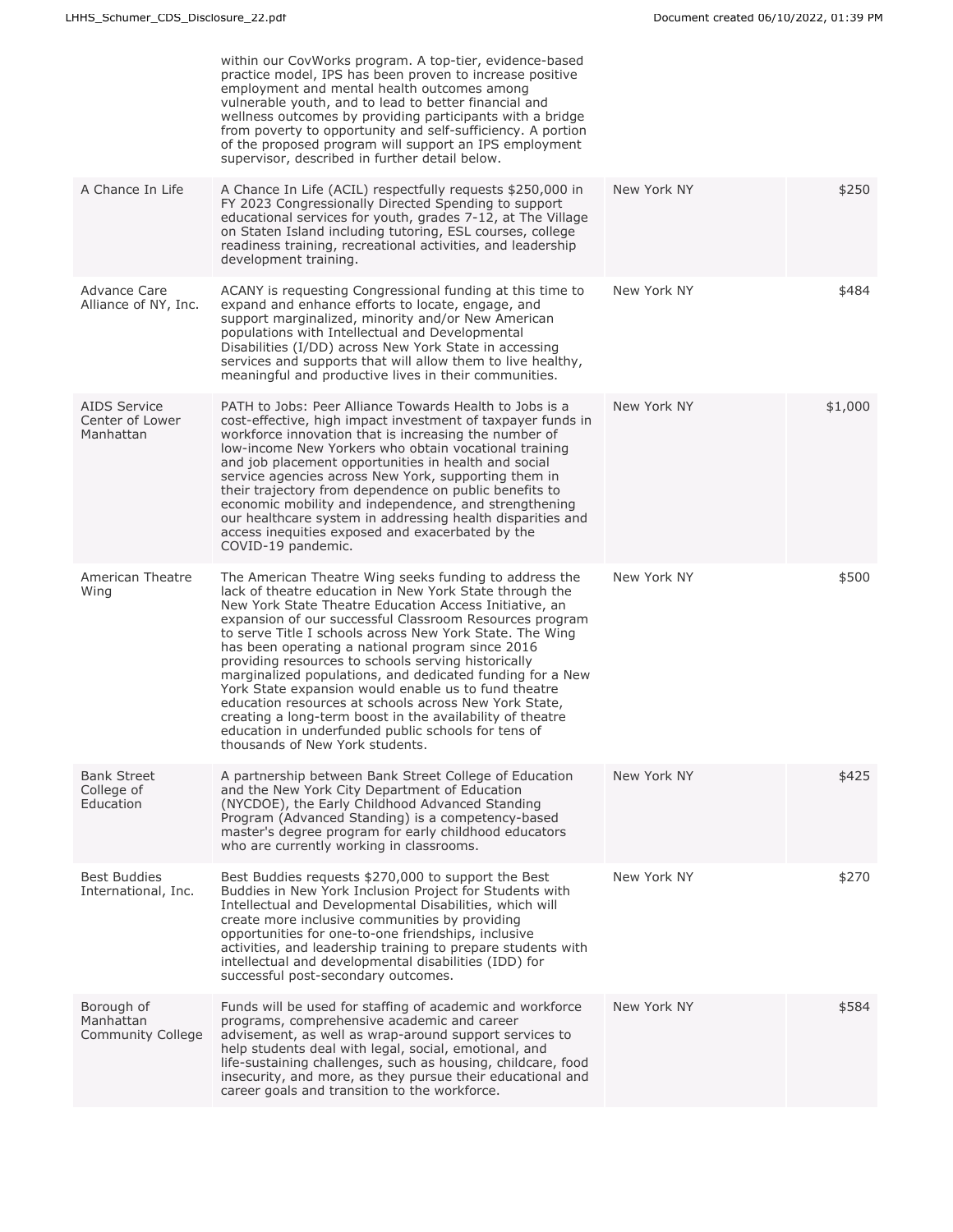| Boys and Girls<br>Club of Harlem                                   | Funds will support the implementation of STEM, Holistic<br>Wellness Programs, Entrepreneurship, and Workforce<br>Education as part of a full service community schools<br>model at five Harlem public schools. This model will<br>provide critical supports to students and their families<br>including college and job training, mental wellness, access<br>to emergency food, health care services, and other income<br>supports to promote family stability, foster student<br>success, and provide a safe haven from drugs and crime. | New York NY | \$500   |
|--------------------------------------------------------------------|-------------------------------------------------------------------------------------------------------------------------------------------------------------------------------------------------------------------------------------------------------------------------------------------------------------------------------------------------------------------------------------------------------------------------------------------------------------------------------------------------------------------------------------------|-------------|---------|
| <b>Catholic Charities</b><br>Community<br>Services,<br>Archdiocese | CCCS is requesting funding to support the expansion of a<br>workforce development program within its Day Laborer<br>Programs in the Bronx and Yonkers, including staff<br>support and the creation of a cloud-based clearing house<br>that will facilitate workers connect to safe employment.                                                                                                                                                                                                                                            | New York NY | \$300   |
| Center for<br>Educational<br>Innovation                            | Teacher salaries to run innovative afterschool programs,<br>these includes salaries for tutors/coaches, college<br>counselors, teacher trainers, site coordinators, teaching<br>artists, parent workshop facilitators, project designers to<br>deliver high-quality afterschool programming currently not<br>available or available in limited capacity in school districts.                                                                                                                                                              | New York NY | \$1,650 |
| Claremont<br>Neighborhood<br>Centers, Inc.                         | To rehab six bathrooms at Claremont Neighborhood to<br>support increase usage of facility with the construction of a<br>new gymnasium. There are two bathrooms on each floor,<br>basement, 1st floor and 2nd floor.                                                                                                                                                                                                                                                                                                                       | New York NY | \$210   |
| The C-Better<br>Foundation                                         | The Future Ready Workforce Training (FRWT) program is a<br>project to train 500 underserved adults in classroom and<br>virtual instructions. We provide a hands-on controlled<br>physical testbed for our trainees, in partnership with the<br>City College of New York in District 13.                                                                                                                                                                                                                                                   | New York NY | \$2,000 |
| Columbia<br>University and<br><b>Hostos Community</b><br>College   | There is no more highly under-recognized and<br>under-appreciated pool of potential young epidemiologists<br>than in the nation's community colleges and, given this,<br>we are proposing to start a pipeline training program for<br>new epidemiologists from under-represented communities<br>between Hostos Community College in the South Bronx<br>and Columbia University.                                                                                                                                                           | New York NY | \$450   |
| Comic Book Legal<br>Defense Fund                                   | This project will use graphic novels to engage young<br>people, parents, teachers, librarians, and civic leaders on<br>the importance of protecting free expression in a diverse<br>democracy.                                                                                                                                                                                                                                                                                                                                            | New York NY | \$315   |
| Council of Senior<br>Centers and<br>Services of New<br>York        | LiveOn NY requests \$100,000 to support and expand our<br>Center for Professional Development in Aging-the only<br>such center of its kind in New York.                                                                                                                                                                                                                                                                                                                                                                                   | New York NY | \$100   |
| <b>CUNY Dominican</b><br>Studies Institute<br>at CUNY              | The CUNY Dominican Studies Institute at the City College<br>of New York proposes the creation of a City University of<br>New York's Cultural/ Historical Legacy Initiative (CUNY<br>CHLI) that seeks to impact students & teachers from<br>Kindergarten to Grade 12.                                                                                                                                                                                                                                                                      | New York NY | \$809   |
| Day Care Council<br>of New York, Inc.                              | The Day Care Council of New York, Inc. requests funding<br>to support its professional and business development<br>modules for its early childhood education membership of<br>center-based and home-based service providers in NYC's<br>five boroughs.                                                                                                                                                                                                                                                                                    | New York NY | \$2,000 |
| Dorill Initiative,<br>Inc.                                         | Dorill Initiative is requesting funds to deepen our FREE<br>interdisciplinary arts education programming in<br>underestimated and overlooked communities across New<br>York City;                                                                                                                                                                                                                                                                                                                                                         | New York NY | \$500   |
| <b>PLAY Sports</b><br>Coalition Inc.                               | Funds will expand the training and professional<br>development offerings for youth sports nonprofit leaders,<br>particularly those serving youth in and around New York<br>City's underserved communities.                                                                                                                                                                                                                                                                                                                                | New York NY | \$250   |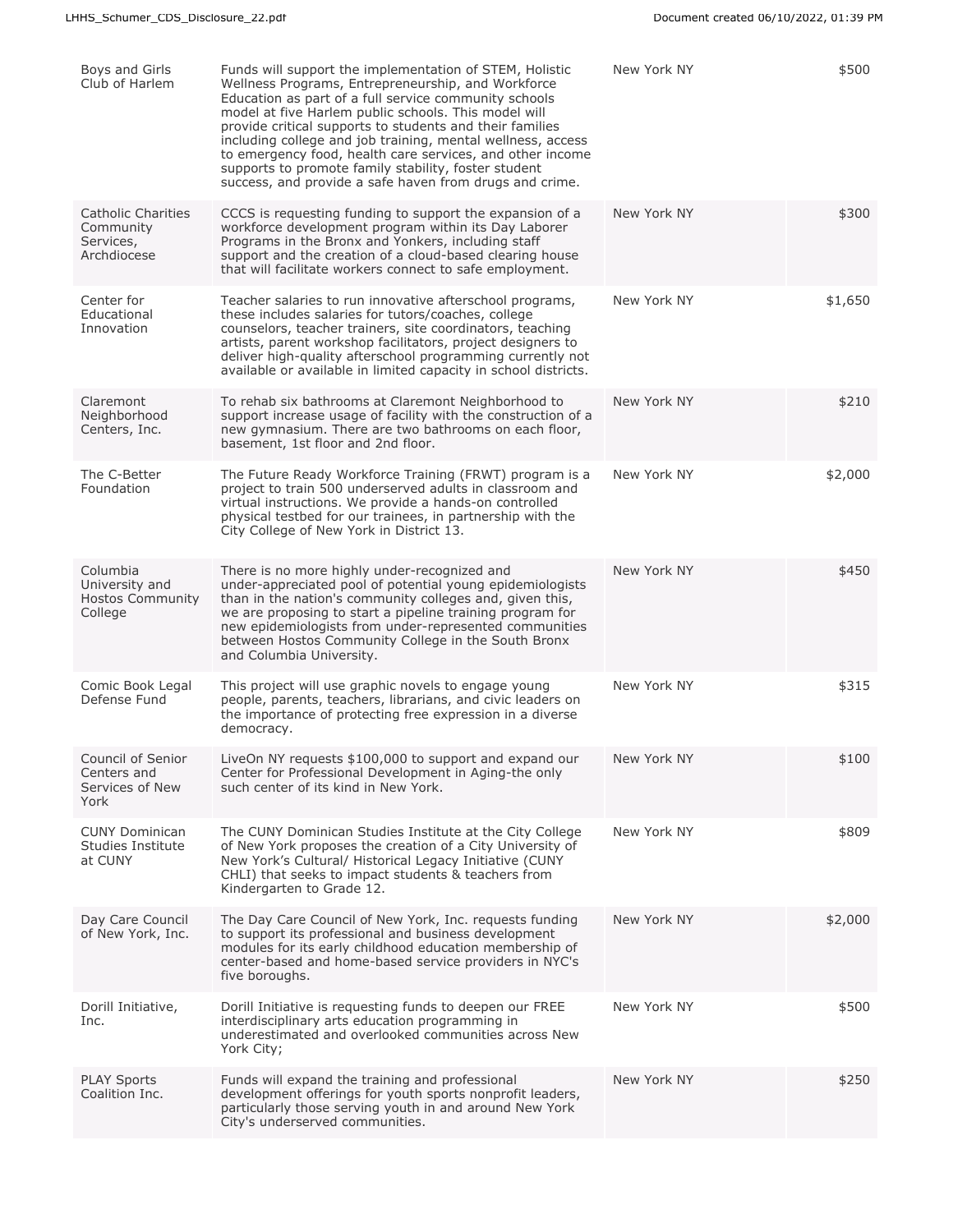| El Museo del Barrio                                          | Funding would allow El Museo to offer subsidized<br>programming for East Harlem schools; partner with<br>schools to craft curricula that specifically address students'<br>needs; employ more multi-disciplined, teaching artists to<br>serve as educators in each partnering school; expand<br>cultural offerings that encourage learning beyond the<br>classroom; and increase internal capacity to continue<br>providing engaging and robust arts education.                                                                                   | New York NY | \$1,000 |
|--------------------------------------------------------------|---------------------------------------------------------------------------------------------------------------------------------------------------------------------------------------------------------------------------------------------------------------------------------------------------------------------------------------------------------------------------------------------------------------------------------------------------------------------------------------------------------------------------------------------------|-------------|---------|
| EmblemHealth,<br>Inc.                                        | This program will provide mental wellbeing education and<br>support to community members across Brooklyn, with<br>programs held at the EmblemHealth Neighborhood Care<br>centers located in Crown Heights and East New York. The<br>programming will address mental wellbeing in family and<br>home life as well as challenges unique to New Yorkers,<br>with classes and supportive discussions on topics ranging<br>from new parenthood, living alone, racial injustices,<br>burnout, financial stress, being an essential worker, and<br>more. | New York NY | \$900   |
| NYC Health +<br>Hospitals/Bellevue                           | Funding will help expand the neurology ICU.                                                                                                                                                                                                                                                                                                                                                                                                                                                                                                       | New York NY | \$4,000 |
| NYC Health $+$<br>Hospitals/Bellevue                         | Due to the substantial increase in the number of cardiac<br>cases and the need to serve the underserved population,<br>Bellevue proposes to construct a cardiac rehab center.                                                                                                                                                                                                                                                                                                                                                                     | New York NY | \$4,000 |
| NYC Health $+$<br>Hospitals/Bellevue                         | As a result of the increased amount of Mental Health<br>issues due to Covid, our population of patients has<br>increased over the capacity of our 18th Floor CPEP<br>temporary location.                                                                                                                                                                                                                                                                                                                                                          | New York NY | \$4,000 |
| Global Kids, Inc                                             | Funds will allow GK to expand academic, social/emotional,<br>college and career readiness, and global education<br>programming to more high school students in the highest<br>need communities in the city.                                                                                                                                                                                                                                                                                                                                       | New York NY | \$1,000 |
| <b>ICD</b> International<br>Center for the<br>Disabled, Inc. | Institute for Career Development (ICD) respectfully<br>requests federal funds to support 50 youth and adults with<br>disabilities in New York City through career training that<br>results in industry-recognized certifications that can be<br>used to seek and sustain career track employment.                                                                                                                                                                                                                                                 | New York NY | \$500   |
| New York Stem<br>Cell Foundation,<br>Inc.                    | The funds will be used for constructing the NYSCF<br>Translational Stem Cell Research Facility, a new 23,500<br>square foot state-of-the-art medical research facility at the<br>Hudson Research Center at 619 W 54th St. in Manhattan,<br>where the NYSCF Research Institute is currently located.                                                                                                                                                                                                                                               | New York NY | \$6,800 |
| The LGBT Center                                              | The Lesbian, Gay, Bisexual & Transgender Community<br>Center (The Center) requests \$856,350 to purchase an<br>energy-efficient heating, ventilation, and air conditioning<br>(HVAC) system to replace the hot water heating and<br>condenser cooling systems installed in 2001. The HVAC<br>system will provide climate control for The Center's entire<br>30,000 square foot building which is utilized by 300,000<br>Center visitors and program clients annually.                                                                             | New York NY | \$856   |
| <b>Community Voices</b><br>Heard, Inc.                       | Through this funding, NYCHA tenant leaders and residents<br>will receive support and training to prevent continued<br>problems NYCHA residents face, including gun violence,<br>barriers to employment, food deserts, deteriorating<br>housing stock that often poses direct health hazards and<br>presents barriers, and other issues. These services in turn<br>will improve the administration of NYCHA.                                                                                                                                       | New York NY | \$1,285 |
| Literacy Inc. (LINC)                                         | Funds would provide resources to expand their services<br>and increase their reach and impact on New York City<br>families and their children living in high poverty<br>neighborhoods who participate in Literacy, INC.'s (LINC)<br>community based early literacy programs for children.                                                                                                                                                                                                                                                         | New York NY | \$800   |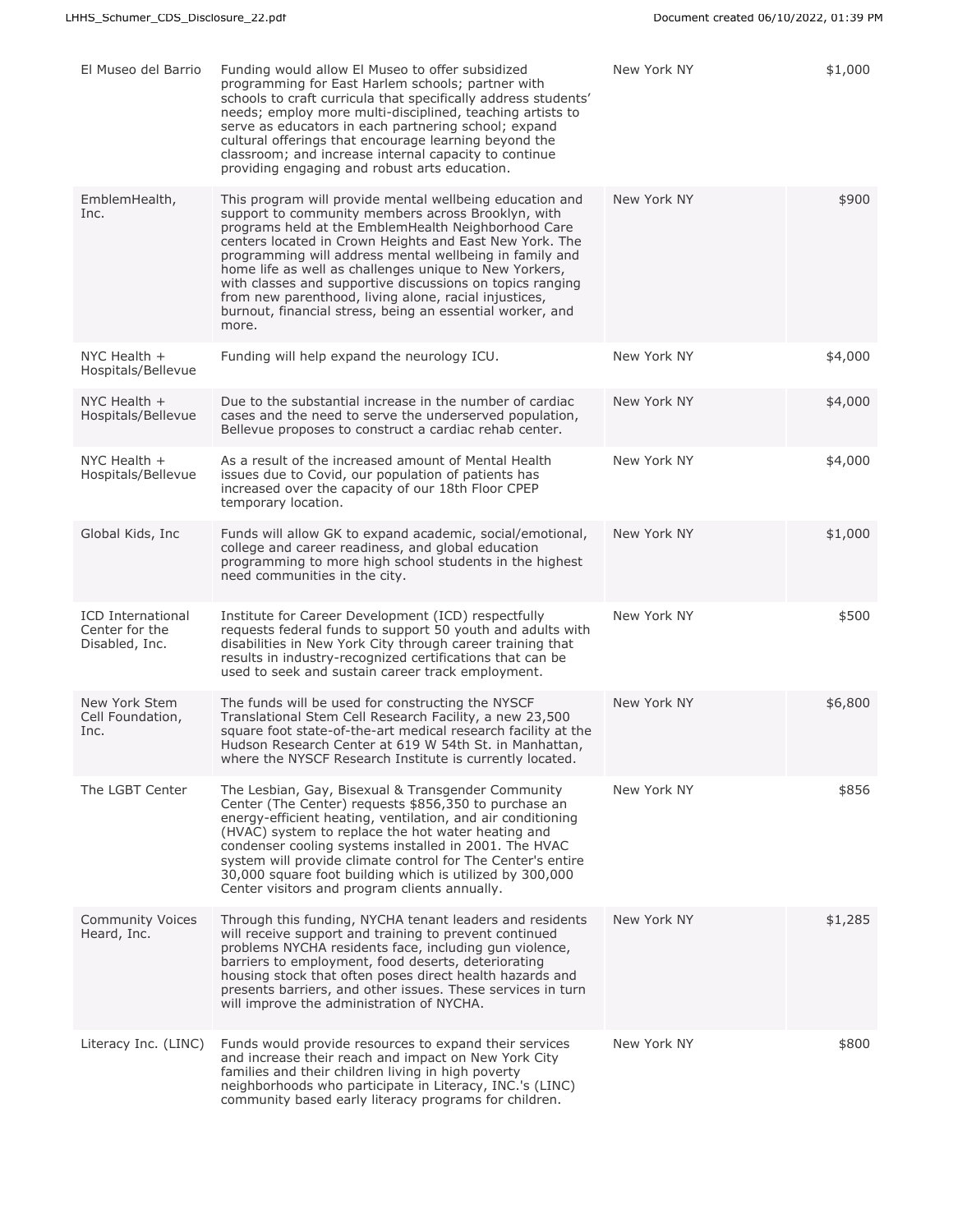| The Research<br>Foundation of<br>CUNY/Hunter<br>College          | The Center for Puerto Rican Studies at Hunter College<br>seeks federal assistance to support a learning and the<br>development and delivery of educational and cultural<br>programming.                                                                                                                                                                                                                                                                                                                                                                                                                                                                                                                                                                                                                                                                                                                                                                                                                                                                                                                                                                                       | New York NY | \$792    |
|------------------------------------------------------------------|-------------------------------------------------------------------------------------------------------------------------------------------------------------------------------------------------------------------------------------------------------------------------------------------------------------------------------------------------------------------------------------------------------------------------------------------------------------------------------------------------------------------------------------------------------------------------------------------------------------------------------------------------------------------------------------------------------------------------------------------------------------------------------------------------------------------------------------------------------------------------------------------------------------------------------------------------------------------------------------------------------------------------------------------------------------------------------------------------------------------------------------------------------------------------------|-------------|----------|
| <b>National AIDS</b><br>Treatment<br>Advocacy Project<br>(NATAP) | NYC has developed its own plan building on national and<br>state efforts. As a jurisdiction with a large number of viral<br>hepatitis cases, as well as a local government, nonprofit<br>organizations, industry, and advocates all dedicated to<br>eliminating hepatitis B and C, NYC needed a plan that<br>focuses strategically on NYC's specific needs and assets.<br>Eliminating viral hepatitis in NYC is ambitious, but with<br>effective interventions, sufficient resources, and broad<br>stakeholder commitment, it is possible.                                                                                                                                                                                                                                                                                                                                                                                                                                                                                                                                                                                                                                    | New York NY | \$20,000 |
| Variety Boys and<br>Girls Club of<br>Queens, Inc.                | Funding will enable us to make the necessary<br>improvements to the existing Teen Academy and expand<br>our outreach. The funding will also allow us to hire social<br>workers and other mental health counselors/professionals<br>to assist our teens with loss of family members and/or loss<br>of income to adult family members as a result of the<br>pandemic.                                                                                                                                                                                                                                                                                                                                                                                                                                                                                                                                                                                                                                                                                                                                                                                                           | New York NY | \$250    |
| <b>Visiting Nurse</b><br>Service of New<br>York                  | The VNSNY Home Health Nurse Residency Program<br>(HHNRP) is a two-year evidence-based program that will<br>help 30 newly graduated registered nurses (RNs) as well<br>as four RNs currently in the program gain the necessary<br>skills and competencies to deliver effective care to<br>homebound patients. RNs receive a combination of<br>classroom and experiential learning in the community,<br>supported by preceptors and a clinical management team.<br>Once deployed in the community, each nurse will be able<br>to provide approximately 1,300 home nursing visits to<br>over 220 homebound New Yorkers in underserved<br>communities.                                                                                                                                                                                                                                                                                                                                                                                                                                                                                                                            | New York NY | \$1,529  |
| Yeshiva University                                               | The Kathryn O. Greenberg Immigration Justice Clinic ("the<br>Program") is an academic legal training clinic of U.S.<br>immigration law at the Benjamin N. Cardozo School of Law<br>at Yeshiva University ("the Applicant"), a $501(c)(3)$<br>not-for-profit institution of higher learning. The requested<br>funds would contribute to the operational costs of the<br>Program.                                                                                                                                                                                                                                                                                                                                                                                                                                                                                                                                                                                                                                                                                                                                                                                               | New York NY | \$500    |
| The YM & YWHA of<br>Washington<br>Heights and<br>Inwood          | The Center for Workforce Development at the YM & YWHA<br>of Washington Heights and Inwood (the Y) will include<br>SYEP, a New York City-funded summer workforce<br>development program for approximately 1,000<br>14-24-year-olds, run by the Y since 2013, and Work.<br>Learn. Grow., a DYCD-NYC funded workforce program for<br>students during the school year. In addition, the Center<br>will offer residents 18 and older certified vocational<br>training, job skill-building including personal finance,<br>internships, career coaching, and ESL instruction. The Y's<br>program will leverage an existing relationship with an<br>established, East Harlem vocational training school for<br>adults. The program's first offering will be Commercial<br>Driver License (CDL) training to provide jobs and address<br>post-covid supply chain issues. The program will evaluate<br>efficacy with data such as time to certification and job<br>placement. Federal support for this workforce development<br>program helps overcome age, language and geographic<br>barriers to provide community members with effective,<br>high-quality job training and placement. | New York NY | \$1,000  |
| Abyssinian<br>Development<br>Corporation                         | The CRASEL Project Expansion funds will pay for<br>expansion of the pilot project from 4 schools to all 21<br>schools in District 5. Funds will pay for: staff to support<br>and oversee the implementation of project activites; and<br>OTPS (Other Than Personnel Service) activities that<br>include professional development (racial equity, advocacy<br>, CRASEL training), printing, supplies, impact analysis, and<br>technical support).                                                                                                                                                                                                                                                                                                                                                                                                                                                                                                                                                                                                                                                                                                                              | New York NY | \$1,200  |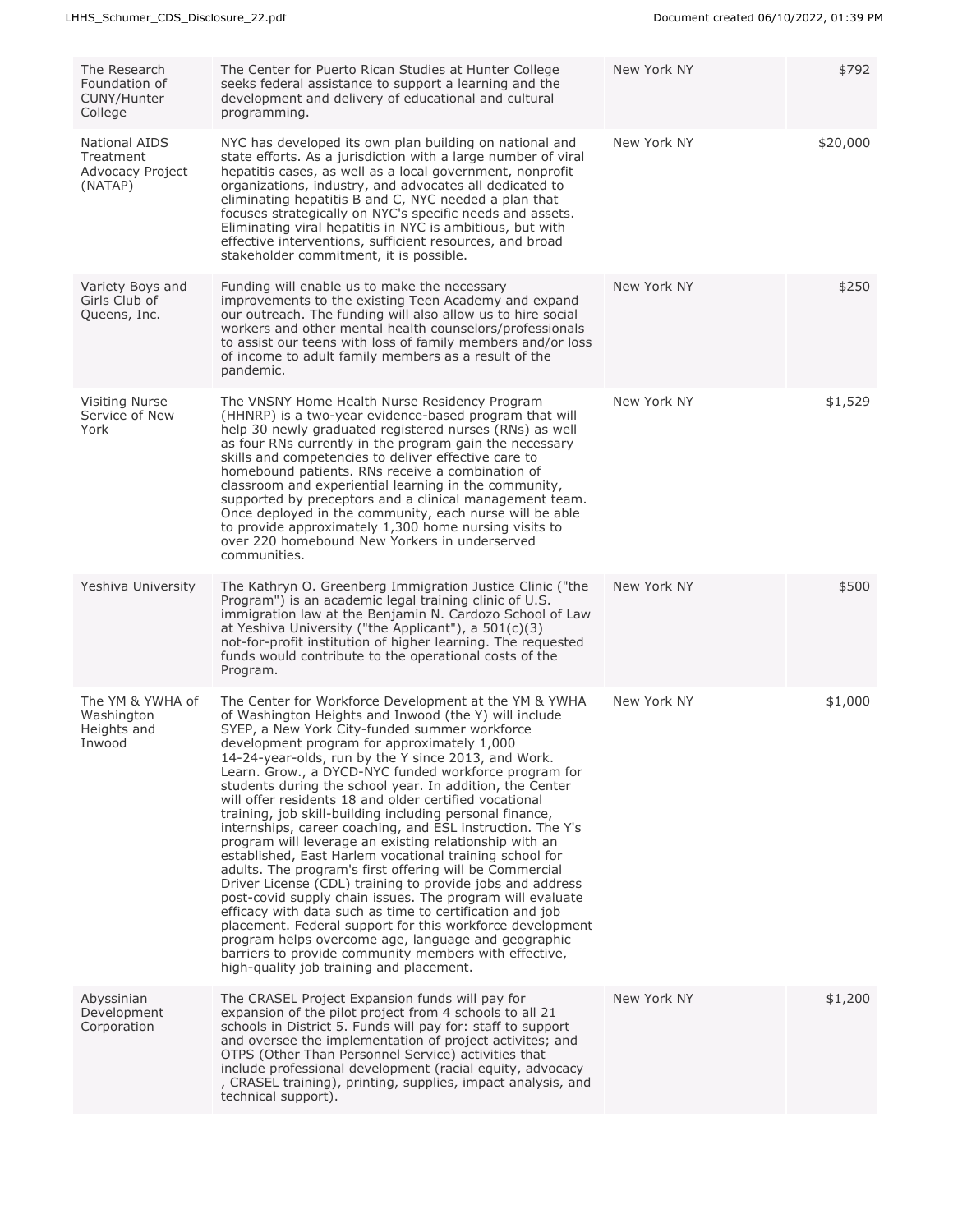| City College of<br>New York                                   | The Charles B. Rangel Center for Infrastructure Workforce<br>Training Project Description, (RC4IWD) will train for<br>construction and operations across multiple infrastructures<br>- transport, energy, communications, water and<br>wastewater, food, health in built environments - with<br>emphasis on digital skills for advanced forms of project<br>management, system supervisory control and operations<br>management.                                                                                                                                                                                                                                                                                                                   | New York NY | \$2,500 |
|---------------------------------------------------------------|----------------------------------------------------------------------------------------------------------------------------------------------------------------------------------------------------------------------------------------------------------------------------------------------------------------------------------------------------------------------------------------------------------------------------------------------------------------------------------------------------------------------------------------------------------------------------------------------------------------------------------------------------------------------------------------------------------------------------------------------------|-------------|---------|
| The New School                                                | This proposal seeks to address the serious mental health<br>challenges facing young people today through the<br>development of scalable, culturally-responsive training<br>programs and educational materials to be integrated<br>throughout the higher education community. The<br>development of and delivery of these trainings will<br>significantly enhance the availability of mental health care<br>and psychosocial support in higher education through the<br>broad training of staff, faculty, and students.                                                                                                                                                                                                                             | New York NY | \$645   |
| The Mount Sinai<br>Hospital                                   | The Mount Sinai Hospital (MSH) Emergency Department<br>(ED) was last updated in the early 2000's and has recently<br>exceeded its capacity to adequately handle the volume of<br>New York City residents requiring emergency care. The<br>clinical treatment space will be expanded by 8,500 feet,<br>doubling the current amount of space for critically ill adult<br>and pediatric patients. The new emergency department<br>will incorporate best practices currently in place, ensuring<br>effective patient management and flow as well as<br>increased readiness to care for patients with high<br>consequence infectious diseases, such as COVID-19.                                                                                        | New York NY | \$2,000 |
| The Lesbian, Gay,<br>Bisexual, &<br>Transgender<br>Communit   | The Lesbian, Gay, Bisexual, & Transgender Community<br>Center (The Center) requests \$350,000 to support Center<br>Works, an LGBTQ-specific economic empowerment<br>program that pairs case management with career services<br>and employment and training services.                                                                                                                                                                                                                                                                                                                                                                                                                                                                               | New York NY | \$350   |
| The Jewish Board<br>of Family &<br><b>Children's Services</b> | Funding of this proposal will enhance access and<br>availability of support, care, and services for aging<br>residents with Serious Mental Illness (SMI). The Jewish<br>Board's Healthy Aging Program will be a focused and<br>strategic approach to providing services for our adult<br>residents in supportive housing to help them age well and<br>safely in their home for as long as possible.                                                                                                                                                                                                                                                                                                                                                | New York NY | \$313   |
| The Cooper Union<br>for the<br>Advancement of<br>Science an   | Cooper Union requests funds to double the number of<br>low-income and underrepresented NYC high school youth<br>in our STEM Outreach Programs that address the lack of<br>equitable, high-quality math and science preparation in<br>secondary schools. Cooper Union's programs provide<br>low-income, NYC high school students from<br>underrepresented backgrounds the STEM knowledge, skills<br>and self-confidence they need to pursue STEM degrees at<br>college and open their opportunities for well-paying<br>professional careers with high social mobility. Funds will<br>support student fee waivers and summer stipends to<br>ensure low-income students can participate, and program<br>development to accommodate enrollment growth. | New York NY | \$500   |
| The ALS<br>Association of<br><b>Greater New York</b>          | ALS-GNY requests funding for a Long Island regional social<br>worker. Long Island is in need of an additional full time<br>social worker in order to maintain an effective<br>comprehensive care model to stay ahead of the growing<br>patient population for people living with ALS on Long<br>Island.                                                                                                                                                                                                                                                                                                                                                                                                                                            | New York NY | \$110   |
| Teach For America                                             | Teach For America (TFA) proposes to expand its Ignite<br>Fellowship, which recruits college students and TFA alumni<br>teachers to serve as small group tutors, partnering<br>directly with students and schools to address learning loss<br>and social-emotional needs of K-12 students. Fellows<br>receive ongoing training from TFA, partner organizations,<br>and their schools while tutoring students to ultimately<br>accelerate student learning and well-being.                                                                                                                                                                                                                                                                           | New York NY | \$675   |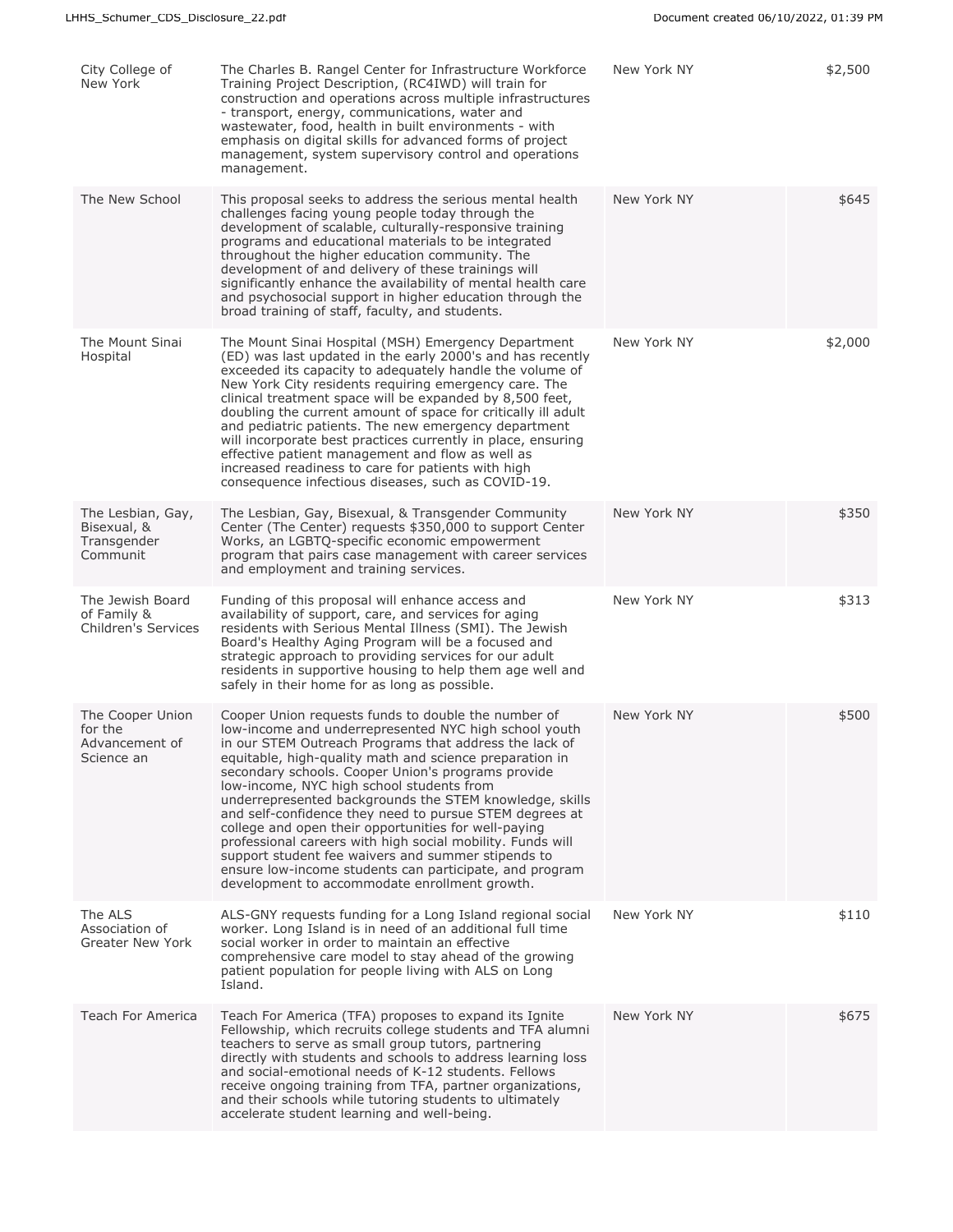| NYU Langone<br>Hospitals                               | NYU Langone Hospitals is seeking support for the purchase<br>of six (6) energy efficient ambulances to renew our 911<br>Emergency Services ambulance fleet.                                                                                                                                                                                                                                                                                                                                                                                                | New York NY      | \$2,000 |
|--------------------------------------------------------|------------------------------------------------------------------------------------------------------------------------------------------------------------------------------------------------------------------------------------------------------------------------------------------------------------------------------------------------------------------------------------------------------------------------------------------------------------------------------------------------------------------------------------------------------------|------------------|---------|
| Exalt Youth                                            | Funding will help us add classroom and office space to<br>serve 1000 youth: 500 new and 500 graduates that<br>continue to be engaged in our program to acquire skills<br>that will make them successful and more employable once<br>they finish their high school education.                                                                                                                                                                                                                                                                               | New York NY      | \$906   |
| Friends Of Harlem<br>Hospital                          | The lack of attention to the mental and behavioral health<br>needs of racial and ethnic minorities and the inadequate<br>provision of culturally and linguistically appropriate mental<br>health care in racial and ethnic minority communities<br>demonstrates a clear need for support to close the gap in<br>care for these population groups                                                                                                                                                                                                           | New York NY      | \$100   |
| Friends of Harlem<br>Hospital Center                   | The Centering model of care which includes Centering<br>Pregnancy and Centering Parenting brings patients<br>together for a form of participatory medical practice. In<br>Centering Pregnancy, 8-10 moms receive prenatal care in<br>a group.                                                                                                                                                                                                                                                                                                              | New York NY      | \$1,000 |
| Friends of Harlem<br><b>Hospital Center</b>            | NYC Health + Hospitals would like to apply Capital Funding<br>request for \$4,000,000 towards our \$8MM Capital<br>Campaign to renovate the pasted developed Simulation<br>Center for the NYC Health + Hospitals   Harlem.                                                                                                                                                                                                                                                                                                                                 | New York NY      | \$4,000 |
| Northside Center<br>for Childhood<br>Development       | Northside Center for Child Development (Northside)<br>requests \$500,000 to expand the behavioral health<br>services we provide to African American and Latinx<br>children and families living in poverty in New York City.<br>The funds requested will be used for salaries for clinical<br>staff as we expand our programming; including an<br>Assistant Director for Behavioral Health, a Senior<br>Research Consultant, and additional social workers.                                                                                                 | New York NY      | \$500   |
| International<br>Center for the<br>Disabled, Inc.      | ICD respectfully requests federal funds to support a new<br>early career readiness pilot program for school-based<br>youth with disabilities. ICD's "School to Success" pilot<br>program will aid students with disabilities in partner New<br>York City schools as they transition from school to<br>adulthood and career success.                                                                                                                                                                                                                        | New York NY      | \$245   |
| Museum of the<br>City of New York                      | Funds will support new and existing full-time and per diem<br>Museum Educator salaries and benefits to develop, lead,<br>and evaluate these initiatives; technology and digital<br>infrastructure costs including website hosting, video<br>production, and editing; marketing and communications<br>efforts to ensure the widest possible reach; and licensing<br>fees including image rights for first-hand resources.                                                                                                                                   | New York NY      | \$100   |
| <b>Bank Street</b><br>College of<br>Education          | This project will support the transformation of the state's<br>teacher preparation programs into high-quality, affordable,<br>financially sustainable teacher residency partnerships,<br>focusing particularly on rural, urban, low-income, and<br>other hard-to-staff schools and districts across the state.                                                                                                                                                                                                                                             | New York NY      | \$5,900 |
| Rebecca's Little<br><b>Survivors</b><br>Foundation Inc | Rebecca's Resilience Project will create an advanced<br>technological system to expand programming that address<br>social emotional learning, crime prevention, mental health,<br>financial tech literacy, environmental justice, awareness<br>and education as well as our new maternal health<br>inequities program in communities of color throughout<br>Brooklyn, Staten Island, Queens, Manhattan and the<br>Bronx.                                                                                                                                   | New York City NY | \$1,000 |
| Per Scholas, Inc.                                      | With the support of Congressionally Directed Spending, Per<br>Scholas will create accessible pathways to high growth<br>careers in Cybersecurity. Funds will enable Per Scholas to<br>train 210 New Yorkers who would otherwise be excluded<br>from tech careers - people of color, women, those without<br>college degrees, or those from households with limited<br>means - double what Per Scholas could achieve without<br>this investment. With CDS support, we will launch two new<br>initiatives to increase accessibility to communities of color: | New York City NY | \$1,200 |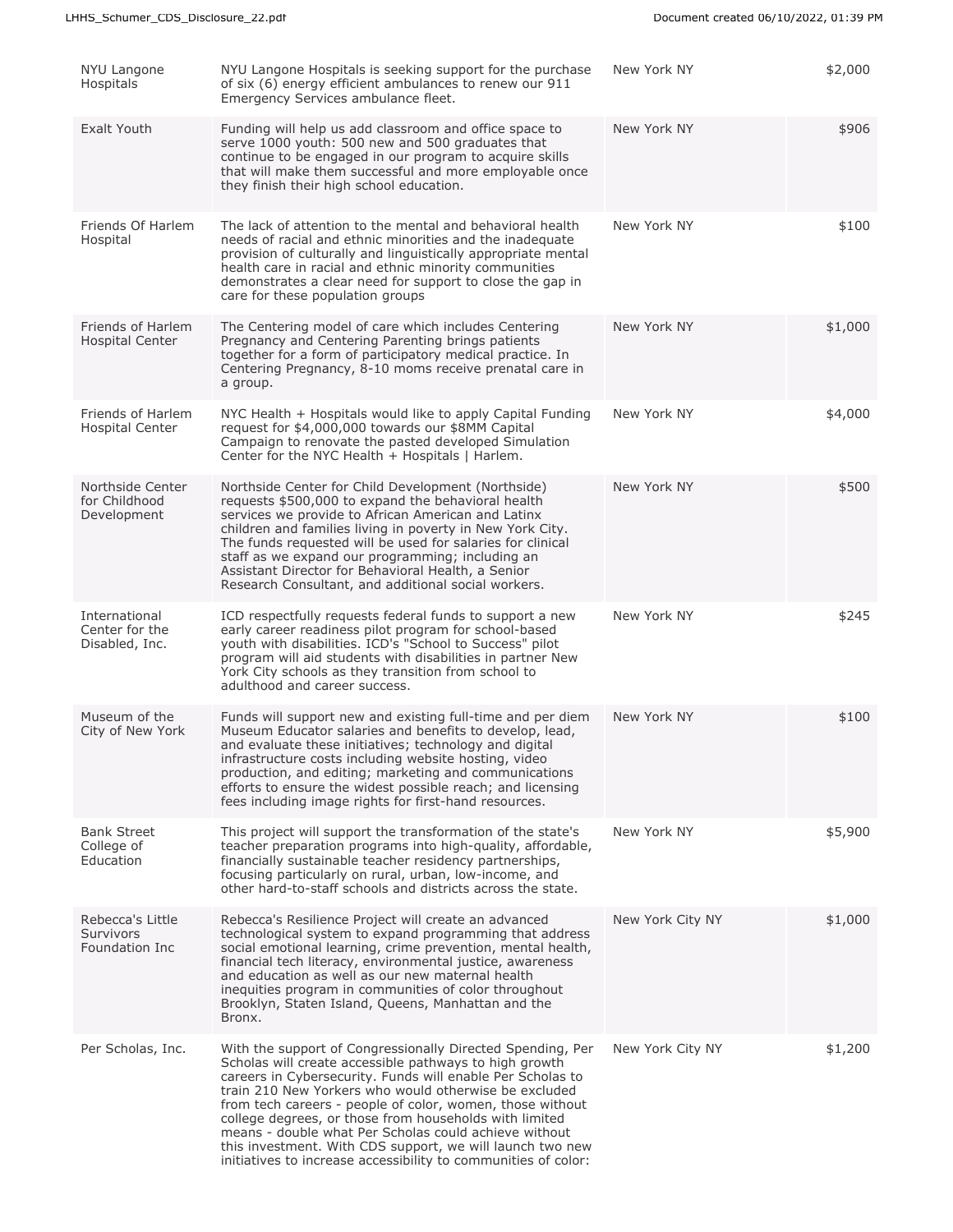|                                                             | "Bridge to Cyber" training and Cyber Satellite. This project<br>will facilitate the launch of at least 150 careers in<br>cybersecurity each year and infuse \$6.2M in new earnings<br>into struggling New York neighborhoods.                                                                                                                                                                                                                                                                                                                                                               |                                                          |         |
|-------------------------------------------------------------|---------------------------------------------------------------------------------------------------------------------------------------------------------------------------------------------------------------------------------------------------------------------------------------------------------------------------------------------------------------------------------------------------------------------------------------------------------------------------------------------------------------------------------------------------------------------------------------------|----------------------------------------------------------|---------|
| <b>PEN America</b>                                          | The requested funds will not only bolster the Festival<br>itself, but also would specifically allow for PEN America to<br>seize on an opportunity we have long wanted - to<br>accelerate our efforts to reach out to educators and<br>students, to bring their perspective into the Festival itself,<br>and to use the Festival as a catalyst for the creation of<br>rich educational resources that will be of value to<br>educators throughout New York and beyond for use<br>throughout the year.                                                                                        | New York City NY                                         | \$500   |
| New York City<br><b>Ballet</b>                              | The requested funds will be used to help pay for education<br>staff, dancer, pianist, and teaching artist salaries;<br>diversity, equity, and inclusion training; workshop<br>supplies; music materials; professional development; and<br>printing costs.                                                                                                                                                                                                                                                                                                                                   | New York City NY                                         | \$100   |
| NYC Health $+$<br>Hospitals/Harlem                          | NYC Health + Hospitals/Harlem is pleased to submit for<br>your consideration, a capital project funding request for<br>\$1,500,000 to replace our ultrasound machines which are<br>deemed to be end of life.                                                                                                                                                                                                                                                                                                                                                                                | New York City (Harlem)<br>NY.                            | \$1,500 |
| MindUp for Life<br>(The Goldie Hawn<br>Foundation)          | MindUp seeks funds to implement a new, New York<br>statewide expansion of MindUp's virtual programming to<br>equip educators across the country to implement MindUP's<br>evidence-based curriculum in their classrooms.                                                                                                                                                                                                                                                                                                                                                                     | New York City Schools<br>and Throughout New<br>York NY   | \$2,500 |
| <b>NYC Mission</b><br>Society                               | Funding will be used to provide Mission Society students<br>with enriching school time, after-school, and summer<br>programs that offer academic advisement; career and<br>college counseling; literacy, STEM, and arts activities;<br>mental health services; and paid internship experiences.<br>Currently, our programs are facing a \$1,324,126 budget<br>gap during a time when our services are more needed<br>than ever.                                                                                                                                                             | New York County, Kings<br>County, and Bronx<br>County NY | \$1,324 |
| <b>HOME MEAL</b><br>SERVICE INC                             | The funds will be used to fund 100% of 57 clients<br>hot-balanced meal that will be delivered to our senior and<br>homebound individuals of Wayne County.                                                                                                                                                                                                                                                                                                                                                                                                                                   | Newark NY                                                | \$100   |
| The Arc Wayne                                               | Funding will be used to purchase and install a new<br>outdoor playground at Roosevelt Children's Center (RCC),<br>which is an Early Intervention and Preschool program for<br>children ages birth to five. The current equipment is<br>almost 30 years old and is outdated and is becoming a<br>safety hazard for our children.                                                                                                                                                                                                                                                             | Newark NY                                                | \$364   |
| Niagara University                                          | Niagara University requests funding to support<br>establishment of a research and commercialization space<br>in partnership with and within the current footprint of the<br>Buffalo Niagara Medical Campus, specifically on Floors 2 &<br>3 of 73 High Street (Buffalo, NY).                                                                                                                                                                                                                                                                                                                | Niagara University,<br>14109 (Western Region)<br>NY.     | \$750   |
| NYSARC Inc.,<br>Broome,<br>Chenango, Tioga<br>Chapter dba A | As part of a major renovation to our day habilitation facility<br>in Chenango County that provides supports and services<br>to the intellectually and developmentally disabled, this<br>project would create a multisensory room on-site that<br>empowers individuals to learn and tempers problem<br>behaviors in a therapeutic environment. Multisensory<br>rooms can be used to calm and relax, or stimulate<br>exploration, learning and development, to help individuals<br>with sensory processing disorder, cognitive and learning<br>disabilities to process the world around them. | Norwich NY                                               | \$10    |
| Montefiore Nyack<br>Hospital                                | Montefiore Nyack Hospital's (MNH) Behavioral Health and<br>Inpatient Recovery Center provides comprehensive care to<br>those struggling with mental health illness, substance<br>abuse and chemical dependency. Located on the 3rd floor,<br>the Hospital is requesting \$2,000,000 to renovate,<br>strengthen and modernize the care environment for<br>patients.                                                                                                                                                                                                                          | Nyack NY                                                 | \$2,000 |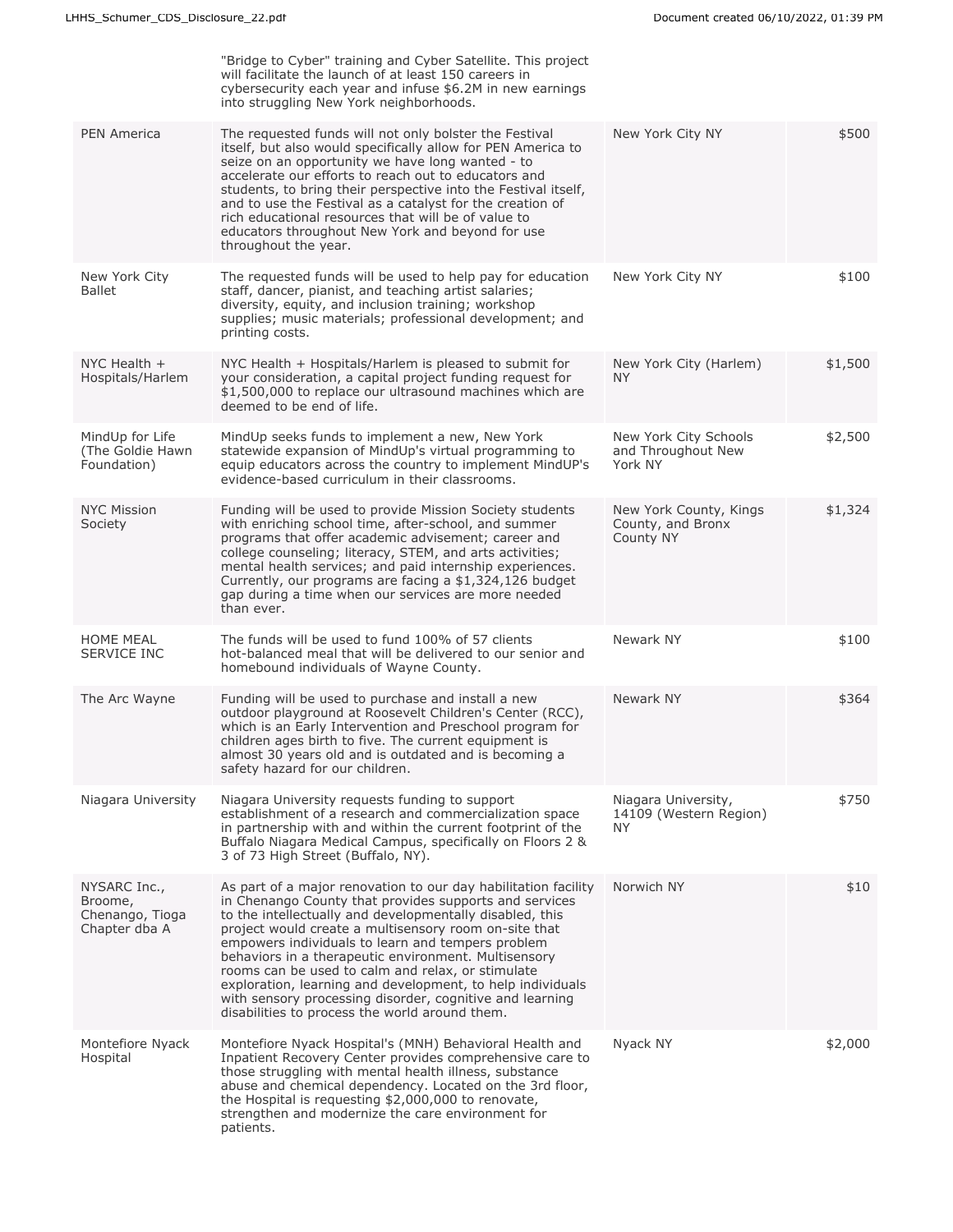| South Nassau<br>Communities<br>Hospital dba<br>Mount Sinai  | The F wing of the hospital which consists of the F3 and F4<br>Units have not been renovated in over 40 years, and with<br>the impact of the ongoing pandemic, it is imperative we<br>update and upgrade this facility to include improved<br>infection control capabilities, an enhanced HVAC,<br>ventilator-capable and double headwall gas improvements,<br>in addition to an superior patient care experience.                                                                                                                                                                                                                                                                                                                                                                                                                        | Oceanside NY           | \$950   |
|-------------------------------------------------------------|------------------------------------------------------------------------------------------------------------------------------------------------------------------------------------------------------------------------------------------------------------------------------------------------------------------------------------------------------------------------------------------------------------------------------------------------------------------------------------------------------------------------------------------------------------------------------------------------------------------------------------------------------------------------------------------------------------------------------------------------------------------------------------------------------------------------------------------|------------------------|---------|
| Claxton-Hepburn<br><b>Medical Center</b>                    | Claxton-Hepburn Medical Center (CHMC) will expand their<br>current Emergency Department to renovate existing space<br>and create three additional behavioral health treatment<br>rooms (for a total of seven), a dedicated waiting space for<br>those in crisis, and upgrade existing treatment areas to<br>meet current guidelines and codes for ligature resistance.                                                                                                                                                                                                                                                                                                                                                                                                                                                                   | Ogdensburg NY          | \$1,500 |
| State University of<br>New York at Old<br>Westbury          | To create an inclusive science, technology, engineering,<br>and mathematics (STEM) career preparatory center at<br>SUNY Old Westbury                                                                                                                                                                                                                                                                                                                                                                                                                                                                                                                                                                                                                                                                                                     | Old Westbury NY        | \$1,870 |
| Southern Tier<br>Community Health<br>Center Network,<br>Inc | Southern Tier Community Health Center Network<br>(STCHCN), that does business as Universal Primary Care<br>(UPC) would like to purchase a facility it currently leases in<br>Cuba, New York and renovate it to better serve our<br>patients. This purchase and renovation would save our<br>health center \$43,000 per year in current lease costs and<br>additional 3-5% increase each year, it would also allow us<br>to improve the facility's ailing HVAC system and<br>reconfigure the space for better patient care - total project<br>for purchase and renovation would be: $$1,270,550.00$                                                                                                                                                                                                                                       | Olean and Salamanca NY | \$1,270 |
| Southern Tier<br>Community Health<br>Center Network,<br>Inc | Southern Tier Community Health Center Network<br>(STCHCN), that does business as Universal Primary Care<br>(UPC) would like to purchase two sonogram machines to<br>better serve our patients. This purchase would save our<br>health center \$43,000 per year in current lease costs and<br>make this valuable service important for healthy<br>pregnancies a break-even prospect vs. the current<br>revenue UPC loses on this service. Total costs for 2<br>ultrasound machines would be: \$160,000                                                                                                                                                                                                                                                                                                                                    | Olean and Salamanca NY | \$160   |
| Southern Tier<br>Community Health<br>Center Network,<br>Inc | Southern Tier Community Health Center Network<br>(STCHCN), that does business as Universal Primary Care<br>(UPC) would like to purchase a facility it currently leases in<br>Cuba, New York and renovate it to better serve our<br>patients. This purchase and renovation would save our<br>health center \$43,000 per year in current lease costs and<br>additional 3-5% increase each year, it would also allow us<br>to improve the facility's ailing HVAC system and<br>reconfigure the space for better patient care - total project<br>for purchase and renovation would be: $$1,270,550.00$                                                                                                                                                                                                                                       | Olean and Salamanca NY | \$1,270 |
| Oneida Health<br>Systems, Inc.<br>d/b/a Oneida<br>Health    | This request will support needed renovations to an existing<br>building located on the main campus of Oneida Health.<br>The building itself will be a multi-use space that supports<br>an urgent care/testing center upstairs and a HRSA-funded<br>Behavioral Health Integration and Intensive Outpatient<br>Program on the ground level.                                                                                                                                                                                                                                                                                                                                                                                                                                                                                                | Oneida NY              | \$922   |
| Aurelia Osborn<br>Fox Memorial<br>Hospital                  | Congressionally Directed Funding would provide financial<br>resources to support the renovation of underutilized space<br>at AO Fox Hospital to establish a new state-of-the-art 30<br>bed inpatient psychiatric unit at AO Fox (16 adult beds<br>$(18-55)$ and 14 geriatric beds $(55+)$ ) by: (i) relocating the<br>outdated 14-bed BMC inpatient psychiatric unit to the<br>more-centrally located AO Fox; and (ii) expanding BHN's<br>inpatient psychiatric services by adding 16-beds more<br>inpatient psychiatric beds to the newly-created inpatient<br>psychiatric unit at AO Fox. This project will vastly improve<br>patient access in Central New York to critically needed<br>mental and behavioral healthcare that is better designed<br>to meet the existing and growing demand for in-patient<br>mental health services. | Oneonta NY             | \$2,000 |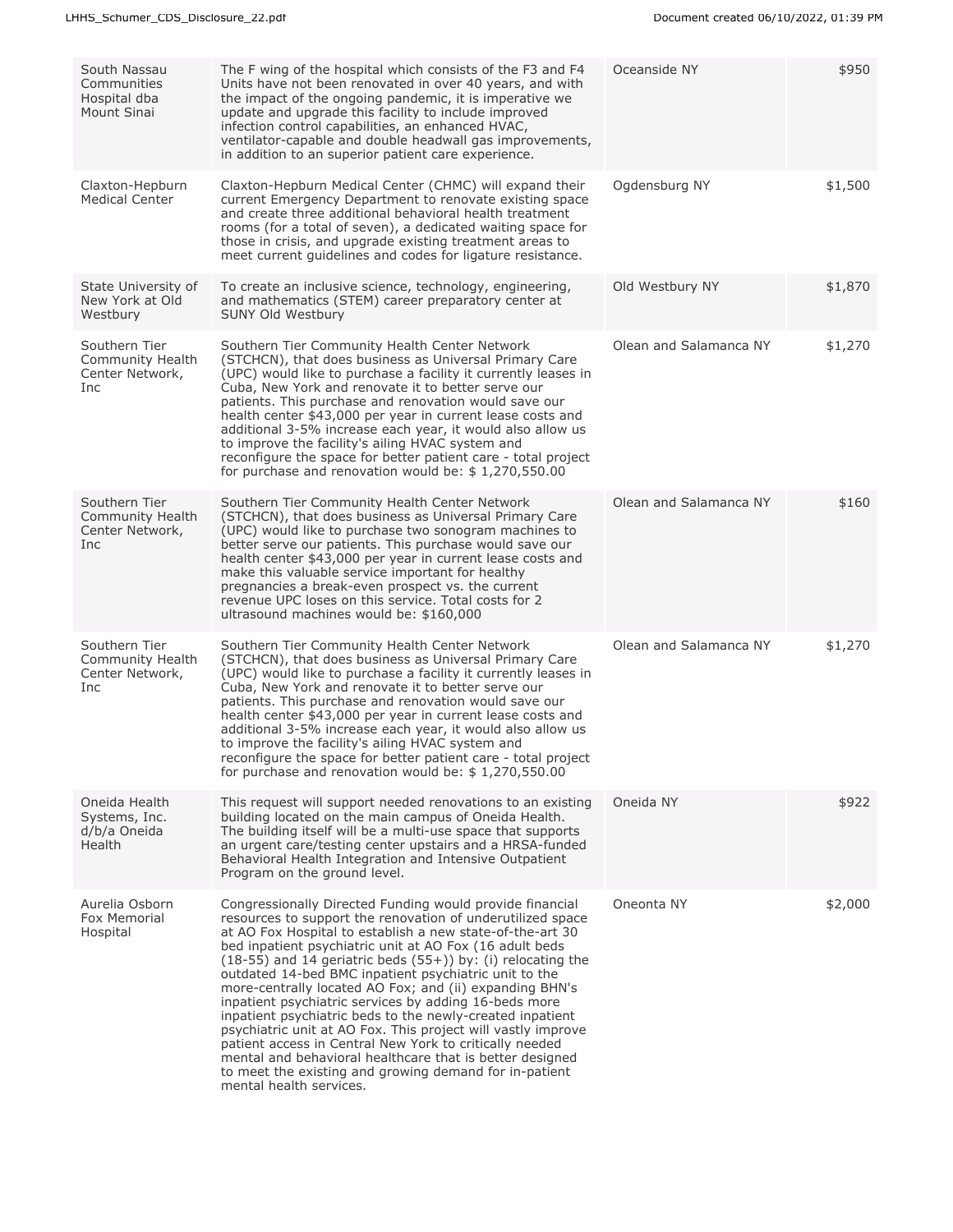| Farnham Inc.<br>d/b/a Farnham<br><b>Family Services</b>                   | Farnham is requesting funds for the development of an<br>Opioid Treatment Program facility in Auburn New York<br>(NY). Requested funds will support the renovation of<br>existing space to include Drug Enforcement Agency<br>compliant medication dosing area, safe room, exam room,<br>physician office, nurses office, counselor office and waiting<br>room as well as purchase of necessary equipment<br>including dosing pumps, EKG machine, safe, security<br>system, phone system, computers and a generator. | Oswego NY      | \$150   |
|---------------------------------------------------------------------------|----------------------------------------------------------------------------------------------------------------------------------------------------------------------------------------------------------------------------------------------------------------------------------------------------------------------------------------------------------------------------------------------------------------------------------------------------------------------------------------------------------------------|----------------|---------|
| Camp HASC Inc.                                                            | Camp HASC seeks funding for the installation and<br>operation of a commercial-grade backup generator system<br>to ensure the safe operation of our essential services<br>during summer and year-round for new medical facility.                                                                                                                                                                                                                                                                                      | Parksville NY  | \$700   |
| Brookhaven<br><b>Memorial Hospital</b><br><b>Medical Center</b>           | Congressionally directed spending will assist in creating a<br>new Angiography Suite, a fully dedicated and fully<br>equipped multi-purpose examination room, where diverse,<br>and often complex, interventional procedures are<br>performed, some of which are not currently supported by<br>our existing equipment. The creation of this new suite will<br>expedite procedure times, provide for superior outcomes,<br>shorter hospital stays and increased patient satisfaction.                                 | Patchogue NY   | \$4,076 |
| Brookhaven<br><b>Memorial Hospital</b><br><b>Medical Center</b>           | Funds will support the purchase of an intraoperative CT<br>Scanner, a mobile imaging platform that can be used<br>during surgery to obtain a high-resolution CT scan of a<br>patient while in the operating room undergoing surgery.<br>Real-time images can confirm the location of a tumor or<br>other problem, map the position of vital organs, and can<br>help verify the success of the operation immediately<br>following surgery, while still in the operating room.                                         | Patchogue NY   | \$1,245 |
| Brookhaven<br><b>Memorial Hospital</b><br><b>Medical Center</b><br>DBA Lo | Congressionally directed spending funds will be used to<br>purchase a new Computed Tomography (CT) Scanner,<br>which accommodates over 50,000 visits each year. The CT<br>Scanner will enable ER staff to quickly examine, diagnose<br>and treat patients who may have internal injuries from car<br>accidents or other traumatic injuries, and detect diseases<br>and conditions such as cancer, masses, infection and<br>blood clots.                                                                              | Patchogue NY   | \$2,311 |
| SEPA Mujer, Inc.                                                          | The funds requested will be utilized for the continuation<br>and expansion of SEPA Mujer's Latina youth leadership<br>program, GIRLS A.C.T. Funds for GIRLS A.C.T. will be<br>used to increase internal capacity for project staffing,<br>transportation, college tours, workforce training,<br>technology, and administrative expenses.                                                                                                                                                                             | Patchogue NY   | \$227   |
| Pittsford Youth<br>Services, Inc.                                         | Funds will help to expand the PYS Peer Group Counseling<br>program.                                                                                                                                                                                                                                                                                                                                                                                                                                                  | Pittsford NY   | \$10    |
| Urban League of<br>Long Island                                            | The Technology & Workforce Opportunity Program will<br>work through a partnership between the Urban League of<br>Long Island, local government, and local industry to<br>improve the economic & social mobility of Long Islanders<br>by creating talent pipelines that achieve business diversity<br>goals and create equitable regional growth. Money<br>awarded will go towards staffing, capital improvements,<br>equipment and supplies, instructional materials,<br>conference and travel.                      | Plainview NY   | \$1,000 |
| Plattsburgh-North<br>Country Chamber<br>of Commerce                       | On-the-Job occupational Training will be provided to<br>people who are unemployed, underemployed, those with<br>barriers to employment, those who have lost their job due<br>to the pandemic and may now need new skills to reenter<br>the workforce, and those who need to upgrade their skills<br>to advance their career in a changing work environment.                                                                                                                                                          | Plattsburgh NY | \$500   |
| Champlain Valley<br>Physicians Hospital<br>(CVPH)                         | Champlain Valley Physicians Hospital (CVPH) Medical<br>Center, dba The University of Vermont Health Network -<br>Champlain Valley Physicians Hospital, will use this funding<br>to replace an antiquated and unreliable generator to<br>ensure continuity of essential patient care in the event of<br>natural disasters and 21st century threats. Due to the<br>magnitude of the cost and ongoing financial challenges,<br>CVPH has not had the resources to replace this generator                                 | Plattsburgh NY | \$5,000 |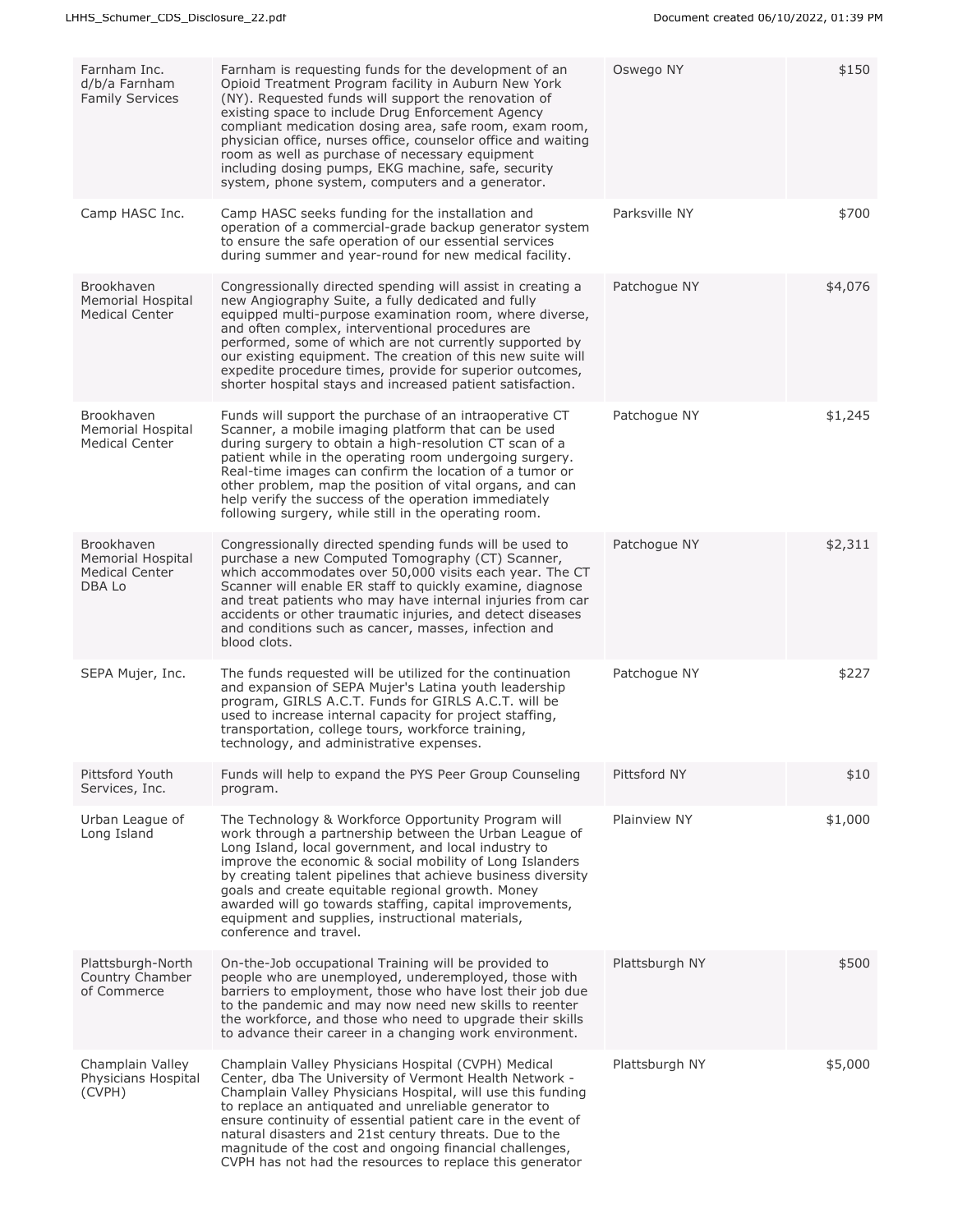|                                                                             | for a number of years, increasing the elements of risk and<br>presenting urgent need for government financial<br>assistance.                                                                                                                                                                                                                                                                                                                                                                                                                                                                                                                                                          |                   |          |
|-----------------------------------------------------------------------------|---------------------------------------------------------------------------------------------------------------------------------------------------------------------------------------------------------------------------------------------------------------------------------------------------------------------------------------------------------------------------------------------------------------------------------------------------------------------------------------------------------------------------------------------------------------------------------------------------------------------------------------------------------------------------------------|-------------------|----------|
| Ministry for Hope,<br>Inc dba Hope<br><b>House Ministries</b>               | Funding will be used to cover salaries for professional<br>counselors working with those experiencing mental health<br>issues including: pandemic related depression, behavioral<br>modification, gender identity issues, grief counseling,<br>physical & sexual abuse counseling, domestic violence,<br>drug, alcohol and opioid addiction.                                                                                                                                                                                                                                                                                                                                          | Port Jefferson NY | \$290    |
| <b>Bon Secours</b><br>Charity Health<br>System                              | The project funds will be utilized to create a healing<br>garden designed to provide a comforting and healing<br>landscape and to promote emotional and spiritual<br>well-being for the most vulnerable populations.                                                                                                                                                                                                                                                                                                                                                                                                                                                                  | Port Jervis NY    | \$2,000  |
| <b>Bon Secours</b><br>Charity Health<br>System                              | The requested funds will be utilized to renovate the<br>behavioral health unit, creating a welcoming and<br>trauma-informed design with the goal of making a physical<br>space that promotes safety and healing.                                                                                                                                                                                                                                                                                                                                                                                                                                                                      | Port Jervis NY    | \$2,000  |
| Clarkson University                                                         | The expansion of Clarkson University's Lewis School of<br>Health Sciences/Collins Hill Campus through this 'Health<br>Professions Training & Research Facilities Renovations and<br>Expansion Project' will significantly improve the struggling<br>healthcare infrastructure in the North Country region of<br>New York State.                                                                                                                                                                                                                                                                                                                                                       | Potsdam NY        | \$10,000 |
| Nuvance Health -<br>Vassar Brothers<br><b>Medical Center</b>                | Vassar Brothers Medical Center, part of Nuvance Health,<br>respectfully requests \$1 million to add six new NICU beds<br>and update the NICU facility for the families of the<br>Mid-Hudson region.                                                                                                                                                                                                                                                                                                                                                                                                                                                                                   | Poughkeepsie NY   | \$100    |
| <b>Nubian Directions</b><br>ii Inc.                                         | The project that is the subject of this request is the<br>adaptive re-use of a 19th century warehouse facility as a<br>microenterprise youth opportunity center- a teaching and<br>training facility for underserved local youth.                                                                                                                                                                                                                                                                                                                                                                                                                                                     | Poughkeepsie NY   | \$1,125  |
| <b>Flushing Hospital</b><br><b>Medical Center -</b><br><b>Critical Care</b> | The requested funds will be used to perform full finish<br>upgrades including new ceilings, wall finishes, floor<br>finishes, new windows, new nurse's stations, lighting<br>enhancements and enhancements to the HVAC ventilation<br>and air filtration systems.                                                                                                                                                                                                                                                                                                                                                                                                                     | Queens NY         | \$2,000  |
| Lewis Latimer<br>House Museum                                               | The Museum's K-12 educational program provides<br>valuable learning experiences in Black history and culture.<br>Its signature initiative, Tinker Lab, was established to<br>reach the underserved Queens community with innovative<br>hands-on S.I.E.A.M. enrichment that celebrates Latimer's<br>belief in the integration of science and the arts, and meets<br>the New York State Standards.                                                                                                                                                                                                                                                                                      | Queens NY         | \$200    |
| Make the Road<br>New York                                                   | Funding will enable Make the Road New York (MRNY) to<br>sustain and enhance Adult Literacy programming for<br>low-income, immigrant communities in Queens                                                                                                                                                                                                                                                                                                                                                                                                                                                                                                                             | Queens NY         | \$400    |
| Queens<br>Community<br>House, Inc.                                          | To better support those families who continue to struggle,<br>we are seeking funding for our two center-based FSCs as<br>well as for a new FSC position to support families at 6<br>public schools in Briarwood/North Jamaica (all within<br>District 6), a Benefits Enrollments Specialist who will work<br>with all three FSCs, and a supervising LMSW. With<br>increased case management capacity and a suite of<br>related wraparound services, including ongoing food<br>pantry, eviction prevention, and emergency cash<br>assistance, families will have better access to the services<br>they need to ensure that they have the services and<br>supports they need to thrive. | Queens NY         | \$350    |
| Queens<br>Community<br>House, Inc.                                          | Queens Community House (QCH) is seeking funding to<br>support and expand its comprehensive teen programming<br>in the 6th CD, which includes 2 teen centers,<br>gender-focused leadership programs, LGBTQ support<br>services, anti-violence prevention, career/college<br>counseling, and youth workforce.                                                                                                                                                                                                                                                                                                                                                                           | Queens NY         | \$500    |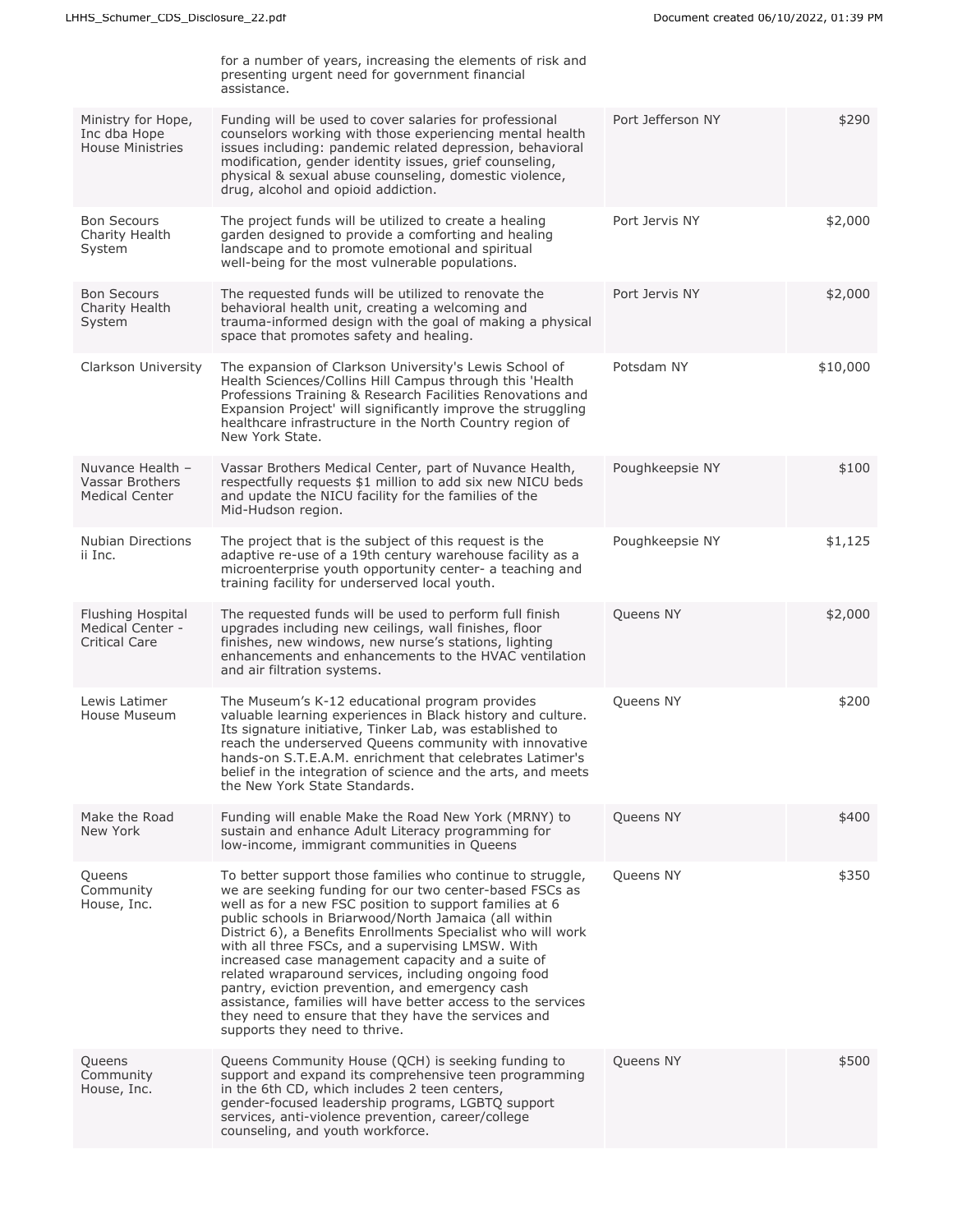| Queens Botanical<br>Garden                      | Climate Action Arts Month & More - Spring 2023 at<br>Queens Botanical Garden will present participatory arts<br>activities, exhibitions, interactive performance, educational<br>workshops, lectures, symposium, tours, a potential film<br>screening, and opportunities to reflect & build community.                                                                                                                                                                                                                                                   | Queens NY        | \$150   |
|-------------------------------------------------|----------------------------------------------------------------------------------------------------------------------------------------------------------------------------------------------------------------------------------------------------------------------------------------------------------------------------------------------------------------------------------------------------------------------------------------------------------------------------------------------------------------------------------------------------------|------------------|---------|
| LIFE Camp Inc                                   | The funds will be use to offer therapeutic wellness<br>services, mental health services, counseling, and grief<br>counseling to the Queens community. The program will<br>bring these services directly into communities who need it<br>most and who typically do not access these services.<br>Telehealth services will also be provided.                                                                                                                                                                                                               | Queens NY        | \$2,500 |
| Greater<br>Ridgewood Youth<br>Council, Inc.     | Funds will be used for the Personnel and OTPS expenses.<br>These include the creation and distribution of backpacks<br>containing all of the materials needed for schools and<br>families to participate in the initiative and staffing to<br>conduct training and maintain the learning management<br>system.                                                                                                                                                                                                                                           | Queens NY        | \$250   |
| Adirondack<br>Community College                 | SUNY Adirondack (ADK) requests funds to convert an<br>existing building on campus into a center for STEM<br>education. This would be a complement to the adjacent<br>Adirondack Hall which was converted in 2017 to be a<br>state-of-the-art home to science and nursing programs.<br>The new STEM center would be equipped with computer<br>science, engineering and technology, and CISCO<br>cybersecurity labs to support the expansion of STEM-based<br>associate degree programs and other credit and non-credit<br>workforce development programs. | Queensbury NY    | \$2,900 |
| Alphapointe                                     | Alphapointe is requesting funding to support New York<br>residents who are blind or visually impaired seeking<br>employment; whether it be at Alphapointe or at<br>companies and businesses throughout the NY area. These<br>vocational, supports and training services, along with a<br>safety net component, will bring independence and<br>empowerment.                                                                                                                                                                                               | Richmond Hill NY | \$746   |
| Project Lead, Inc.                              | At-risk elderly will receive nutritious meal deliveries,<br>telephone assurance and information and referral services.<br>At-risk youth, primarily from the Bukharian emigre<br>community, will receive leadership development services,<br>career guidance, and meaningful recreational and<br>socialization activities.                                                                                                                                                                                                                                | Richmond Hill NY | \$130   |
| Lifespan of Greater<br>Rochester                | We propose to integrate systems of care to reduce<br>healthcare costs and improve quality of life for vulnerable,<br>medically complex Medicare beneficiaries. CCC integrates<br>with health care to address the social determinants of<br>health that physician's offices do not have the time or<br>resources to manage.                                                                                                                                                                                                                               | Rochester NY     | \$400   |
| Avenue Blackbox<br>Theatre Inc dba<br>the Field | The Avenue Blackbox Theatre dba the Field is requesting<br>support for our year-round after and out of school<br>programming for teens for our weekend and summer<br>programs.                                                                                                                                                                                                                                                                                                                                                                           | Rochester NY     | \$750   |
| St. John Fisher<br>College                      | The LEAP into Promise Program at St. John Fisher College<br>will utilize funds to propel curricular innovation by fully<br>upgrading the equipment in our biomechanics (LEAP) lab<br>to include performance analysis devices, and<br>biomechanical analysis equipment and training our 6<br>faculty and 5 student assistants to utilize this equipment<br>on-site and in satellite locations.                                                                                                                                                            | Rochester NY     | \$1,200 |
| Children's<br>Institute, Inc.                   | Children's Institute and it's Get Ready to GROW (GROW)<br>initiative seeks catalytic funding to address health and<br>development inequities comprehensively among young<br>children in NYS that have been worsened with COVID; we<br>seek to strengthen networked partners and programs who<br>serve children's developmental progress by increasing<br>local capacity and expertise in low-income and rural 13<br>county Finger Lakes region of NYS and 25th District areas.                                                                           | Rochester NY     | \$500   |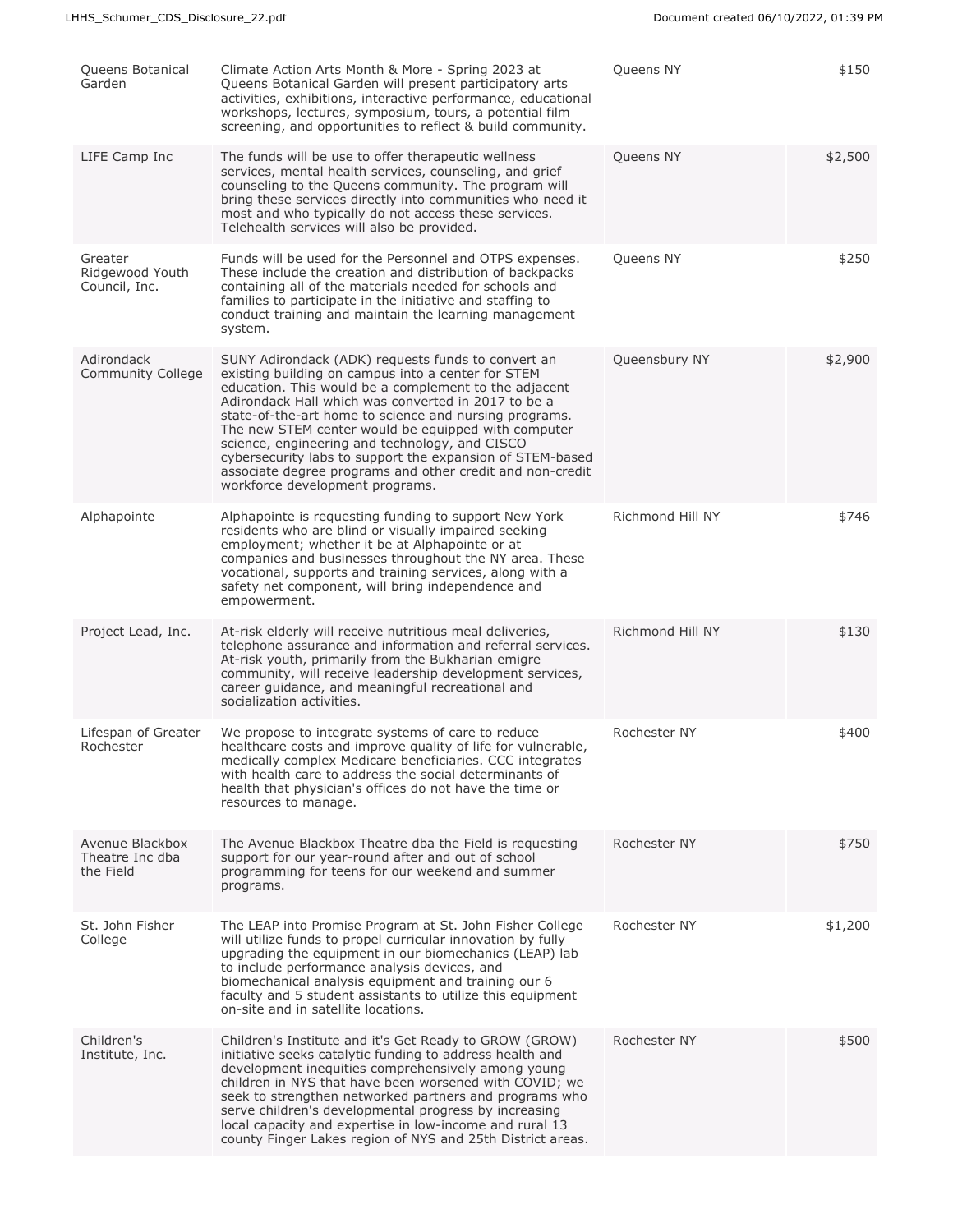| <b>Willow Domestic</b><br>Violence Center of<br>Greater Rochest  | Willow's project request for \$325,000 in funding will be<br>used to enhanced domestic violence services and client<br>assistance in order to support the ability of survivors and<br>their families to be self-sufficient.                                                                                                                                                                                                                                                                                                                                                                                                                                                                                                                                                                                                                                             | Rochester NY | \$325 |
|------------------------------------------------------------------|-------------------------------------------------------------------------------------------------------------------------------------------------------------------------------------------------------------------------------------------------------------------------------------------------------------------------------------------------------------------------------------------------------------------------------------------------------------------------------------------------------------------------------------------------------------------------------------------------------------------------------------------------------------------------------------------------------------------------------------------------------------------------------------------------------------------------------------------------------------------------|--------------|-------|
| A Magical Journey<br>Thru Stages, Inc.                           | The requested funds will be used to fairly compensate<br>40-50 artistic team members for their work teaching<br>theater skills, character development, and performance<br>technique to more than 600 youth in Stages' theater<br>programs. These professional independent contractors<br>provide artistic direction for shows as artistic directors,<br>choreographers and music directors and spend countless<br>hours in rehearsals several times a week for 8 - 10 weeks<br>to put all aspects of the show together for performances.<br>In addition to rehearsal time at the theater, they also<br>spend significant time planning the rehearsal schedules,<br>preparing for each rehearsal, deciding upon costumes, set<br>design, lighting and sound, and addressing questions on<br>all aspects of the production.                                               | Rochester NY | \$35  |
| Al Sigl Center for<br>Rehabilitation<br>Agencies, Inc.           | The water-cooled chiller HVAC at Al Sigl's Elmwood<br>Campus within the City of Rochester is beyond its life<br>expectancy. This stand-alone unit provides cooling and air<br>conditioning support and must be replaced due to the<br>importance of its operation especially the tenants that<br>have special needs.                                                                                                                                                                                                                                                                                                                                                                                                                                                                                                                                                    | Rochester NY | \$500 |
| AutismUp, Inc.                                                   | This funding would double the number of teachers, teacher<br>aides, and support staff in AutismUp's growing Center for<br>Community Transition program for adults, allowing us to<br>dramatically increase the number of people served.                                                                                                                                                                                                                                                                                                                                                                                                                                                                                                                                                                                                                                 | Rochester NY | \$350 |
| <b>Bishop Sheen</b><br>Ecumenical<br>Housing<br>Foundation, Inc. | Sheen Housing will utilize \$50,000 in funding to provide a<br>rural Aging and Disabilities Service Program to assist<br>low-income households with safety and functional home<br>modification and/or health and safety repairs.                                                                                                                                                                                                                                                                                                                                                                                                                                                                                                                                                                                                                                        | Rochester NY | \$50  |
| Bivona Child<br>Advocacy Center                                  | The project aims to train facilitators to teach<br>comprehensive, evidence-based sexual abuse (and other<br>forms of child victimization) prevention programs.<br>Overseen by Bivona Child Advocacy Center, the project's<br>mission is to empower children to recognize red flags<br>around different types of maltreatment, including sexual<br>abuse and bullying, and to identify safe adults                                                                                                                                                                                                                                                                                                                                                                                                                                                                       | Rochester NY | \$306 |
| Boys and Girls<br>Clubs of<br>Rochester, Inc.                    | Funding will be allocated for the support of Accelerated<br>Reader, a web-based literacy program. This support will<br>enable the Boys and Girls Clubs of Rochester to help<br>underserved youth strengthen their reading skills and<br>empower them to reach their academic potential.                                                                                                                                                                                                                                                                                                                                                                                                                                                                                                                                                                                 | Rochester NY | \$10  |
| Cameron<br>Community<br>Ministries, Inc.                         | Funding for Cameron's Afterschool & Summer Academic<br>Enrichment Program will budget for the following:<br>Administrative, which includes personnel and other<br>program staff; fringe benefits; Consultants, to include<br>accounting or legal, and educational; Supplies, to include<br>office supplies, educational, recreational, classroom, or<br>other program supplies; Health/medical supplies, to<br>include, cleaning supplies; food (including snacks) lunch,<br>dinner, as well as other consumable supplies; Equipment,<br>which includes equipment to be purchased or rented;<br>Travel, to include staff travel, field trips, conferences;<br>Staff Training; Advertising and promotion of program and<br>recruitment of youth or staff for the program; Printing and<br>Copying costs; Insurance; Occupancy expenses; and<br>Other operating expenses. | Rochester NY | \$100 |
| Catholic Charities<br>of the Diocese of<br>Rochester             | This proposal is in support of integrated behavioral health<br>services - outpatient mental health and substance use<br>services. The purpose would be increase access to more<br>patients in need of services and make it easier for them to<br>be engaged in their own treatment and recovery.                                                                                                                                                                                                                                                                                                                                                                                                                                                                                                                                                                        | Rochester NY | \$200 |
| Coffee Connection                                                | Workforce development for women in recovery from<br>addiction and incarceration demands more than training in<br>job skills.                                                                                                                                                                                                                                                                                                                                                                                                                                                                                                                                                                                                                                                                                                                                            | Rochester NY | \$100 |
|                                                                  |                                                                                                                                                                                                                                                                                                                                                                                                                                                                                                                                                                                                                                                                                                                                                                                                                                                                         |              |       |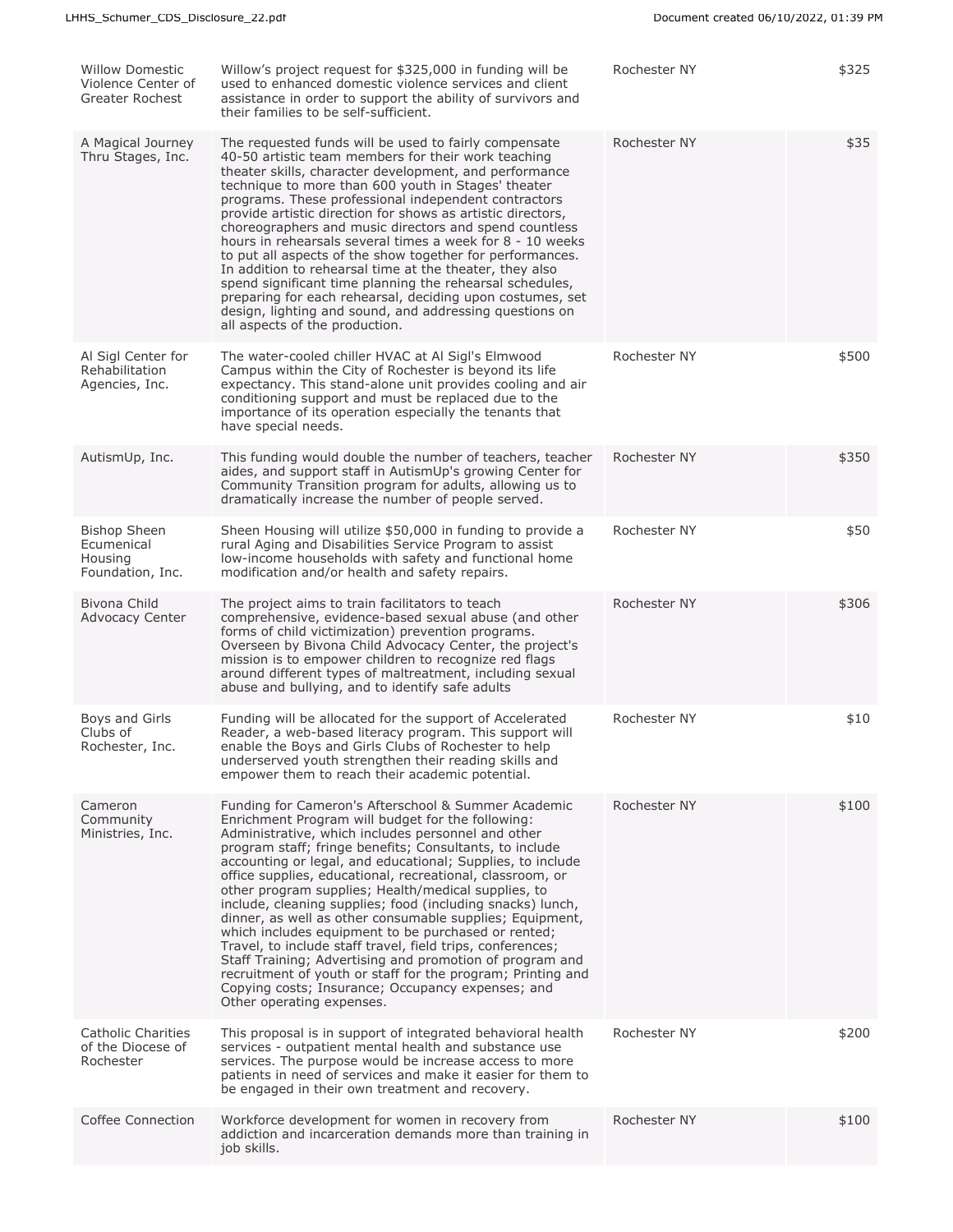| Compeer<br>Rochester, Inc.                    | Through peer support, we encourage development of a<br>Veteran's social network which research confirms is<br>effective in counterbalancing many of the reintegration<br>challenges resulting from military service and combat<br>trauma such as homelessness, substance abuse, family<br>violence and instability, unemployment, mental illness<br>and suicidal ideation.                                                                                                                                                                                                                                                                                                                                                                                                                                                                                                                                        | Rochester NY | \$50     |
|-----------------------------------------------|-------------------------------------------------------------------------------------------------------------------------------------------------------------------------------------------------------------------------------------------------------------------------------------------------------------------------------------------------------------------------------------------------------------------------------------------------------------------------------------------------------------------------------------------------------------------------------------------------------------------------------------------------------------------------------------------------------------------------------------------------------------------------------------------------------------------------------------------------------------------------------------------------------------------|--------------|----------|
| Crossroads of<br>Caring, Inc.                 | The funds in this project will be used to pay for Clinical<br>Pastoral Education (CPE) training for four program<br>participants in a part-time CPE residency pilot. Participants<br>will receive 300 hours of group and individual instruction<br>and participate in 900 hours of supervised clinical practice<br>over three CPE units of study as they prepare for<br>professional certification.                                                                                                                                                                                                                                                                                                                                                                                                                                                                                                               | Rochester NY | \$31     |
| <b>PUSH Physical</b><br>Theatre, Inc.         | The requested funds will be used to bring PUSH teaching<br>artists into city schools and schools serving youth with<br>disabilities or involved with the juvenile justice system,<br>which would not otherwise be able to afford workshops<br>and residencies by professional artists.                                                                                                                                                                                                                                                                                                                                                                                                                                                                                                                                                                                                                            | Rochester NY | \$50     |
| Primetime585                                  | Primetime585 Girls in Sports Program targets inner city<br>girls in middle and elementary school. The program will<br>provide support sports services for young girls in poor<br>areas by utilizing sports as a tool to keep them active<br>throughout middle and high school.                                                                                                                                                                                                                                                                                                                                                                                                                                                                                                                                                                                                                                    | Rochester NY | \$84     |
| Goodwill of the<br>Finger Lakes               | Funding to hire eight full-time positions to support the<br>Resource and Quality Assurance Team of our 211/LIFE<br>LINE community program in order to expand and enhance<br>the resource database.                                                                                                                                                                                                                                                                                                                                                                                                                                                                                                                                                                                                                                                                                                                | Rochester NY | \$608    |
| EnCompass:<br>Resources for<br>Learning, Inc. | EnCompass Education Innovation Pathway is EnCompass:<br>Resources for Learning's proven whole-child model,<br>including a full-service educational campus, providing a<br>pre-K through graduation pathway of personalized, layered<br>services which address life inside and outside of school for<br>students, expands support to all members of students'<br>households, and results in efficient use of resources and<br>strong outcomes.                                                                                                                                                                                                                                                                                                                                                                                                                                                                     | Rochester NY | \$700    |
| Urban League of<br>Rochester, NY, Inc.        | The Urban League of Rochester's (ULR) Workforce<br>Development Reentry programming serves individuals with<br>justice system involvement by providing holistic services<br>that includes adult education/literacy, occupational skills<br>training and credentialing, personal development, job<br>readiness, case management and employment that helps<br>them successfully obtain career ladder jobs and supports<br>their successful transition back into the community. The<br>requested funding would help sustain and enhance ULR's<br>reentry services as ULR transitions between funding<br>sources and works to expand its partnerships in industries<br>such as construction, advanced manufacturing and clean<br>energy that are currently experiencing high growth and<br>demand for workers.                                                                                                         | Rochester NY | \$510    |
| University of<br>Rochester                    | To strengthen our region's core healthcare infrastructure<br>and make it more resilient and accessible to address<br>current and future needs of the community and improve<br>health equity, the University of Rochester's Medical Center<br>is seeking \$10 million in federal support for the<br>engineering, design, construction, renovation, and capital<br>equipment needed for the \$641 million modernization and<br>expansion of Strong Memorial Hospital - Upstate NY's<br>largest safety-net, teaching, and acute care psychiatric<br>hospital and trauma center. The new ED and Patient<br>Tower project will greatly expand, modernize and improve<br>the services and care we provide this community, while<br>creating an estimated over 6,700 construction jobs alone<br>and 1,800 permanent jobs - making this the largest<br>project in the University's and the Rochester region's<br>history. | Rochester NY | \$10,000 |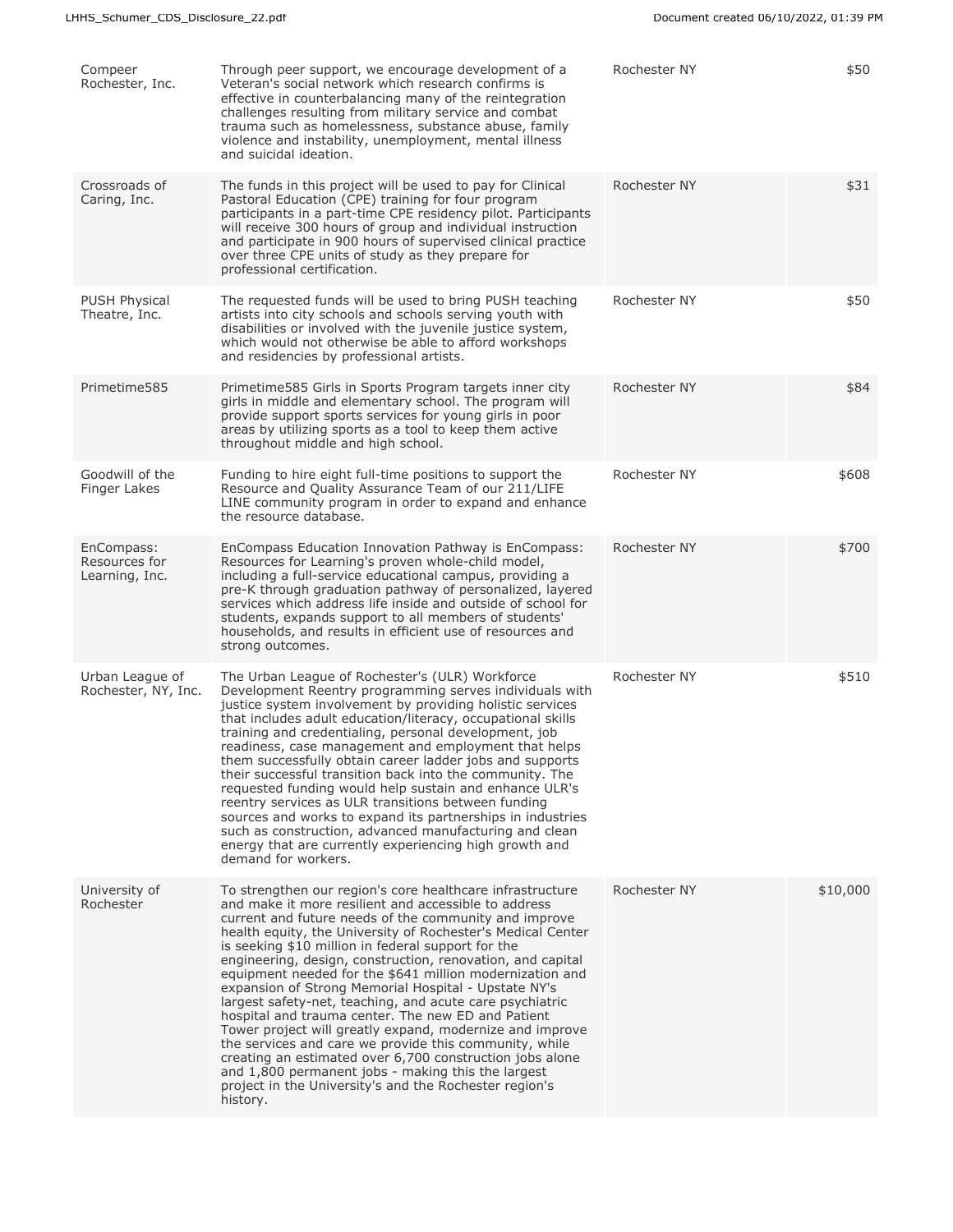| Villa of Hope                                            | Villa of Hope is seeking \$1 in funding to support our<br>Integrated Behavioral Health Clinic capacity, address the<br>increasing mental health and substance use needs, and<br>address mental health equity in our community. We are<br>requesting support to help us stabilize our current clinic<br>structure, strategize to ensure fiscal sustainability, and<br>address and advance the social determinants of health and<br>health inequities in our region.                                                                                                                                                                                                                                                                                                                                                                                                                                                                                                                                                   | Rochester NY | \$1,000 |
|----------------------------------------------------------|----------------------------------------------------------------------------------------------------------------------------------------------------------------------------------------------------------------------------------------------------------------------------------------------------------------------------------------------------------------------------------------------------------------------------------------------------------------------------------------------------------------------------------------------------------------------------------------------------------------------------------------------------------------------------------------------------------------------------------------------------------------------------------------------------------------------------------------------------------------------------------------------------------------------------------------------------------------------------------------------------------------------|--------------|---------|
| Trillium Health,<br>Inc.                                 | Trillium Health is respectfully requesting funding for capital<br>improvements to support the construction of four clinical<br>exam rooms at its Article 28 clinic located at 259 Monroe<br>Avenue in Rochester, NY. The funding will support the<br>construction of two pediatric care exam rooms and two<br>adult care exam rooms. In addition, the money will<br>support the addition of an extra restroom in the primary<br>clinic; as it exists now, there is only one restroom in the<br>clinic. The construction will include renovating existing<br>rooms (i.e. office spaces and storage) into full-scale<br>clinical care rooms. The rooms are structurally sound but<br>will require renovation to suit patient care needs. Trillium<br>Health will also allocate a portion of this funding to<br>purchase needed medical supplies and equipment for the<br>exam rooms and restroom.                                                                                                                      | Rochester NY | \$250   |
| ST. JOSEPH'S<br>NEIGHBORHOOD<br>CENTER, INC.             | This Community Project Funding request will assist St.<br>Joseph's Neighborhood Center to make necessary<br>infrastructure and technology improvements, supporting<br>patient-centered healthcare. The Neighborhood Center<br>provides integrated, comprehensive health care, including<br>primary and sub-specialty medical care, behavioral health<br>and counseling services, complementary medicine such as<br>chiropractic, access to care and social services. We do this<br>in three 120-year-old homes, cobbled together over 30<br>years since the Center's founding. Because we provide<br>healthcare for uninsured and under-insured persons at a<br>reasonable cost, with a small staff of 20 full- and<br>part-time employees, and more than 500 volunteers, our<br>building infrastructure and upkeep often suffers in favor of<br>patient care. Because we do not receive Medicare,<br>Medicaid nor private insurance reimbursements for<br>provision of service, the community supports this effort. | Rochester NY | \$601   |
| Rochester<br><b>Childfirst Network</b>                   | Rochester Childfirst Network (RCN) will replace our 22,000<br>sq. ft. roof. Our school was built in 1954, and sections of<br>the roof range in age from 20 to 40+ years old.                                                                                                                                                                                                                                                                                                                                                                                                                                                                                                                                                                                                                                                                                                                                                                                                                                         | Rochester NY | \$220   |
| East House                                               | East House is requesting funding for stable housing that<br>promotes recovery from substance use disorders for<br>homeless and at-risk individuals in Monroe County.                                                                                                                                                                                                                                                                                                                                                                                                                                                                                                                                                                                                                                                                                                                                                                                                                                                 | Rochester NY | \$913   |
| Flower City Arts<br>Center, Inc.                         | The Flower City Arts Center would like to expand its<br>outreach and increase class offerings for our After School<br>and Summer Visual Arts Programming. The plan is to<br>provide 10 additional weeks of Summer Session Program<br>and 28 weeks of Fall Session to youth, as well as an<br>additional two weeks of Adult half-day sessions each<br>quarter, for a total of 8 weeks.                                                                                                                                                                                                                                                                                                                                                                                                                                                                                                                                                                                                                                | Rochester NY | \$151   |
| Greater Rochester<br>Summer Learning<br>Association      | Providing equity during the most inequitable time of the<br>year for lower-resourced families, the summerLEAP into<br>Kindergarten Project enables community-based PreK<br>classrooms to remain open, serving rising kindergarteners<br>and their families, for an additional 6-weeks after the<br>academic year ends.                                                                                                                                                                                                                                                                                                                                                                                                                                                                                                                                                                                                                                                                                               | Rochester NY | \$500   |
| Hillside Children's<br>Center                            | Hillside's Technology Infrastructure Initiative will support<br>youth mental health needs by streamlining flexible access<br>to critical care in New York's Central, Finger Lakes,<br>Western, and Southern Tier regions through investments<br>in crucial digital infrastructure.                                                                                                                                                                                                                                                                                                                                                                                                                                                                                                                                                                                                                                                                                                                                   | Rochester NY | \$150   |
| Newman<br>Community of the<br>University of<br>Rochester | Funding requested will help the Newman Community at<br>the University of Rochester provide these services to<br>youth served by the Boys and Girls Club of Rochester.                                                                                                                                                                                                                                                                                                                                                                                                                                                                                                                                                                                                                                                                                                                                                                                                                                                | Rochester NY | \$30    |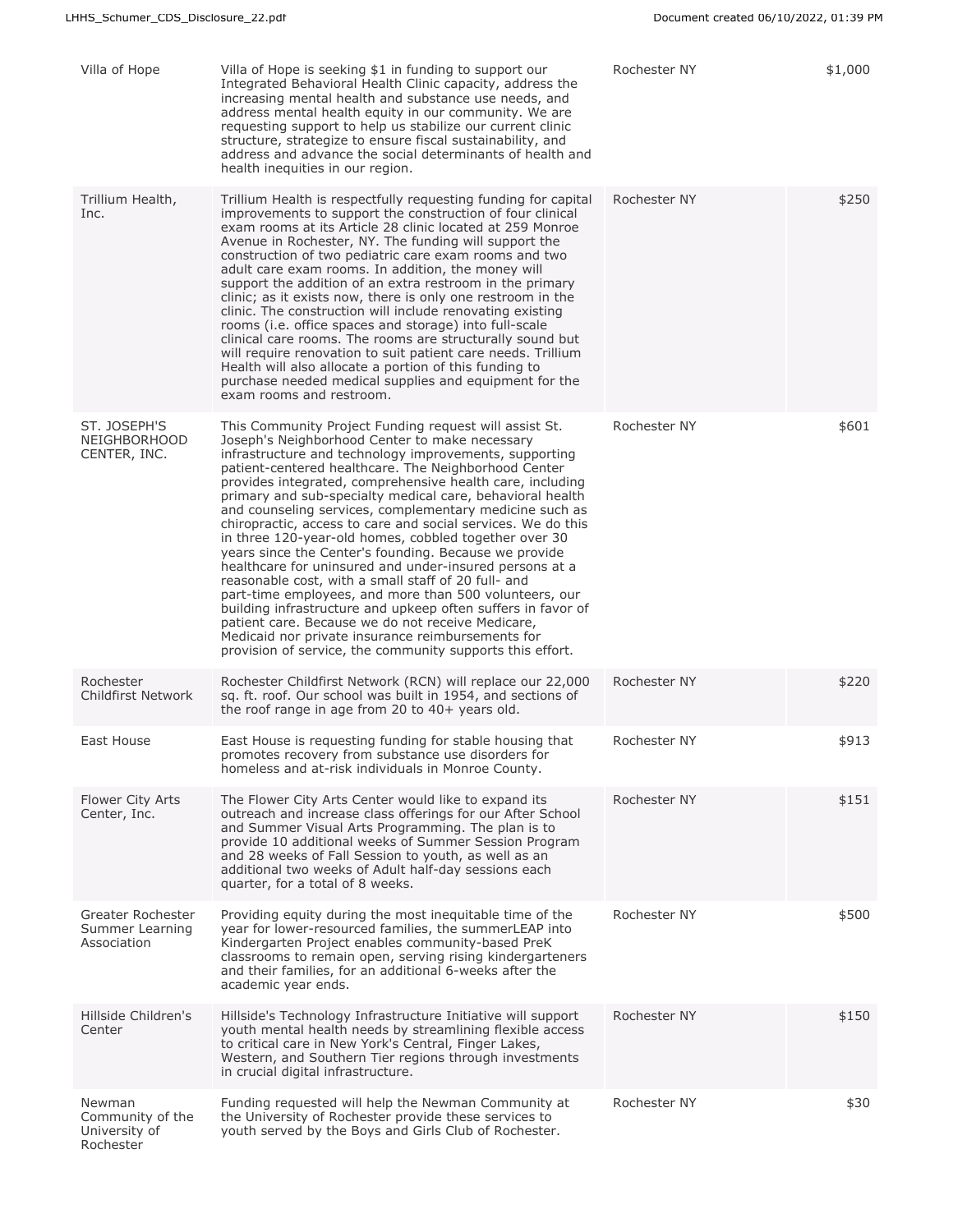| Nazareth College                                         | This funding will be used to train a much needed and<br>highly-qualified nursing workforce by expanding and<br>equipping a clinical simulation center for state-of-the-art<br>clinical experiential education.                                                                                                                                                                                                                                                                                                                                                                                                                                                                                                                                                                                                                                                                                                                                                                                                                                                                                                                               | Rochester NY | \$709   |
|----------------------------------------------------------|----------------------------------------------------------------------------------------------------------------------------------------------------------------------------------------------------------------------------------------------------------------------------------------------------------------------------------------------------------------------------------------------------------------------------------------------------------------------------------------------------------------------------------------------------------------------------------------------------------------------------------------------------------------------------------------------------------------------------------------------------------------------------------------------------------------------------------------------------------------------------------------------------------------------------------------------------------------------------------------------------------------------------------------------------------------------------------------------------------------------------------------------|--------------|---------|
| Monroe<br>Community College                              | FASTEC Pathways is a modular, competency-based<br>approach to organizing innovative Industry 4.0 (I4.0)<br>education that will result in Associates in Occupational<br>Studies (A.O.S.) degree. This is a quicker, more focused<br>pathway than the traditional Associates in Applied<br>Sciences (A.A.S.) that generally leads to 4-year college<br>transfer. Funds will be spent to pay subject-matter<br>experts, consultants, and faculty to develop new courses<br>and update and improve existing courses to meet State<br>Education and industry standards. Funds will be used to<br>upgrade technology and equipment related to teaching<br>skilled trades and technical courses, prepare faculty,<br>provide student support services such as transportation<br>and tutoring, and will support a partnership with the<br>Rochester City School District related to dual enrollment<br>and P-TECH-like activities. Ideally, funds will also be used<br>to provide tuition-assistance to individuals and/or<br>employees of small business employers who need<br>technically skilled workers during the time of pandemic<br>recovery. | Rochester NY | \$1,250 |
| Mentors Inspiring<br>Boys & Girls<br>(MIB&G)             | MIB&G request Scholarship money to cover the cost of our<br>2023 Artistic and Character Development program which<br>offers 32 weeks of 15 hours of educational enhancement<br>to under-resourced children and teens.                                                                                                                                                                                                                                                                                                                                                                                                                                                                                                                                                                                                                                                                                                                                                                                                                                                                                                                        | Rochester NY | \$119   |
| Lifetime<br>Assistance, Inc.                             | In addition to space renovations, state-of-the-art assistive<br>technology, including mobility and accessibility equipment,<br>are essential to effectively support people's evolving needs<br>and help them gain more control over their lives. Through<br>technology, people with disabilities can achieve things that<br>previously were not possible, and that is why these<br>improvements will help us achieve our vision to help the<br>people we support reach their full potential.                                                                                                                                                                                                                                                                                                                                                                                                                                                                                                                                                                                                                                                 | Rochester NY | \$654   |
| Lifetime<br>Assistance, Inc.                             | Funding will assist with a major expansion in the use of a<br>range of proven technology to be embedded in key service<br>areas - Day Services, Residential Services, and vocational<br>settings. By incorporating technology use into these areas,<br>we can reimagine abilities and continually reinforce skills<br>so that they build upon each other and become integrated<br>into all aspects of daily living activities.                                                                                                                                                                                                                                                                                                                                                                                                                                                                                                                                                                                                                                                                                                               | Rochester NY | \$485   |
| Junior League of<br>Rochester                            | Funding will be used to secure more diapers, wipes and<br>creams.                                                                                                                                                                                                                                                                                                                                                                                                                                                                                                                                                                                                                                                                                                                                                                                                                                                                                                                                                                                                                                                                            | Rochester NY | \$27    |
| Junior<br>Achievement of<br>Central Upstate<br>New York  | The funds will be used to support JA's economic<br>empowerment curriculum for 12,000 low-to-moderate<br>income students annually in the City of Rochester and<br>surrounding areas, including the development of financial<br>literacy skills, exposure to careers in the high-demand<br>industries in our Region as well as workforce soft-skills,<br>and provide an experience of starting and running their<br>own businesses. The program will encompass multiple<br>lessons on these topics in the classroom, in both middle<br>school and again in high school, and both will culminate<br>with a visit to a 360-degree, hands-on learning lab (the JA<br>Discovery Center) where students will leave behind their<br>role as students and become adult citizens, interacting<br>with the employers and organizations that make up our<br>regional economy. This grant will provide the funds to<br>access JA USA's national, scientifically-proven curriculum,<br>and the needed technology to run the simulated economy,<br>including servers, desktops, student I-pads, AV screens,<br>and various monitors.                        | Rochester NY | \$522   |
| Judicial Process<br>Commission is a<br>grassroots organi | These funds will be used to pay for two Case Managers<br>and wrap around funds for families who need emergency<br>food and housing, permanent housing - first month's<br>rent/back rent, personal care items, baby supplies, used<br>clothing and furniture, bus passes.                                                                                                                                                                                                                                                                                                                                                                                                                                                                                                                                                                                                                                                                                                                                                                                                                                                                     | Rochester NY | \$50    |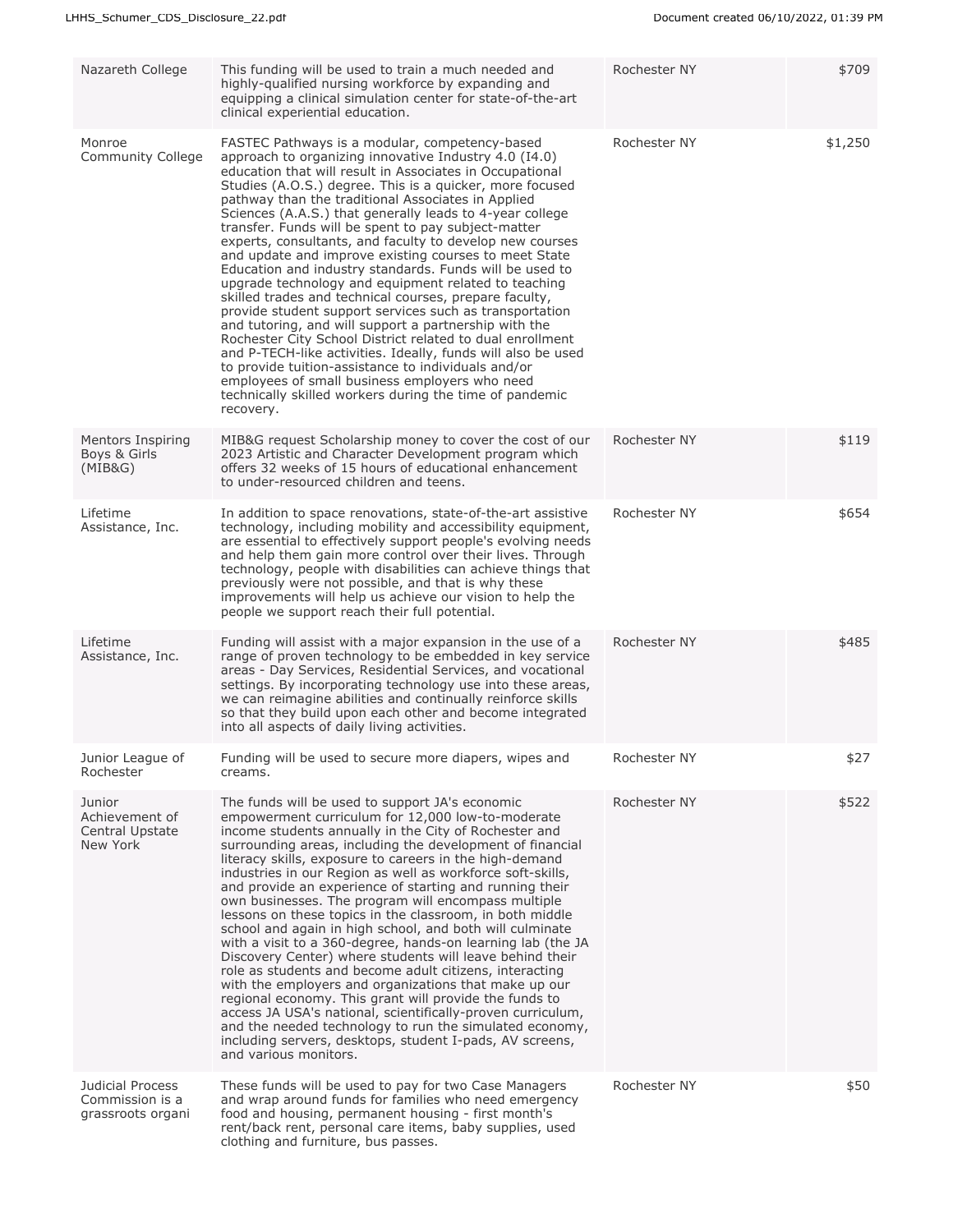| His Branches, Inc.                                       | The project outlined in this proposal is the renovation &<br>construction of a Community Health Center in the historic<br>Sibley Building in Center City Rochester, NY. This Center<br>would provide an underserved city with central access to<br>Whole Person health care services, and add an essential<br>element to the downtown ecosystem that Rochester hopes<br>to revitalize.                                                                                                                                                                                                                                                                                                                                 | Rochester NY        | \$2,545 |
|----------------------------------------------------------|------------------------------------------------------------------------------------------------------------------------------------------------------------------------------------------------------------------------------------------------------------------------------------------------------------------------------------------------------------------------------------------------------------------------------------------------------------------------------------------------------------------------------------------------------------------------------------------------------------------------------------------------------------------------------------------------------------------------|---------------------|---------|
| His Branches, Inc.                                       | His Branches, Inc. proposes a renovation of one of its<br>current sites in the 19th Ward on Arnett Blvd in Rochester,<br>NY. This would allow our community health center to<br>reconfigure its limited space in a way that allows for the<br>optimization and expansion of its programmatic capacity<br>and the health care services that it offers the underserved<br>in our community.                                                                                                                                                                                                                                                                                                                              | Rochester NY        | \$819   |
| Bright Eyes Child<br>Care Center, Inc.                   | Funds will be used to upgrade our outdoor playground<br>equipment and classroom supplies.                                                                                                                                                                                                                                                                                                                                                                                                                                                                                                                                                                                                                              | Rock Hill NY        | \$10    |
| Jawonio Inc                                              | Jawonio respectfully requests \$1.3 Million dollars in project<br>funding to build out a new space in the community for its<br>Jawonio Behavioral Health Center where people with a<br>mental health diagnosis an the dually diagnosed can<br>receive holistic mental health services, achieve their<br>recovery goals and actively participate in their community                                                                                                                                                                                                                                                                                                                                                     | Rockland County NY  | \$1,300 |
| Autism Society of<br>America                             | The Autism Society seeks to eliminate or remedy<br>injustices and lack of services by creating the Autism<br>Center for Empowerment, Advocacy, and Justice - ""the<br>Center""                                                                                                                                                                                                                                                                                                                                                                                                                                                                                                                                         | Rockville NY        | \$1,303 |
| Catholic Health<br>Services of Long<br>Island            | Expansion of Catholic Health's provider-based virtual<br>telemedicine platform with Remote Patient Monitoring<br>(RPM) to improve patient outcomes, access to care, and<br>reduce hospital readmissions. Catholic Health will purchase<br>additional RPM devices which will provide real-time daily<br>biometric results to providers and caregivers with the<br>primary benefit of early intervention.                                                                                                                                                                                                                                                                                                                | Rockville Centre NY | \$2,500 |
| Catholic Health<br>Services of Long<br>Island            | These funds would be used to purchase medical<br>equipment, including imaging and diagnostic equipment,<br>to outfit Catholic Health's new 20,000 square foot,<br>contemporary multi-specialty medical office building in<br>Yaphank, NY. In addition to specialty equipment, these<br>funds will help equip 25 outpatient rooms for this new<br>state-of-the-art building which will provide urgent and<br>specialty care services to a presently underserved<br>community of approximately 118,000 people.                                                                                                                                                                                                           | Rockville Centre NY | \$4,750 |
| Catholic Health<br>Services of Long<br>Island            | A dedicated and resourced space in the Emergency<br>Department of Mercy Hospital in Rockville Centre, NY to<br>assess and provide treatment to individuals who present<br>with a mental health issue.                                                                                                                                                                                                                                                                                                                                                                                                                                                                                                                  | Rockville Centre NY | \$1,750 |
| <b>Molloy University</b><br>(formerly Molloy<br>College) | The Center for the Healthcare Workforce at Molloy<br>University is a replicable workforce development initiative<br>that will promote education, job opportunity, job growth,<br>and career satisfaction in health-related fields and address<br>health disparities by providing scholarships, job coaching<br>and mental health support to employees in regional health<br>systems who are working in nursing, home health care,<br>allied health, social work, and healthcare management<br>and help elevate targeted employees with financial need<br>to advance in their careers, to help reduce turnover and<br>issues of burnout and other mental health challenges<br>particularly as a result of the pandemic. | Rockville Centre NY | \$1,250 |
| Rome Memorial<br>Hospital, Inc.,<br>d/b/a Rome Health    | Rome Memorial Hospital, Inc., d/b/a Rome Health seeks<br>funding to purchase a high speed 64-slice CT Scanner to<br>support rapid diagnosis and treatment of stroke. Rome<br>Health is pursuing designation as a primary stroke center<br>to save lives and prevent life-limiting disabilities. Stroke<br>mortality and hospitalization rates in Oneida County are<br>significantly higher than the state average. Centrally<br>located in Oneida County with a population of more than<br>232,000, Rome Health's service area extends north into<br>rural Lewis County with a population of nearly 27,000                                                                                                             | Rome NY             | \$1,650 |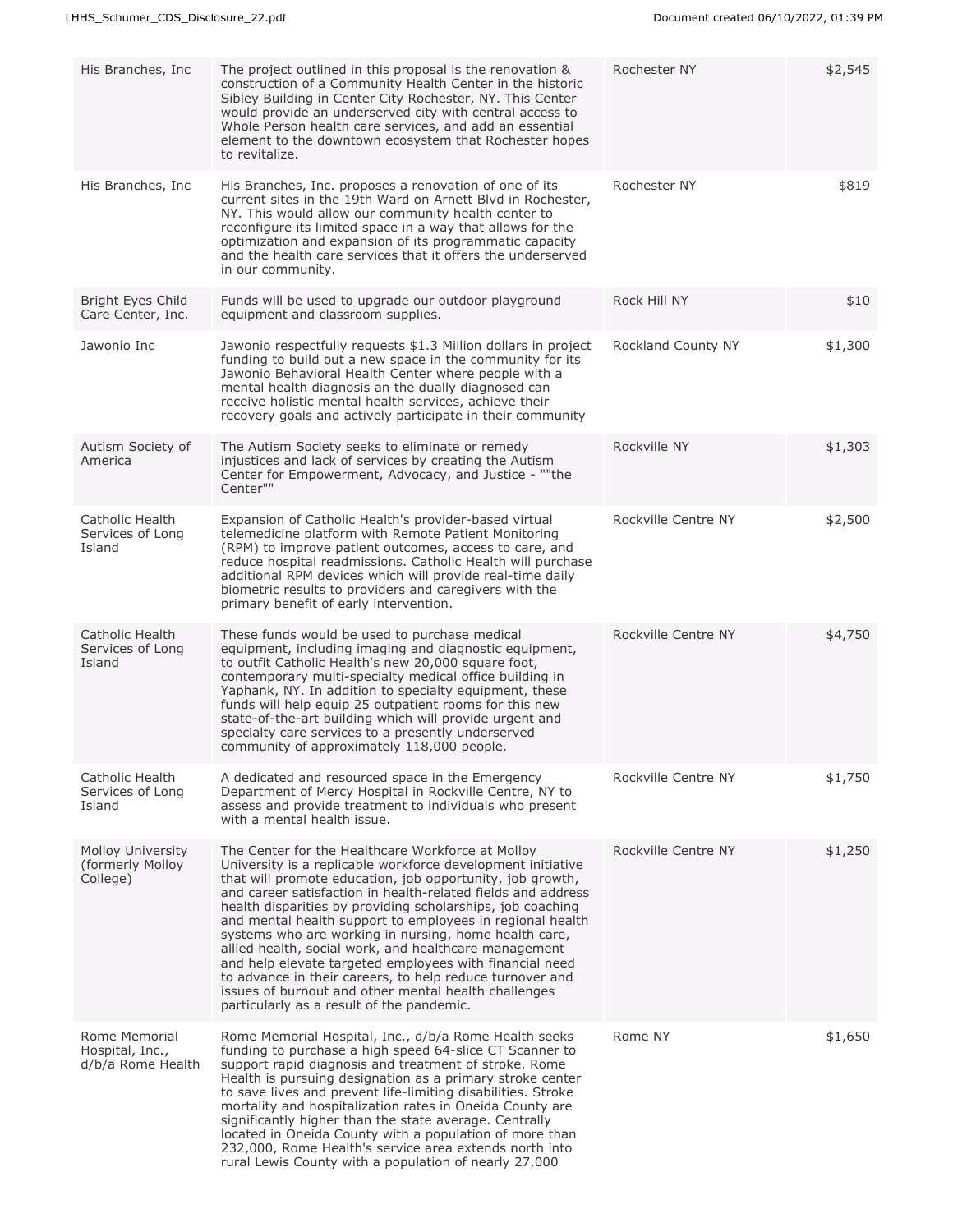|                                                   | people.                                                                                                                                                                                                                                                                                                                                                                                                                                                                                                                         |                     |         |
|---------------------------------------------------|---------------------------------------------------------------------------------------------------------------------------------------------------------------------------------------------------------------------------------------------------------------------------------------------------------------------------------------------------------------------------------------------------------------------------------------------------------------------------------------------------------------------------------|---------------------|---------|
| Griffiss Institute                                | The proposed Rome Cyber Academy pilot project aims to<br>design, deploy, and test a potentially scalable model for a<br>comprehensive United States Cyber Academy (USCA),<br>configured as an online high school cyber security<br>educational initiative targeting high school students in<br>grades 9 through 12, coupled with increasingly advanced<br>collegiate training, scholarship and research opportunities<br>continuing through bachelor's degree completion.                                                       | Rome NY             | \$3,886 |
| North Country<br>Community College                | This proposal would complete a full update and upgrade to<br>three nursing labs (one at each campus location), and<br>fully upgrade our nursing building on the Saranac Lake<br>campus, where the lab is located, strengthening the skill<br>set and pipeline of well-prepared nurses for hospitals,<br>public health partners, and community providers.                                                                                                                                                                        | Saranac Lake NY     | \$950   |
| St. Joseph's<br>Rehabilitation<br>Center, Inc.    | The requested funding will renovate a building within 6<br>months on St. Joseph's main campus to provide workforce<br>development and training opportunities in order to recruit<br>and retain staff to a severely underserved region of the<br>state.                                                                                                                                                                                                                                                                          | Saranac Lake NY     | \$500   |
| RISE Housing and<br><b>Support Services</b>       | Federal funding will be used to support the<br>pre-development and construction of a second story<br>addition, as well as the reconfiguration of the first floor of<br>RISE Housing and Support Services' existing main office<br>building necessary for the facilitation of HOMEBASE - a<br>low-barrier, psychosocial program that will provide a<br>supportive, safe community for vulnerable citizens<br>struggling with mental health, substance abuse and/or<br>street-homelessness.                                       | Saratoga Springs NY | \$2,358 |
| The Root Farm,<br>Inc.                            | The Root Farm is requesting a \$250,000 federal<br>investment to expand the farm's capacity to provide<br>vocational opportunities for individuals with disabilities.<br>The Root Farm is an innovative complex that features an<br>equine therapy/ recreational center, a diverse agriculture<br>program, a handicap-accessible challenge course, zip-line<br>and rock wall (one of the few in the nation), and<br>community nature trails with all-terrain power chairs for<br>people with disabilities (Action Trackchairs). | Sauguoit NY         | \$250   |
| <b>BPCA-NYS Inc</b>                               | NY Fast TRAC (Train, Recruit, Apprentice & Certify) is a<br>phased-in direct-to-hire energy efficiency building<br>performance workforce devlopment program creating a<br>model job training and placement program that is a<br>scalable solution across NYS.                                                                                                                                                                                                                                                                   | Seneca Falls NY     | \$5,000 |
| Cullman Child<br>Development<br>Center, CCDC      | Requested funds will be used to cover the up front costs of<br>establishing a state licensed childhood early intervention<br>program.                                                                                                                                                                                                                                                                                                                                                                                           | Sidney NY           | \$147   |
| Developmental<br><b>Disabilities</b><br>Institute | Developmental Disabilities Institute (DDI) seeks funding in<br>the amount of \$485,000 to replace the roof at our Early<br>Childhood Center, which is a preschool in Medford for<br>children with autism and other developmental disabilities,<br>many of whom come from low income families.                                                                                                                                                                                                                                   | Smithtown NY        | \$485   |
| Refuah Health<br>Center, Inc.                     | This project involves the construction of a permanent,<br>state-of-the art outpatient health care facility in South<br>Fallsburg to help address the significant and dire<br>healthcare needs faced by Sullivan County. The facility will<br>expand and enhance RefuahHealth's ability to provide<br>high-quality, integrated, and affordable care to the<br>residents of Sullivan County.                                                                                                                                      | South Fallsburg NY  | \$2,000 |
| St. Bonaventure<br>University                     | The technology and equipment requested by St.<br>Bonaventure University will greatly enhance the<br>University's effort to educate students University-wide and<br>in the STEM fields. The technology will enhance the ability<br>for the professors to teach and for the students to learn<br>with needed classroom technology for Plassmann Hall and<br>will take our sciences and health professions education to<br>the next level with needed equipment for the Walsh<br>Science Center.                                   | St. Bonaventure NY  | \$1,447 |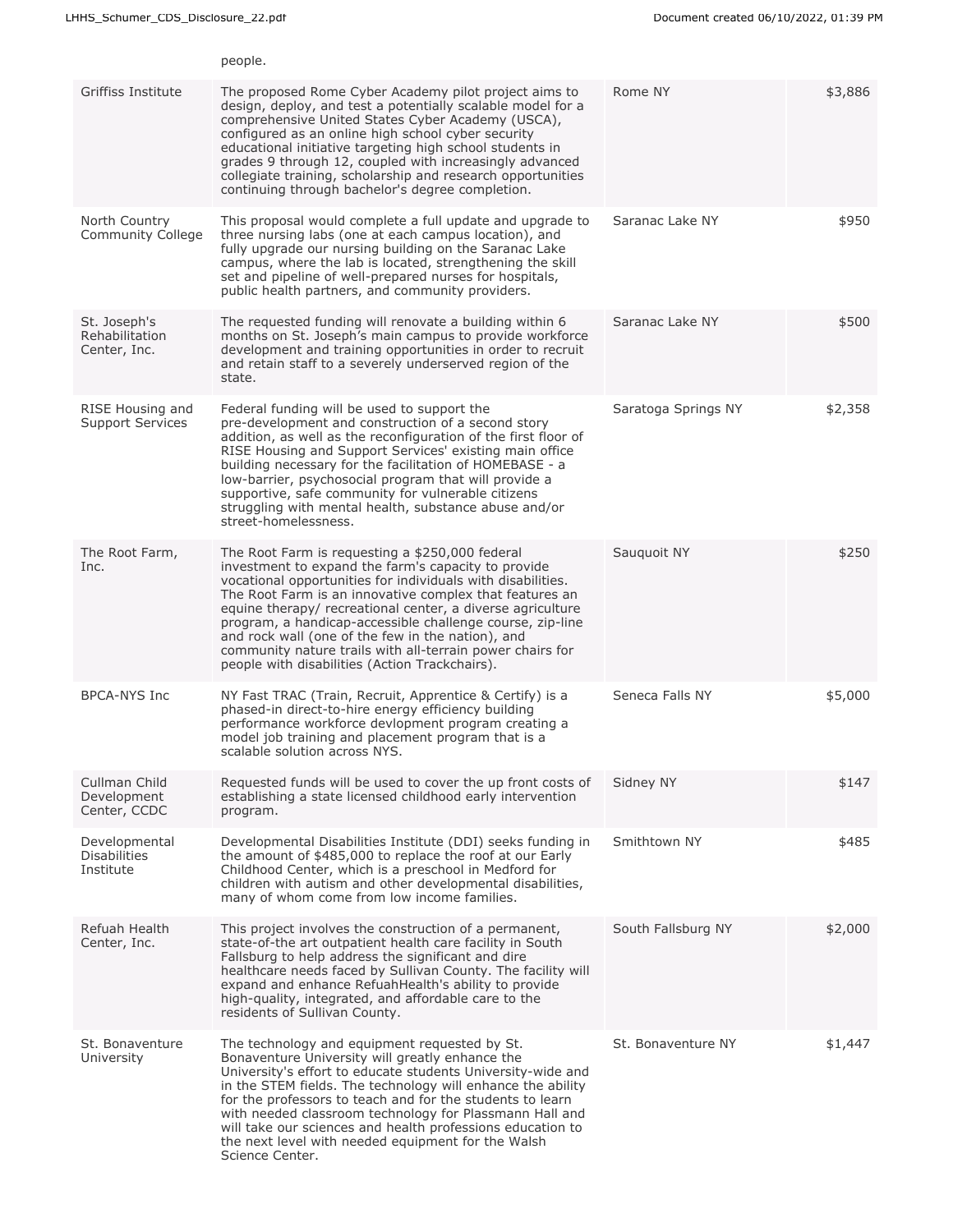| Camelot of Staten<br>Island, Inc.                        | The purpose of this program is to provide comprehensive<br>substance use disorder (SUD) treatment services,<br>recovery support services, and harm reduction<br>interventions to pregnant and postpartum women across a<br>continuum of specialty SUD outpatient levels of care in the<br>homeless shelter system.                                                                                                                                                                                                                                           | Staten Island NY                                    | \$525   |
|----------------------------------------------------------|--------------------------------------------------------------------------------------------------------------------------------------------------------------------------------------------------------------------------------------------------------------------------------------------------------------------------------------------------------------------------------------------------------------------------------------------------------------------------------------------------------------------------------------------------------------|-----------------------------------------------------|---------|
| Common Threads                                           | Common Threads requests funding to provide nutrition<br>and culinary education programs for under-resourced New<br>York children and families. Programs teach participants<br>the skills and knowledge necessary to recognize, choose,<br>and prepare healthy meals, empowering them as agents<br>of change for healthier families, schools, and communities.                                                                                                                                                                                                | Staten Island NY                                    | \$960   |
| State University of<br>New York at Stony<br><b>Brook</b> | Funds will be used for capital improvement, facilities, and<br>equipment for the Innovation Gateway-a regional hub<br>serving Long Island innovators to expand technology<br>growth and workforce development. This will include<br>renovating, either partially or fully, a currently available<br>24,000 sq ft space made available for this project in the<br>heart of the Stony Brook University campus and securing<br>the core equipment infrastructure, including fabrication<br>equipment, meeting/innovation spaces, and educational<br>facilities. | Stony Brook, Brookhaven<br>Township, Long Island NY | \$5,000 |
| <b>Bon Secours</b><br>Charity Health<br>System           | GSH is working to construct a dedicated oncology surgical<br>suite that will enhance the quality of life in our region by<br>providing patients who require cancer surgery a<br>fully-equipped and dedicated surgical oncology                                                                                                                                                                                                                                                                                                                               | Suffern NY                                          | \$2,000 |
| Sunnyside<br>Community<br><b>Services</b>                | Sunnyside Community Services (SCS) requests funding for<br>college and career access programming that helps 100<br>high school juniors and seniors understand the full range<br>of options they have for their future and how to achieve<br>their own goals. College readiness programming will span<br>SAT prep, and the college access process, while career<br>readiness activities include career exploration and<br>preparation culminating with a paid and supported<br>internship placement.                                                          | Sunnyside NY                                        | \$200   |
| Mixteca<br>Organization, Inc                             | Mixteca seeks critical funding support in the amount of<br>\$500,000 to pioneer and seed an immigrant-friendly<br>workforce development initiative for the working-class<br>community in Brooklyn.                                                                                                                                                                                                                                                                                                                                                           | Sunset Park, Brooklyn NY                            | \$500   |
| <b>SUNY Upstate</b><br><b>Medical University</b>         | Requested funds to provide suicide prevention services to<br>at least 600 youth and young adults through innovative,<br>evidence-based treatments, expanded counseling, and<br>collaborative efforts with community agencies, medical<br>providers and school counseling centers.                                                                                                                                                                                                                                                                            | Syracuse NY                                         | \$1,100 |
| Onondaga<br><b>Community College</b>                     | Funds will be used to renovate and equip simulation<br>rooms with high quality audiovisual and hyflex<br>instructional capabilities to support hands-on learning.                                                                                                                                                                                                                                                                                                                                                                                            | Syracuse NY                                         | \$8,000 |
| Child Care<br>Solutions, Inc.                            | Funds will be used to replace outdated and broken<br>computer equipment used to assist individuals through the<br>NYS child care registration process. Specifically, nine (9)<br>HP ProBook notebook computers with docking stations and<br>care packages; or comparable computers.                                                                                                                                                                                                                                                                          | Syracuse NY                                         | \$12    |
| St. Joseph's Health                                      | A consistent output of skilled sonographers to serve our<br>community would be provided by a newly developed<br>cardiac sonographer (echocardiology) training program.<br>The benefit of the development of such a program would<br>be multi-faceted and include: new employment<br>opportunities/professional growth, shorter wait for echos<br>and thus progression of care and reduced length of stay<br>for cardiac patients in our community and region.                                                                                                | Syracuse NY                                         | \$252   |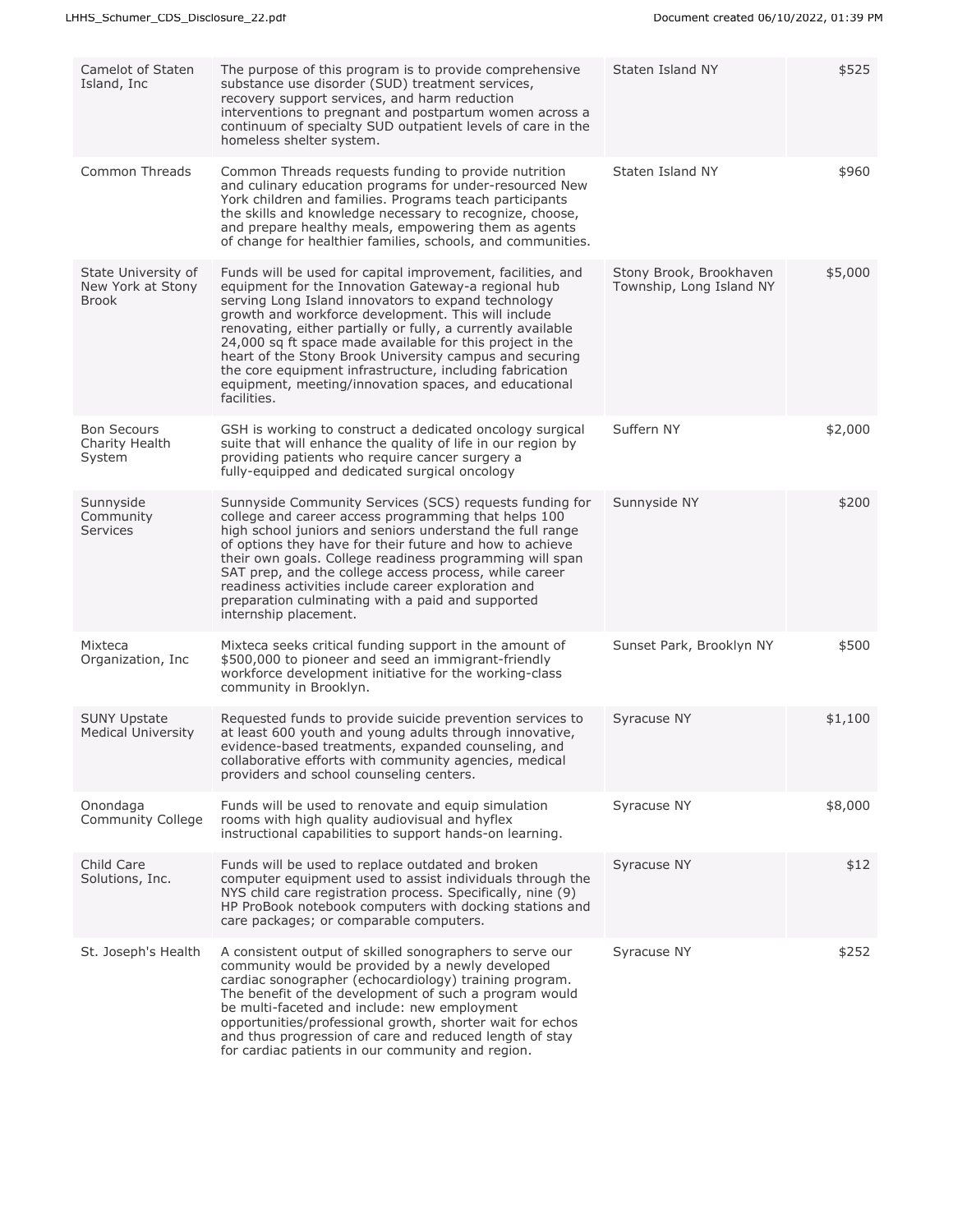| St. Joseph's Health                                             | The current College building and infrastructure, built in<br>1960, does not meet space or curriculum needs. There is a<br>waiting list for College applicants due to space constraints,<br>an unnecessary limiter during a time when the healthcare<br>workforce pipeline should and could be expanded on site.<br>St. Joseph's seeks to expand the college to enable<br>accommodation of the current waitlist as well as continued<br>expansion of potential enrollments and development of the<br>regional nursing and allied health profession workforce.<br>This application seeks support for Phase One: \$1,500,000<br>in planning dollars to determine optimal project scope and<br>final concept for College expansion. Phase one planning<br>dollars would support acquisition of funding for subsequent<br>phases and project construction. | Syracuse NY | \$1,500 |
|-----------------------------------------------------------------|-------------------------------------------------------------------------------------------------------------------------------------------------------------------------------------------------------------------------------------------------------------------------------------------------------------------------------------------------------------------------------------------------------------------------------------------------------------------------------------------------------------------------------------------------------------------------------------------------------------------------------------------------------------------------------------------------------------------------------------------------------------------------------------------------------------------------------------------------------|-------------|---------|
| Crouse Health                                                   | Crouse Health is requesting federal funds to enhance the<br>rapid evaluation unit of the Emergency Department (ED).                                                                                                                                                                                                                                                                                                                                                                                                                                                                                                                                                                                                                                                                                                                                   | Syracuse NY | \$1,009 |
| Helio Health, Inc.                                              | Helio Health purchased 330-350 North Salina Street,<br>Syracuse in 2021 for the purpose of creating a<br>well-designed, state-of-the-art, Training Center for the<br>Training Institute at Helio Health. Helio Health is<br>requesting funding for the demolition, renovation and new<br>construction costs of this project.                                                                                                                                                                                                                                                                                                                                                                                                                                                                                                                          | Syracuse NY | \$4,000 |
| Live free/Acts and<br>Street Certified/<br>Readi Syracus        | Readi Syracuse connects individuals to paid transitional<br>jobs, cognitive behavioral therapy, and wrap around<br>support services to help create a different future and<br>reduce violence in the city's most impacted<br>neighborhoods.                                                                                                                                                                                                                                                                                                                                                                                                                                                                                                                                                                                                            | Syracuse NY | \$500   |
| Syracuse Center of<br>Excellence                                | This project will establish the Quantum Technology Center<br>at Syracuse University, focused on Quantum Information<br>Science. This center will enable New York State and<br>Central New York to become an epicenter of research,<br>training, and advanced manufacturing of quantum<br>technology. The request is for acquisition of<br>state-of-the-art equipment, fit-out laboratory space for<br>the new equipment, and support for center's faculty,<br>students, and research scientists.                                                                                                                                                                                                                                                                                                                                                      | Syracuse NY | \$5,000 |
| YMCA of Central<br>New York                                     | This project will enhance and expand youth development<br>services across the YMCA of Central New York association<br>that serves the area of Onondaga County with eight<br>locations. The first strategic priority of the YMCA of<br>Central New York is a focus on youth development with<br>the three following organizational strategies:<br>Provide innovative programs and services that strengthen<br>youth and families. Be a community leader for leadership<br>and skill development for teens. Extend our offerings of<br>high-quality programs and practices that nurture<br>cognitive, social-emotional and physical development of all<br>young people from birth to career.                                                                                                                                                            | Syracuse NY | \$1,000 |
| State University of<br>New York Upstate<br><b>Medical Unive</b> | Provide \$898,000 for capital renovations, technology and<br>durable equipment to establish the SUNY Upstate<br>Multidisciplinary Lyme and Tick-Borne Disease Treatment<br>Center in Syracuse, NY                                                                                                                                                                                                                                                                                                                                                                                                                                                                                                                                                                                                                                                     | Syracuse NY | \$898   |
| State University of<br>New York College<br>of Environmen        | SUNY ESF is seeking federal assistance to enhance its<br>Moon Library. This reimagined library would include spaces<br>for quiet and group study, collaboration, and more<br>effective student support services. Occurring in a phased<br>approach, SUNY ESF will build a comprehensive student<br>center: this will create new student gathering spaces<br>highly visible to and from the crossroads of campus and<br>will create spaces for student driven programming. By<br>creating a student center and reconfiguring the space, ESF<br>plans to enable student access even when the library is<br>closed. The project will also enable the consolidation of<br>academic success, student tutoring, and club activities.                                                                                                                        | Syracuse NY | \$1,300 |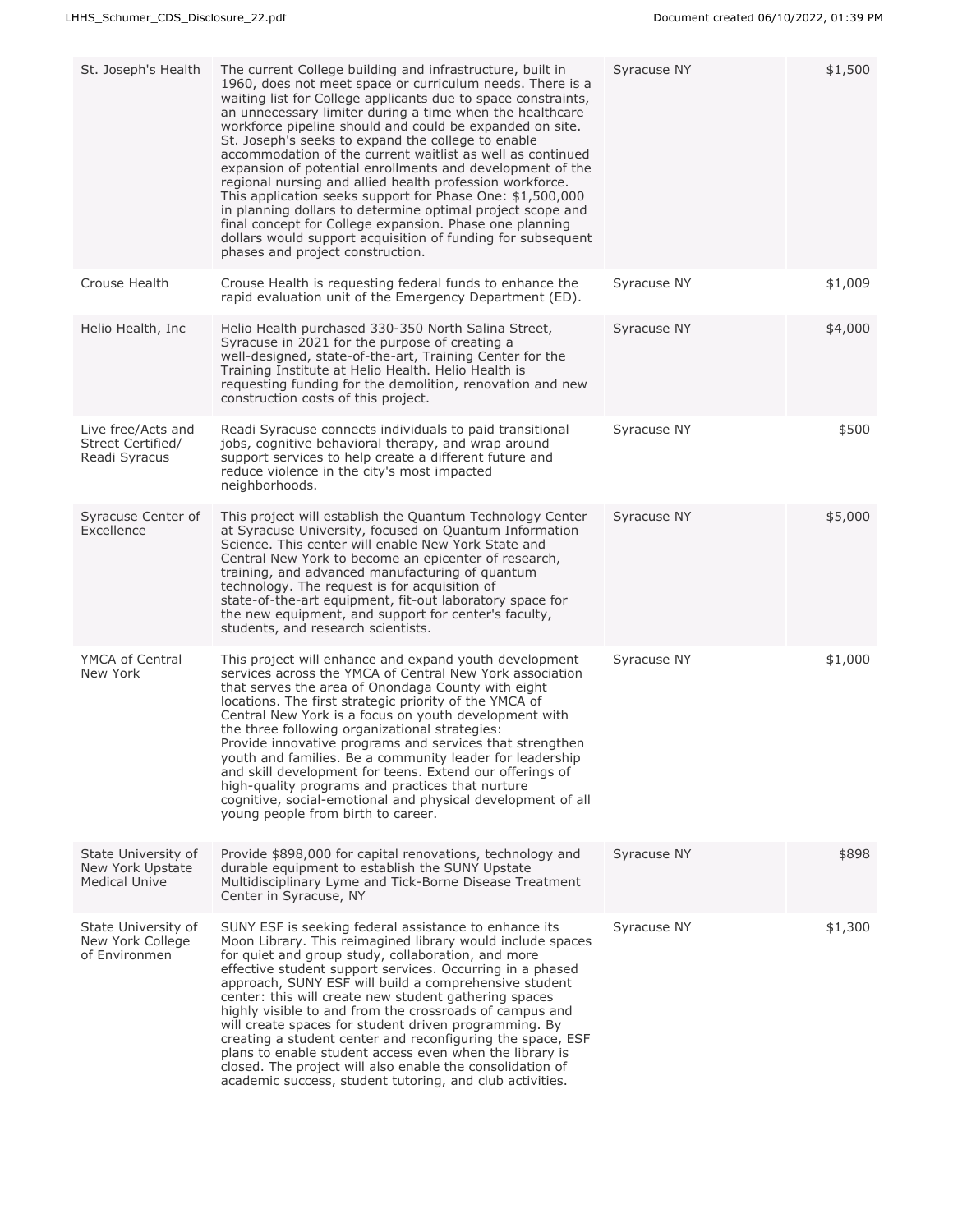| Helio Health, Inc.                                      | Helio Health is requesting capital funding for renovations<br>to improve and expand the Certified Community<br>Behavioral Health Clinic (CCBHC) and Opioid Treatment<br>Program services at this location, known as the Learbury<br>Building.                                                                                                                                                                                                                                                                                                                                                  | Syracuse NY                                                                           | \$2,230 |
|---------------------------------------------------------|------------------------------------------------------------------------------------------------------------------------------------------------------------------------------------------------------------------------------------------------------------------------------------------------------------------------------------------------------------------------------------------------------------------------------------------------------------------------------------------------------------------------------------------------------------------------------------------------|---------------------------------------------------------------------------------------|---------|
| Ministries of<br>Victory Temple                         | This project will raise the quality of life for marginalized<br>communities within our demographic. Many of the persons<br>are struggling financially, living below poverty level and<br>need supportive help to raise their quality of life.                                                                                                                                                                                                                                                                                                                                                  | Syracuse NY                                                                           | \$171   |
| Loretto Health &<br>Rehabilitation<br>Center            | In order to meet an urgent community need, as well as<br>the stewardship priority of enhanced facilities that provide<br>high-quality care, Loretto Health and Rehabilitation Center<br>seeks \$500,000 to upgrade the 12th floor of the<br>Cunningham Skilled Nursing Facility to upskill 30 beds to<br>expand access to geriatric psychiatry and advanced<br>memory care. Funding will support capital improvements<br>and upgrades to the 30 beds in order to meet the growing<br>need for nursing for the increasing number of seniors with<br>primary or secondary psychiatric diagnosis. | Syracuse NY                                                                           | \$500   |
| Loretto Adult<br>Community, Inc.                        | Loretto Adult Community, Inc, the largest provider of<br>Post-Acute, Long-term Care beds in the region, seeks<br>\$1,950,000 to fund urgent capital improvements at the<br>Sedgwick Heights facility, in a historic district of Syracuse,<br>NY. Sedgwick Heights provides a safe, supportive, and<br>affordable environment in a homelike setting for up to 150<br>older adults who are low-income, medically eligible for<br>placement in a nursing home and eligible for Medicaid.                                                                                                          | Syracuse NY                                                                           | \$1,950 |
| Le Moyne College                                        | The project will provide direct services to low-income<br>individuals to enhance employment opportunities in the<br>fields of cybersecurity and computer programming.<br>Through classroom training and significant wrap-around<br>services, the project will prepare participants to fill the<br>growing number of technology-related jobs in Central New<br>York.                                                                                                                                                                                                                            | Syracuse NY                                                                           | \$1,233 |
| The Manufacturers<br>Association of<br>Central New York | IDEAS for High Tech Growth will provide training for the<br>marginally employed, unemployed and displaced workers<br>by identifying individuals best suited for careers in<br>advanced manufacturing and IT and delivering<br>foundational training required for entry level Technician<br>positions and entry level Software Development positions.                                                                                                                                                                                                                                           | Syracuse NY                                                                           | \$733   |
| On Point for<br>College                                 | On Point for College will provide information and support<br>services to assist 100 students from lower-income families<br>who may have delayed their post-secondary education<br>plans due to the disruptions of the COVID-19 pandemic.<br>These students will gain access to college through<br>one-on-one advising, assistance with college and financial<br>aid applications, pre-enrollment services and<br>comprehensive support forwarding their educational<br>dreams.                                                                                                                 | Syracuse & Utica NY                                                                   | \$700   |
| Liberty Resources,<br>Inc.                              | This Spending Request is for funds to purchase a fully<br>integrated Electronic Medical Record, NextGen Software,<br>to be utilized within the Liberty Resources Integrated<br>Healthcare Clinic, the largest Integrated Clinic in CNY,<br>serving over 15,000 individuals each year. CMS, SAMHSA<br>and HRSA are seeking highly integrated care delivery for<br>the Medicaid/Medicare population and this purchase will<br>support this effort resulting in Quality Improvement and<br>coordinated integration thus improving health outcomes,<br>and lowering costs.                         | Syracuse (Onondaga),<br>Rochester (Monroe),<br>Fulton (Oswego), Oneida<br>(Madison NY | \$615   |
| Jewish Community<br>Center on the<br>Hudson             | Requested funds will be used for a Support Services<br>Liaison position that would provide free consultative<br>services to community members on how to address<br>complex challenges that require support services. Support<br>services in this context include government benefits for<br>disabled people, system navigation for disabled children<br>and adults, special education systems guidance, elder<br>care, mental health interventions, and information on<br>estate planning for disabled people.                                                                                 | Tarrytown NY                                                                          | \$33    |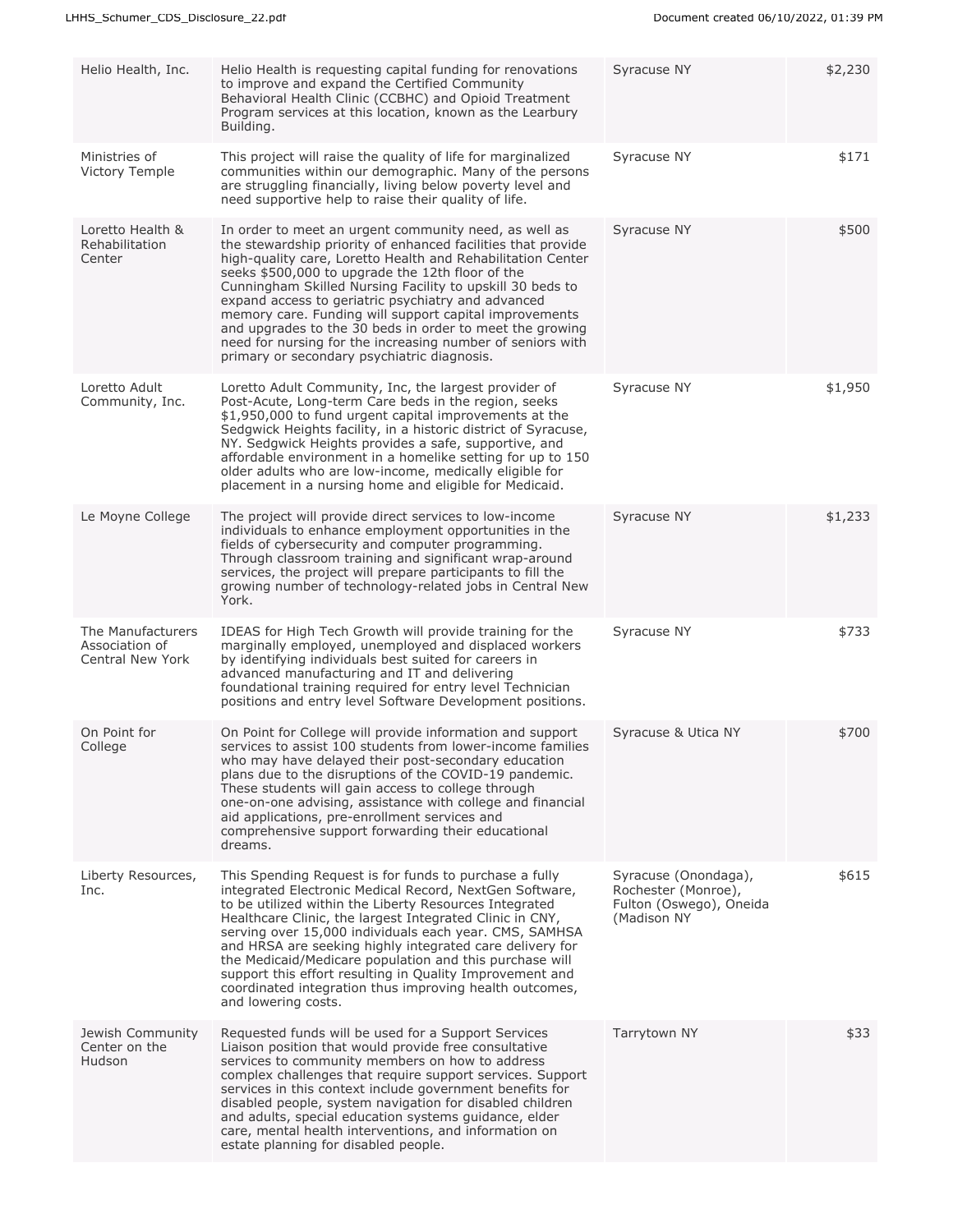| Hudson Valley<br>Community College              | Hudson Valley Community College (HVCC) is undertaking<br>a workforce development project which will update and<br>increase its current educational footprint in Upstate New<br>York by increasing the enrollment capacity of education<br>and skill training in high-demand health science, STEM<br>and skilled trades programs. HVCC is seeking<br>Congressional Funding to acquire updated technology,<br>state-of-the-art laboratory equipment and classroom<br>furniture.                                                                                                                                                                                                                                                                             | <b>Troy NY</b>                                                                                                                                                             | \$2,065 |
|-------------------------------------------------|-----------------------------------------------------------------------------------------------------------------------------------------------------------------------------------------------------------------------------------------------------------------------------------------------------------------------------------------------------------------------------------------------------------------------------------------------------------------------------------------------------------------------------------------------------------------------------------------------------------------------------------------------------------------------------------------------------------------------------------------------------------|----------------------------------------------------------------------------------------------------------------------------------------------------------------------------|---------|
| Rensselaer<br>Polytechnic<br>Institute          | The proposed request is to establish a cutting-edge,<br>high-throughput and high-volume Flow Cytometry Facility<br>in the NYS Capital Region to assist public-private<br>partnerships and work force development in areas for<br>biopharmaceuticals, regenerative medicine and infectious<br>disease research.                                                                                                                                                                                                                                                                                                                                                                                                                                            | <b>Troy NY</b>                                                                                                                                                             | \$843   |
| Hudson Valley<br>Community College              | Hudson Valley Community College (HVCC) is undertaking<br>the creation of a new Federal Aviation Administration<br>(FAA)-approved Aviation Maintenance Technician School<br>(AMTS) to be located at the Albany International Airport,<br>in Albany County, New York. HVCC will utilize the<br>requested funding to acquire state-of-the-art aviation<br>equipment and supplies to support the development of its<br>Airframe and Powerplant curriculum, and FAR Part 147<br><b>AMTS Certification.</b>                                                                                                                                                                                                                                                     | <b>Troy NY</b>                                                                                                                                                             | \$600   |
| <b>Adirondack Public</b><br>Observatory Inc     | The Adirondack Sky Center and Observatory is requesting<br>\$400,000 to help mitigate the limitation of access to STEM<br>in rural education by creating new opportunities for the<br>North Country disadvantaged youth in strengthening<br>educational STEM programming. The program will engage<br>direct instruction with students, provide research-based<br>professional development to teachers, and create<br>partnerships with colleges and universities.                                                                                                                                                                                                                                                                                         | Tupper Lake NY                                                                                                                                                             | \$400   |
| New York<br>University College<br>of Dentistry  | To expand access to a program to provide free dental<br>care, and education and prevention techniques for<br>veterans and people with disabilities in the New York City<br>area who are not eligible to receive these services through<br>the U.S. Department of Veterans Affairs.                                                                                                                                                                                                                                                                                                                                                                                                                                                                        | Two locations: New York<br>County--Manhattan: 345<br>E. 24th Street, New York,<br>NY 10010 and Kings<br>County: 336 Flatbush<br>Avenue Extension,<br>Brooklyn, NY 11201 NY | \$500   |
| Mohawk Valley<br><b>Community College</b>       | This project enhances Mohawk Valley Community College's<br>ability to provide the growing advanced manufacturing /<br>semiconductor manufacturing sectors with a highly skilled<br>workforce through purchase of industrial-grade workforce<br>training equipment that mirrors the machinery used in the<br>private sector.                                                                                                                                                                                                                                                                                                                                                                                                                               | Utica NY                                                                                                                                                                   | \$2,157 |
| Utica University<br>(formerly Utica<br>College) | The Utica University Cyber Range will be a state-of-the-art<br>facility where cybersecurity students and cybersecurity<br>professionals learn how to detect and mitigate<br>cyber-attacks using the same kind of equipment that they<br>would utilize in industry or the workplace.                                                                                                                                                                                                                                                                                                                                                                                                                                                                       | Utica NY                                                                                                                                                                   | \$734   |
| Upstate Family<br>Health Center, Inc.           | Upstate Family Health Center, Inc (UFHC), an Article 28<br>Diagnostic and Treatment Center and Federally Qualified<br>Health Center (FOHC), with its main site located at 1001<br>Noyes Street, Utica, NY 13502, is requesting \$500,000 to<br>support critical infrastructure investments that allow UFHC<br>to provide health care to the most vulnerable and<br>high-risk residents of the Mohawk Valley. In 2021, UFHC<br>provided over 25,000 appointments for 7,400 unique<br>individuals. Federal funding will allow UFHC to upgrade its<br>facilities and equipment that support expanded activities,<br>additional revenue growth and promote integrated primary<br>care and behavioral health services to reduce avoidable<br>hospitalizations. | Utica NY                                                                                                                                                                   | \$500   |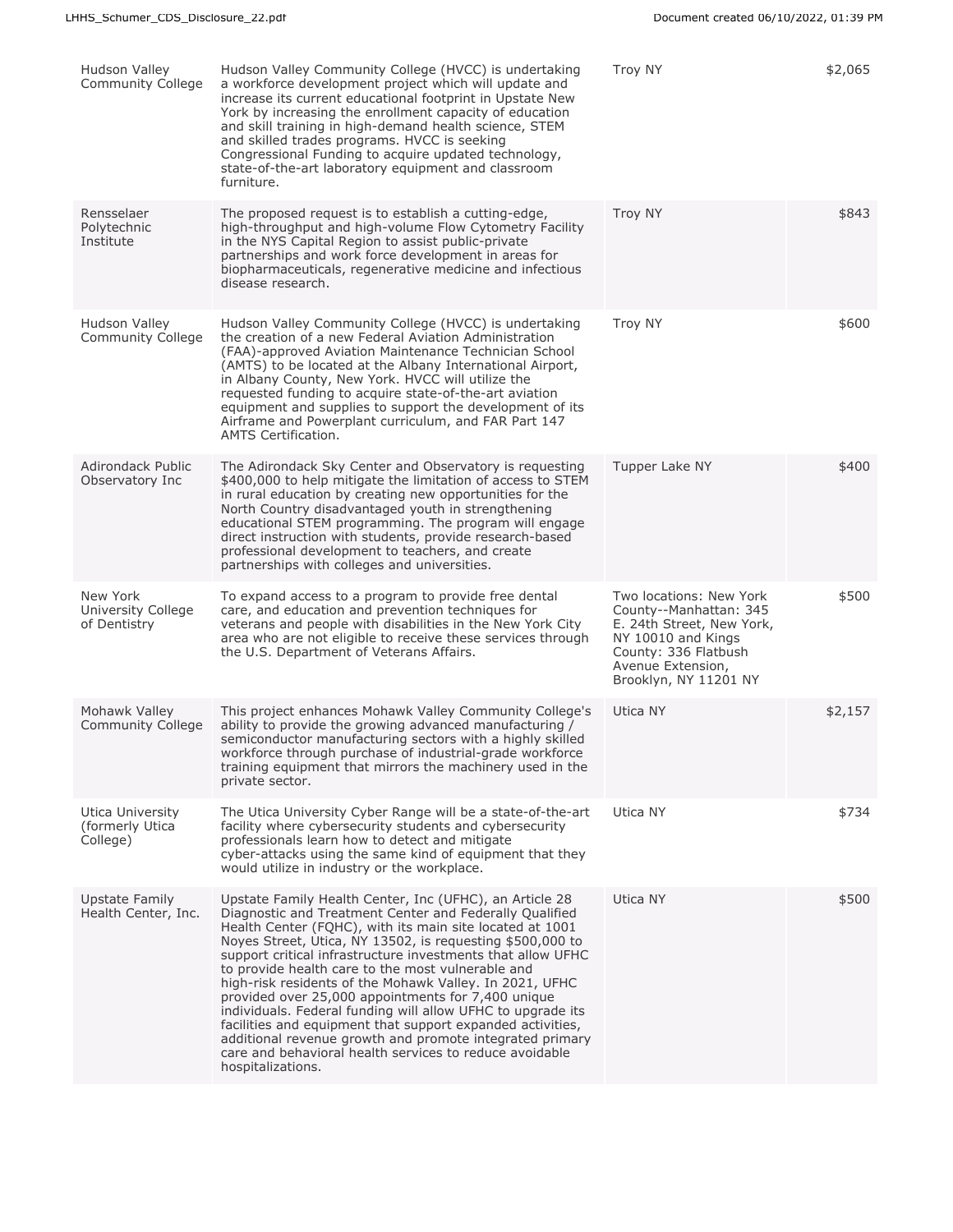| Westchester<br>Community<br>College Foundation        | Westchester County's healthcare and social services<br>industry generates \$9.4 billion in sales annually and<br>employs nearly 90,000 people in more than 11,000<br>businesses. As a catalyst for continued economic<br>development in the region, healthcare is transforming to<br>better meet the needs of individuals with a focus on<br>community health and value-based care. Projected job<br>growth in healthcare is driven by trends such as<br>telehealth, outpatient care, hyper-local offices, data<br>analytics, exercise and fitness, and preventive care to<br>keep people healthy. Westchester Community College<br>seeks funding for a future-ready, mind-and-body exercise<br>center with state-of-the-art equipment, which serves as a<br>learning laboratory for its academic programs, a fitness<br>center for its college community, and a community-based<br>resource for healthcare, bioscience, and social services<br>professionals who are researching and shaping<br>next-generation practices in public health that enable<br>individuals to achieve their optimal human performance,<br>health, and wellbeing. | Valhalla NY         | \$265   |
|-------------------------------------------------------|----------------------------------------------------------------------------------------------------------------------------------------------------------------------------------------------------------------------------------------------------------------------------------------------------------------------------------------------------------------------------------------------------------------------------------------------------------------------------------------------------------------------------------------------------------------------------------------------------------------------------------------------------------------------------------------------------------------------------------------------------------------------------------------------------------------------------------------------------------------------------------------------------------------------------------------------------------------------------------------------------------------------------------------------------------------------------------------------------------------------------------------------|---------------------|---------|
| Westchester<br>Community<br>College Foundation        | Westchester County's healthcare and social services<br>industry generates \$9.4 billion in sales annually and<br>employs nearly 90,000 people in more than 11,000<br>businesses. As a catalyst for continued economic<br>development in the region, healthcare is transforming to<br>better meet the needs of individuals with a focus on<br>community health and value-based care. Projected job<br>growth in healthcare is driven by trends such as<br>telehealth, outpatient care, hyper-local offices, data<br>analytics, exercise and fitness, and preventive care to<br>keep people healthy. Westchester Community College<br>seeks funding for a future-ready, mind-and-body exercise<br>center with state-of-the-art equipment, which serves as a<br>learning laboratory for its academic programs, a fitness<br>center for its college community, and a community-based<br>resource for healthcare, bioscience, and social services<br>professionals who are researching and shaping<br>next-generation practices in public health that enable<br>individuals to achieve their optimal human performance,<br>health, and wellbeing. | Valhalla NY         | \$265   |
| New York Medical<br>College                           | The Women's Institute for Science Entrepreneurship<br>(WISE) at New York Medical College offers unique<br>opportunities to women college students to leverage their<br>education in STEM fields to explore new scientific concepts<br>and launch new businesses. This is a multidisciplinary<br>entrepreneurship educational opportunity that will open<br>and expand career trajectories for countless professionally<br>upward mobile women.                                                                                                                                                                                                                                                                                                                                                                                                                                                                                                                                                                                                                                                                                               | Valhalla NY         | \$1,500 |
| New York Medical<br>College                           | This project will bring critically needed training- and<br>practice-based equity to schools in underserved and<br>adversely impacted communities, to ensure safe learning<br>environments through preparedness against a full<br>complement of potential public health emergencies, such<br>as mass casualty disasters, disease outbreaks, active<br>shooters, and terrorism.                                                                                                                                                                                                                                                                                                                                                                                                                                                                                                                                                                                                                                                                                                                                                                | Valhalla NY         | \$1,800 |
| <b>Grinnell Public</b><br>Library District            | We are requesting funds to construct an exterior elevator<br>to allow access to the Library's only program and meeting<br>room in the basement of the building.                                                                                                                                                                                                                                                                                                                                                                                                                                                                                                                                                                                                                                                                                                                                                                                                                                                                                                                                                                              | Wappingers Falls NY | \$65    |
| <b>SUNY Jefferson</b><br>Community College            | Jefferson Community College will create a new Artificial<br>Intelligence program, with laboratory, to equip our Fort<br>Drum students, including soldiers, veterans, and their<br>dependents with high-demand job skills.                                                                                                                                                                                                                                                                                                                                                                                                                                                                                                                                                                                                                                                                                                                                                                                                                                                                                                                    | Watertown NY        | \$299   |
| <b>Wayne County</b><br>Department of<br>Aging & Youth | The funds will be used to purchase meals for approved<br>recipients in the home delivered meals program.                                                                                                                                                                                                                                                                                                                                                                                                                                                                                                                                                                                                                                                                                                                                                                                                                                                                                                                                                                                                                                     | Wayne County NY     | \$250   |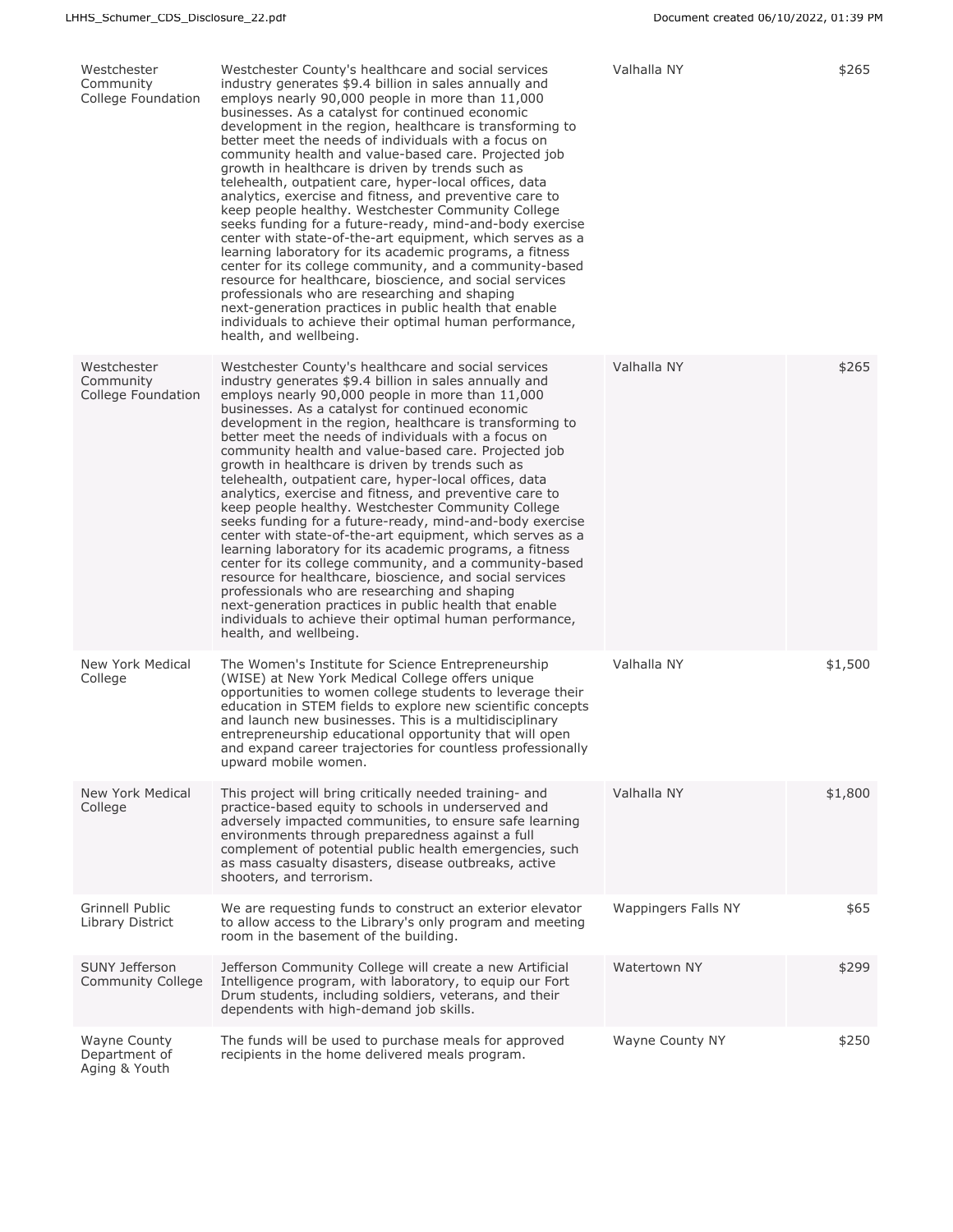| <b>Federation New</b><br>York State<br>Mentally Disabled,<br>Inc. | Federation of Organizations (Federation) intends to pave<br>the way for Suffolk County by implementing a Medication<br>Assisted Treatment (MAT) Program coupled with a<br>comprehensive set of psychosocial services utilizing a<br>mobile MAT bus, Federation's Mobile Access and Support<br>Services (MASS) Program. The goal of this program is to<br>deliver comprehensive, mobile services to at risk<br>individuals with an opioid use disorder (OUD) in need of<br>Medication Assisted Treatment and wraparound services<br>across Suffolk County.                                                                                                                                                                                                                                                                                                                                                                                       | West Babylon NY | \$750   |
|-------------------------------------------------------------------|-------------------------------------------------------------------------------------------------------------------------------------------------------------------------------------------------------------------------------------------------------------------------------------------------------------------------------------------------------------------------------------------------------------------------------------------------------------------------------------------------------------------------------------------------------------------------------------------------------------------------------------------------------------------------------------------------------------------------------------------------------------------------------------------------------------------------------------------------------------------------------------------------------------------------------------------------|-----------------|---------|
| <b>Burke</b><br>Rehabilitation<br>Hospital                        | Expanding Burke's rehabilitation program to prepare our<br>patients (persons living with complex neurological<br>disorders/SCI/SCD/stroke/brain injury/paralysis) for life<br>after rehabilitation and to addresses demands for<br>immediate multidisciplinary rehabilitation services for the<br>neurological patient population.<br>Acquisition of new capital equipment/advanced technology<br>and construction of an outdoor mobility terrain park will<br>help Burke meet that goal.                                                                                                                                                                                                                                                                                                                                                                                                                                                       | White Plains NY | \$965   |
| Westchester<br>Residential<br>Opportunities, Inc.<br>(WRO)        | Westchester Residential Opportunities, Inc. (WRO), in<br>partnership with Habitat for Humanity New York City and<br>Westchester County (Habitat NYC and Westchester), will<br>launch an Aging in Place Home Repair program, which will<br>seek to make necessary aging-in-place repairs, increase<br>energy efficiency, and enable healthy living for seniors in<br>Westchester County. Funds will be used to support the<br>hard costs associated with the repair projects, as well as<br>costs associated with operating the program (including<br>staffing, supplies, and more).                                                                                                                                                                                                                                                                                                                                                             | White Plains NY | \$500   |
| Holocaust &<br>Human Rights<br><b>Education Center</b>            | The funds will be used to create the trailer for the film,<br>Testimony of the Human Spirit, which is a historically<br>accurate overview of the Holocaust told by the survivors<br>featured in the film. It is narrated by Eli Wallach.                                                                                                                                                                                                                                                                                                                                                                                                                                                                                                                                                                                                                                                                                                        | White Plains NY | \$15    |
| Dover Plains<br>Library Association                               | The funds would be used for a capital improvement<br>project to purchase and construct a 16' x 24' outdoor<br>pavilion and concrete pad.                                                                                                                                                                                                                                                                                                                                                                                                                                                                                                                                                                                                                                                                                                                                                                                                        | Wingdale NY     | \$50    |
| Emerald Isle<br><b>Immigration Center</b>                         | Support year 2 of funding for our Immigrant Education &<br>Workforce Development: Preparing for the New Future.<br>This initiative will expand education and workforce<br>development services for low income immigrant New<br>Yorkers from our Woodside, Queens headquarters, with a<br>particular focus on preparing them for a path to<br>citizenship and meaningful employment.                                                                                                                                                                                                                                                                                                                                                                                                                                                                                                                                                             | Woodside NY     | \$60    |
| St. John's<br>Riverside Hospital                                  | St. John's Riverside Hospital (SJRH) seeks \$4 million in<br>Congressionally Directed Spending consisting of two<br>components:<br>a) \$3 million to be used for capital improvements and<br>Emergency Department expansion, reducing current<br>severe overcrowding and providing a separate, more<br>private, less stressful, quieter and more welcoming space<br>for ED patients with less acute conditions; and<br>b) \$1 million to be spent on community-driven ED staff<br>training to improve the quality of care received by the<br>70% of our ED patients who are people of color, reduce<br>implicit bias, promote health equity, and help link ED<br>patients to services addressing social determinants of<br>health and increasing access to appropriate sources of<br>primary care.<br>This grant will build a foundation, allowing SJRH to move<br>into more effective treatments for the whole person within<br>our community. | Yonkers NY      | \$4,000 |
|                                                                   |                                                                                                                                                                                                                                                                                                                                                                                                                                                                                                                                                                                                                                                                                                                                                                                                                                                                                                                                                 |                 |         |